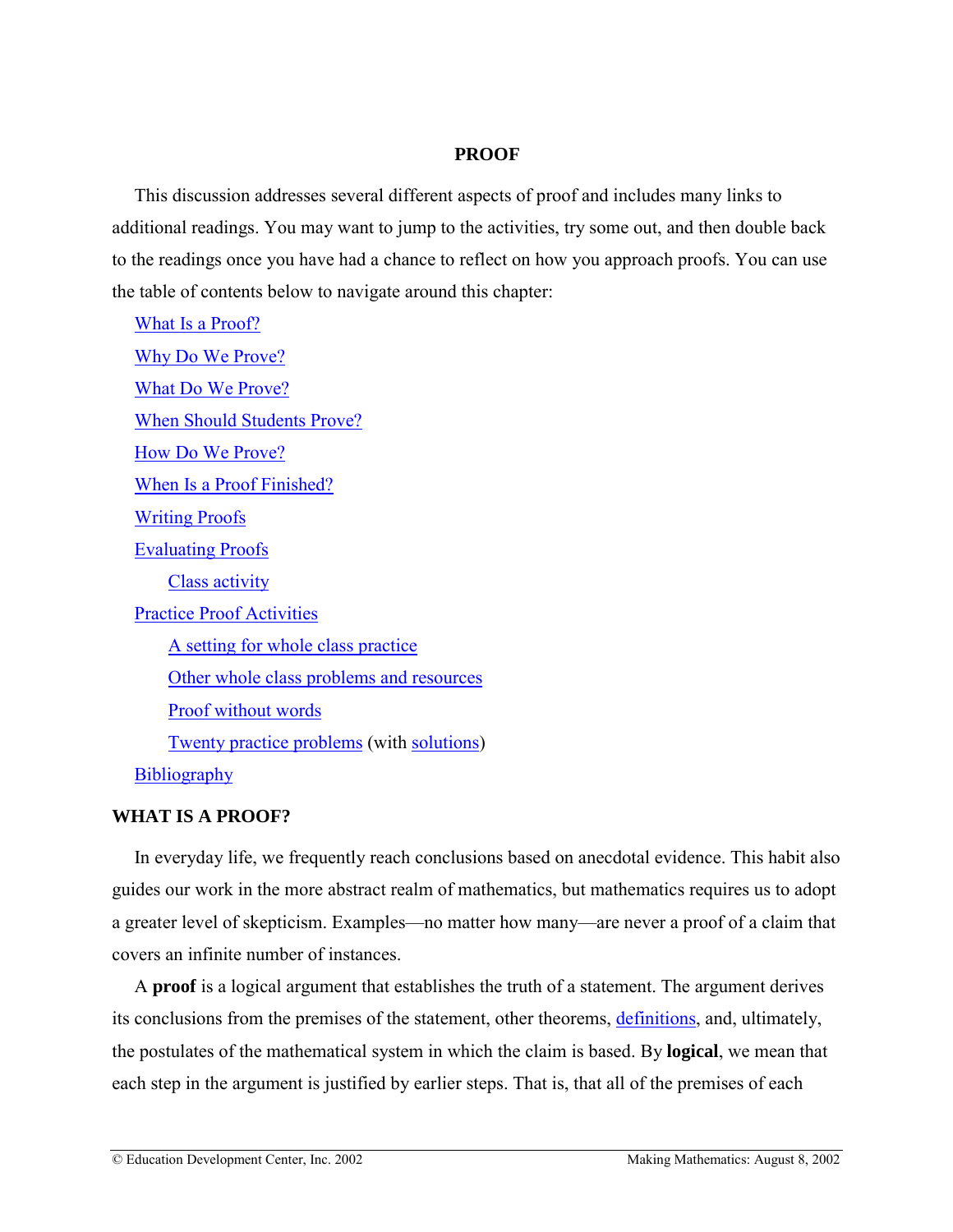deduction are already established or given. In practice, proofs may involve diagrams that clarify, words that narrate and explain, symbolic statements, or even a computer program (as was the case for the [Four Color Theorem](http://www-groups.dcs.st-and.ac.uk/~history/HistTopics/The_four_colour_theorem.html) (MacTutor)). The level of detail in a proof varies with the author and the audience. Many proofs leave out calculations or explanations that are considered obvious, manageable for the reader to supply, or which are cut to save space or to make the main thread of a proof more readable. In other words, often the overarching objective is the presentation of a convincing narrative.

Postulates are a necessary part of mathematics. We cannot prove any statement if we do not have a starting point. Since we base each claim on other claims, we need a property, stated as a postulate, that we agree to leave unproven. The absence of such starting points would force us into an endless circle of justifications. Similarly, we need to accept certain terms (e.g., "point" or "set") as undefined in order to avoid circularity (see [Writing Definitions\)](http://www2.edc.org/makingmath/handbook/teacher/Definitions/Definitions.asp#WritingDefinitions). In general, however, proofs use justifications many steps removed from the postulates.

Before the nineteenth century, postulates (or **axioms**) were accepted as true but regarded as self-evidently so. Mathematicians tried to choose statements that seemed irrefutably true—an obvious consequence of our physical world or number system. Now, when mathematicians create new axiomatic systems, they are more concerned that their choices be interesting (in terms of the mathematics to which they lead), logically independent (not redundant or derivable from one another), and internally consistent (theorems which can be proven from the postulates do not contradict each other). (Download [Axiomatic Systems](#page-0-0) (Lee) and see sections 6.1, 8.1, and 8.4 in book 3b of Math Connections (Berlinghoff) for further explanations, activities, and problem sets on axiomatic systems, consistency, and independence). For example, non-Euclidean geometries have been shown to be as consistent as their Euclidean cousin. The equivalence between these systems does not mean that they are free of contradictions, only that each is as dependable as the other. This modern approach to axiomatic systems means that we consider statements to be true only in the context of a particular set of postulates.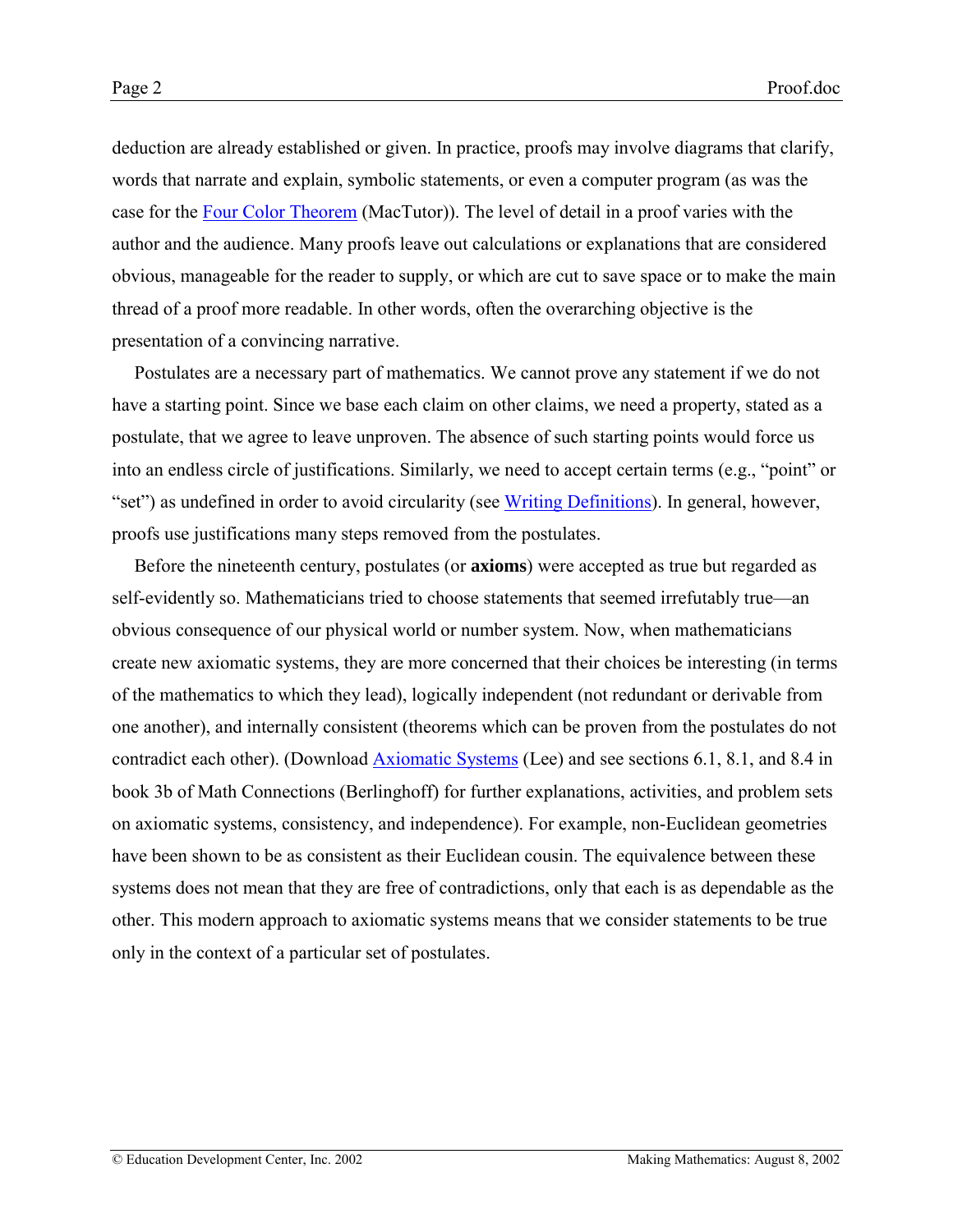# <span id="page-2-0"></span>**WHY DO WE PROVE?**

# **To Establish a Fact with Certainty**

There are many possible motives for trying to prove a conjecture. The most basic one is to find out if what one thinks is true is actually true. Students are used to us asking them to prove claims that we already know to be true. When students investigate their own research questions, their efforts do not come with a similar guarantee. Their conjecture may not be true or the methods needed may not be accessible. However, the only way that they can be sure that their conjecture is valid, that they have in fact solved a problem, is to come up with a proof.

Students' confidence in a fact comes from many sources. At times, they appeal to an authoritative source as evidence for a claim: "it was in the text" or "Ms. Noether told us this last year.î It has been my experience that such justifications carry little practical persuasive value. For example, a class discussed the irrationality of  $\pi$  and proofs of that fact, yet an essay assignment on a proposal to obtain the complete decimal expansion of  $\pi$  still generated student comments such as, "if  $\pi$  eventually turns out not to be irrational then that project would be interesting." Thus, an authoritative claim of proof is only good until some other authority shows otherwise. Mathematical truths do tend to stand the test of time. When students create a proof themselves, they are less likely to think of the result as ephemeral. A proof convinces the prover herself more effectively than it might if generated by someone else.

# **To Gain Understanding**

"I would be grateful if anyone who has understood this

demonstration would explain it to me."

– Fields Medal winner Pierre Deligne, regarding a theorem that he proved using methods that did not provide insight into the question.

There are proofs that simply prove and those that also illuminate. As in the case of the Deligne quote above, certain proofs may leave one unclear about why a result is true but still confident that it is. Proofs with some explanatory value tend to be more satisfying and appealing. Beyond our interest in understanding a given problem, our work on a proof may produce techniques and understandings that we can apply to broader questions. Even if a proof of a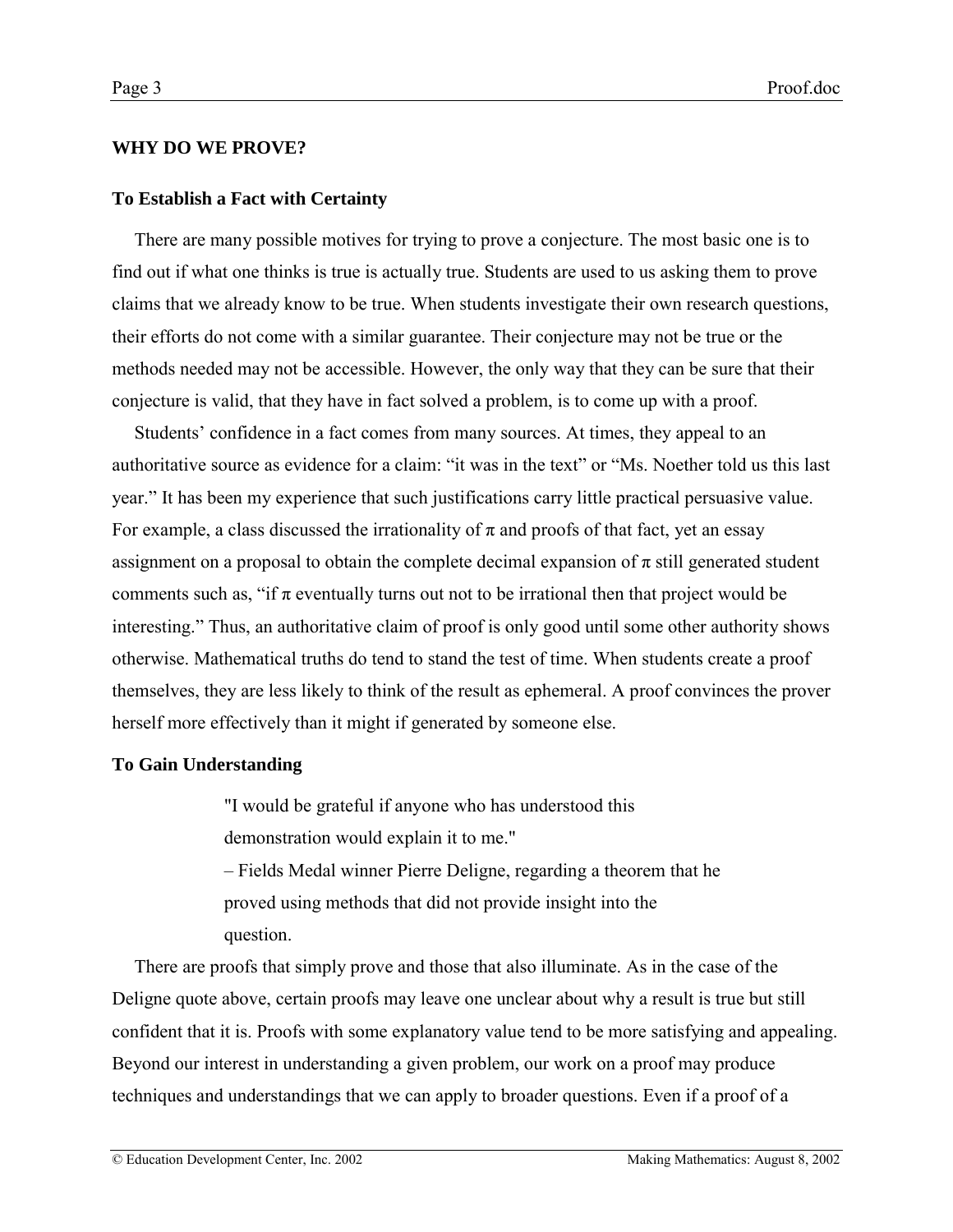theorem already exists, an alternative proof may reveal new relationships between mathematical ideas. Thus, proof is not just a source of validation, but an essential research technique in mathematics.

If our primary consideration for attempting a proof is to gain insight, we may choose methods and types of representations that are more likely to support that objective. For example, the theorem that the midpoints of any quadrilateral are the vertices of a parallelogram can be proven algebraically using coordinates or synthetically (figure 1).



**Figure 1. The diagrams for coordinate and synthetic proofs**

A synthetic proof rests on the fact that the segment connecting the midpoints of two sides of a triangle, the **midline**, is parallel to the third side. In quadrilateral *ABCD* (right side of figure 1), the midlines of triangles *ABD* and *CBD* are both parallel to the quadrilateral diagonal *BD* and, therefore, to each other. It is clear that if point *C* were to move, the midline for triangle *BCD* would remain parallel to both *BD* and the midline of triangle *ABD*. To complete the proof, one would consider the midlines of triangle *ADC* and triangle *ABC* as well. The coordinate proof uses the coordinates of the midpoints to show that the slopes of opposite midlines are equal.

For many people, the synthetic proof is more revealing about why any asymmetries of the original quadrilateral do not alter the properties of the inner parallelogram. It also illustrates how a proof can be a research tool by answering other questions, such as "when will the inner quadrilateral be a rhombus?" Because midlines are one half the length of the parallel side, the inner parallelogram will have equal sides only when the diagonals of the original quadrilateral are congruent.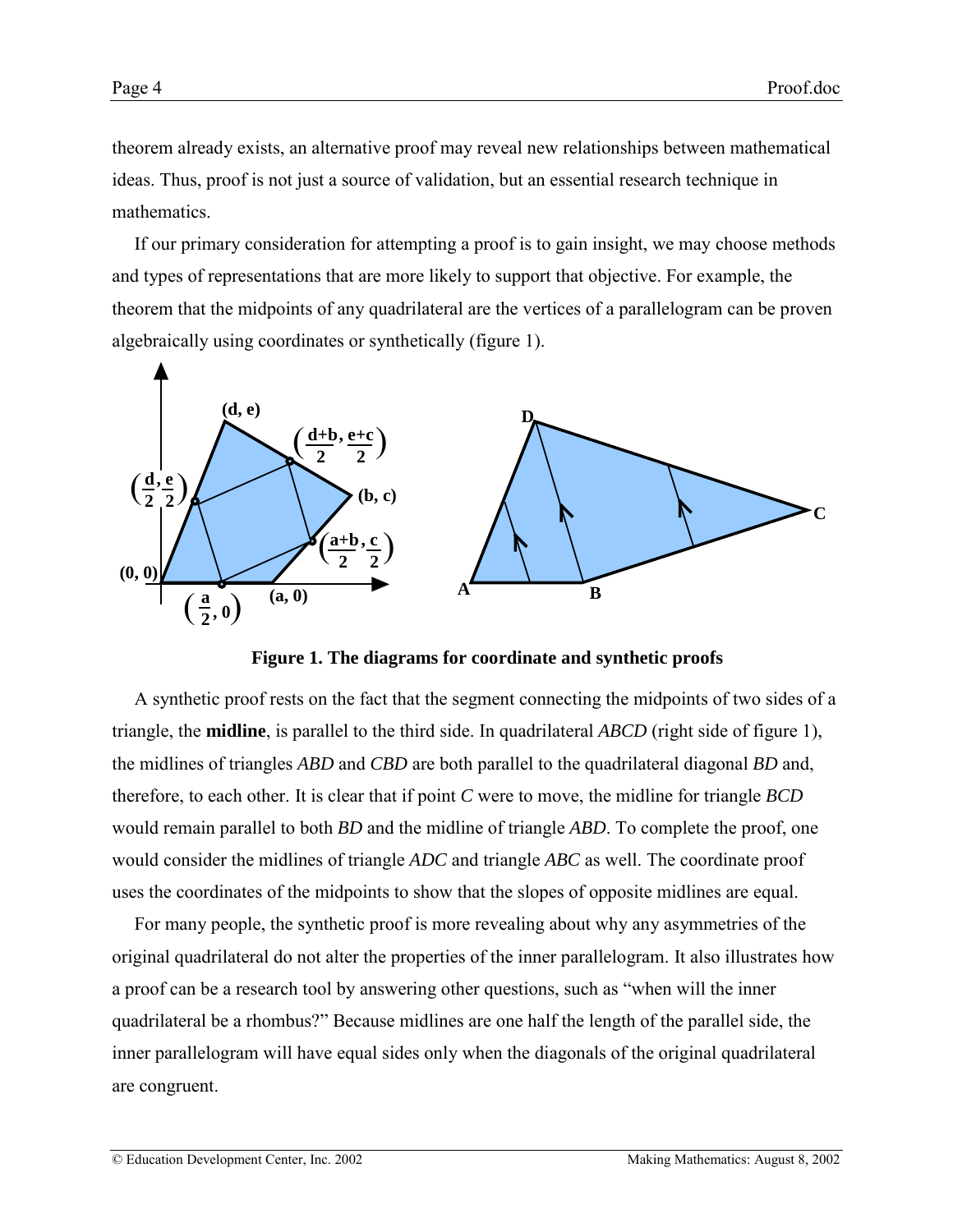<span id="page-4-0"></span>Sometimes our inability to develop a proof is revealing and leads us to reconsider our examples or intuitions. After countless attempts to prove that Euclid's fifth postulate (the parallel postulate) was dependent on the other four, mathematicians in the nineteenth century finally asked what the consequences would be if the postulate were independent. The doubts that arose from the failure to obtain a proof led to the creation of non-Euclidean geometries.

## **To Communicate an Ideas to Others**

Often, mathematicians (of both the student and adult variety) have a strong conviction that a conjecture is true. Their belief may stem from an informal explanation or some convincing cases. They do not harbor any internal doubt, but there is a broader audience that retains some skepticism. A proof allows the mathematician to convince others of the correctness of their idea. A *Making Mathematics* teacher, in the midst of doing research with colleagues, shared his feelings about proof:

> Just so I can get it off of my chest, I hate doing proofs with a passion. It's the part of mathematics that I grew to hate when I was an undergraduate, and it's what so many of my former students come back and tell me turned them off to continuing on as a math major. I remember having a professor who held us responsible for every proof he did in class. We'd probably have a dozen or more to know for each exam, in addition to understanding the material itself. I can remember just memorizing the steps, because the approaches were so bizarre that no "normal person" would ever think of them in a million years (yes, I know I'm stereotyping).

This teacher's frustrations with proofs involved having to memorize arguments that were neither revealing (and therefore, not entirely convincing) nor sufficiently transparent about the process by which they were created. Yet, this same teacher, on encountering collegial doubts about his conjecture concerning Pascal's triangle wrote, "Well, I decided to try and convince you all that the percentage of odds does in fact approach zero as the triangle grows by proving it." His efforts over several days produced a compelling proof. His conflicting attitudes and actions highlight the distinction between proofs as exercises and proofs as tools for communication and validation. A genuine audience can make an odious task palatable.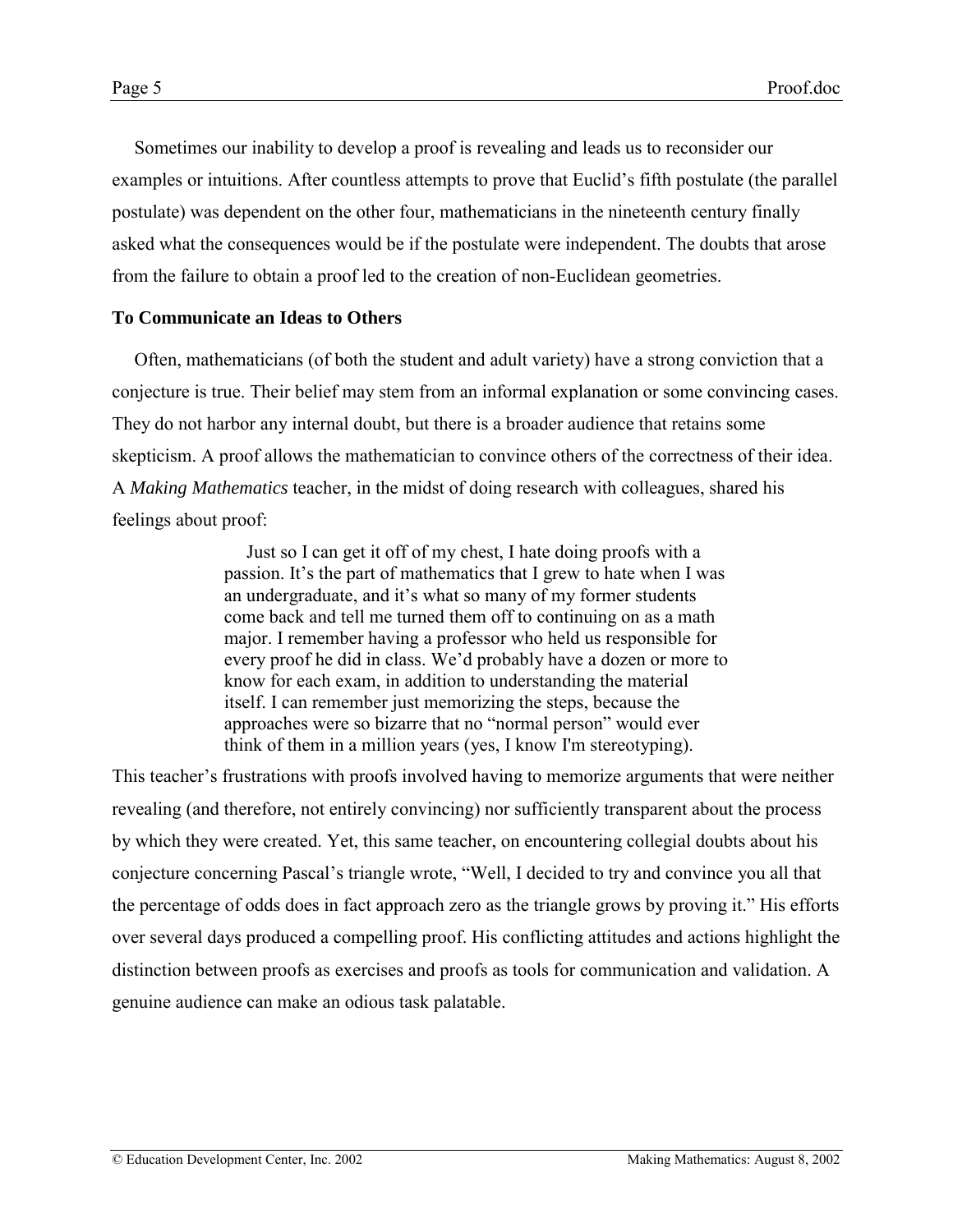# **For the Challenge**

Difficult tasks can be enjoyable. Many mathematical problems are not of profound significance, yet their resolution provides the person who solves them with considerable gratification. Such success can provide a boost in self-esteem and mathematical confidence. The process of surmounting hurdles to a proof can have all of the thrill of a good mystery. Students (and adults) are justifiably excited when they solve a problem unlike any they have previously encountered and which no one else may have ever unraveled.

# **To Create Something Beautiful**

The more students engage in mathematics research, the more they develop their own aesthetic for mathematical problems and methods. The development of a proof that possesses elegance, surprises us, or provides new insight is a creative act. It is rewarding to work hard to make a discovery or develop a proof that is appealing. The mathematician Paul Erdös spoke of proofs that were "straight from the Book"—the Book being God's collection of all the perfect proofs for every theorem. Although Erdös did not actually believe in God, he did believe that there were beautiful truths waiting to be uncovered (Hoffman).

# **To Construct a Larger Mathematical Theory**

We rarely consider mathematical ideas in a vacuum. Our desire to advance a broader mathematical problem is often a source of motivation when we attempt a proof. For example, a number of mathematicians spent many years attempting to characterize a class of objects known as simple groups (Horgan). Their cumulative efforts resulted in thousands of pages of proofs that together accomplished the task. Many of these proofs, significant in their own right, were of even greater value because of their contribution to the larger understanding that the mathematics community sought.

For a further discussion of the role of proof in school curricula, see [Do We Need Proof in](http://www-gse.berkeley.edu/Faculty/aschoenfeld/WhatDoWeKnow/What_Do_we_know02.html#Heading4) [School Mathematics?](http://www-gse.berkeley.edu/Faculty/aschoenfeld/WhatDoWeKnow/What_Do_we_know02.html#Heading4) (Schoenfeld, 1994).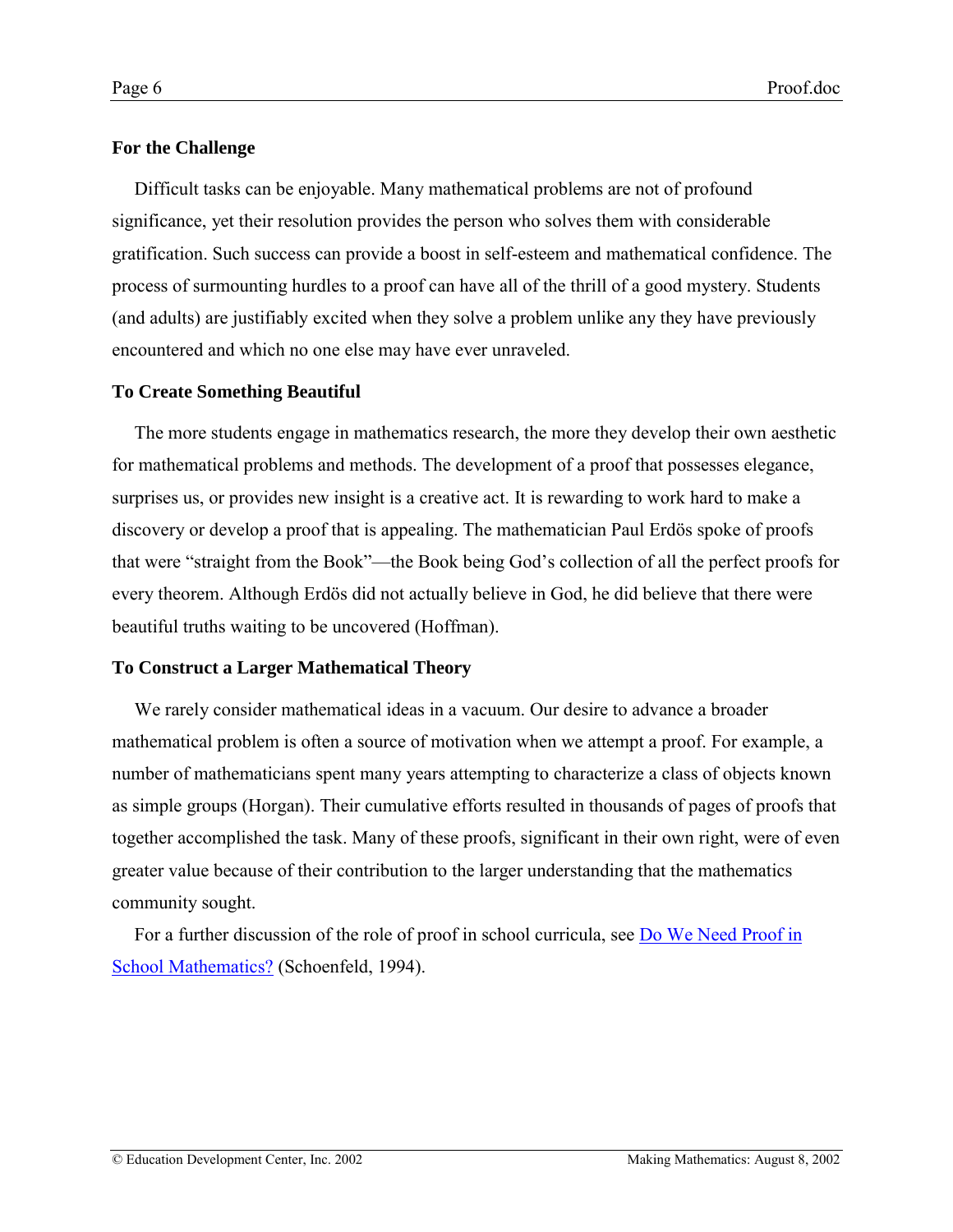# <span id="page-6-0"></span>**WHAT DO WE PROVE?**

We can prove many different types of claims.

- We can show that an object or a set of objects possesses some particular property. For example, we can prove that all isosceles trapezoids have a circumcircle or that all rational numbers have finite or repeating decimal representations.
- We can prove that a particular algorithm will construct objects with a desired property. For example, we can prove that a geometric construction does produce a specific shape or that the formula  $(n^2 - m^2, 2mn, n^2 + m^2)$  will always produce Pythagorean triples for counting numbers *m* and *n* with  $n > m$  (see [PythagoreanTriples,](http://www.cut-the-knot.com/pythagoras/pythTriple.html) Bogomolny).
- More surprisingly, we can also prove that objects with certain properties exist without having to produce the objects themselves. Euclid's proof of the infinitude of the prime numbers is one such **existence** proof (see [Infinitude of Primes,](http://www.cut-the-knot.com/proofs/primes.html) Bogomolny). Euclid showed that, given any finite set of primes, there must always be another prime not within the set, but his method does not produce that next number. Likewise, we can count the number of trains of length *n* that can be made from cars of different lengths without showing how to generate the arrangements of cars themselves (see the [teaching notes](http://www2.edc.org/makingmath/mathprojects/trains/trains_teach.asp) for the [trains](http://www2.edc.org/makingmath/mathprojects/trains/trains.asp) project for examples of both constructive and non-constructive proofs of the number of trains *n* units long).
- When we cannot determine the precise solution to a problem, we may seek to estimate it or prove that there are boundaries to the answer. If a function cannot be determined explicitly, we can try to approximate its behavior asymptotically. The project [Set](http://www2.edc.org/makingmath/mathprojects/gameOfSet/Set.asp) considers the maximum number of three-card Sets possible in a carefully constructed collection of *n* cards (see the [teaching notes\)](http://www2.edc.org/makingmath/mathprojects/gameOfSet/Set_teach.asp). We do not know the exact maximum for *n* even as small as 12, but we have established upper and lower limits. The distribution of primes is a central question in number theory. The function  $P(n)$  that gives the number of primes less than or equal to *n* can be found by identifying all primes up to *n*. Beyond the bounds of calculation, it can still be accurately estimated using the prime number theorem (see [Prime Theorem of the Century,](http://www.maa.org/mathland/mathland_12_23.html) Peterson).
- We can show that two different problems or systems are related to each other. For example, in 1868, Eugenio Beltrami demonstrated that Lobachevskian geometry could be modeled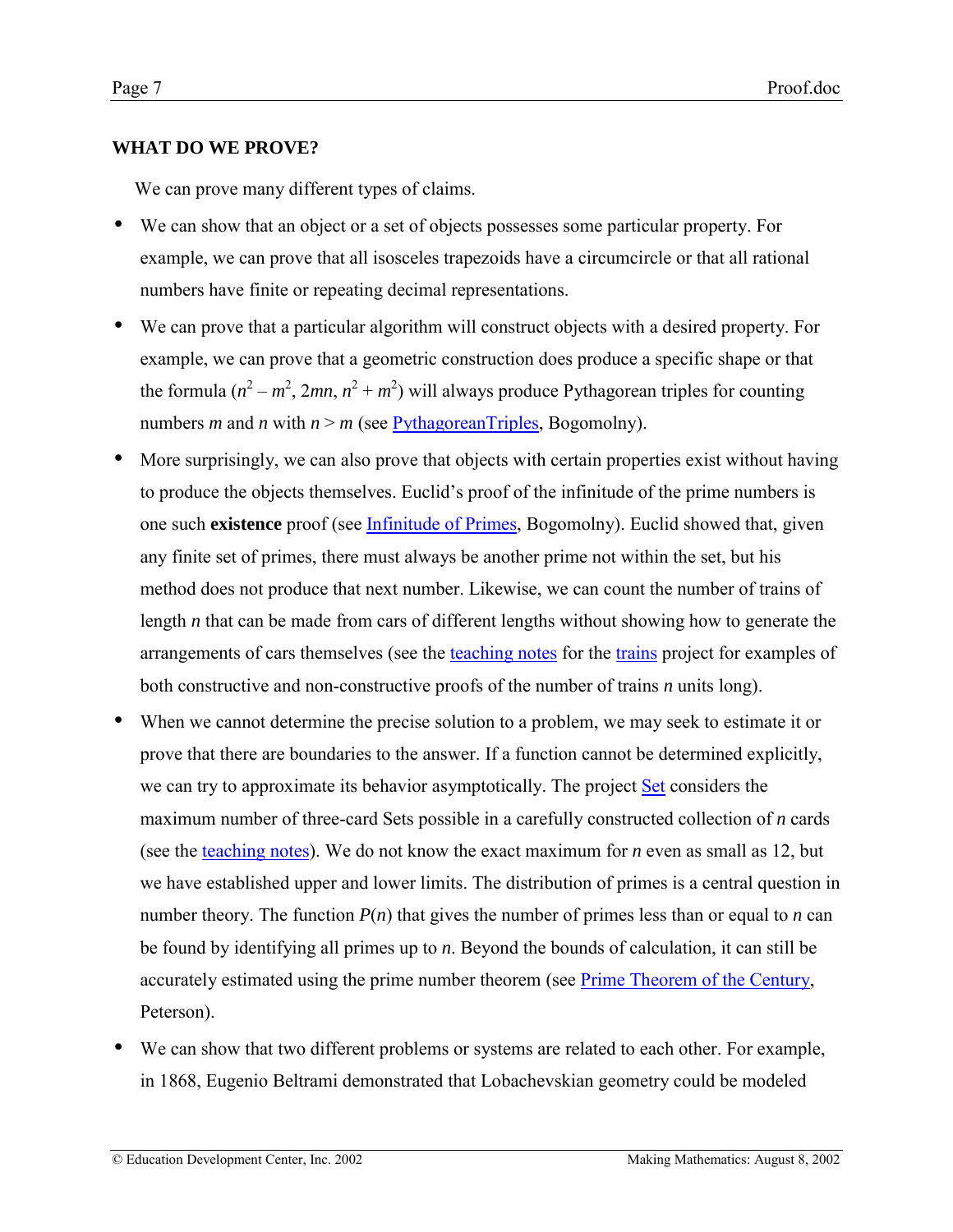<span id="page-7-0"></span>within Euclidean geometry and that the two were, therefore, equivalently consistent or inconsistent (see [Non-Euclidean Geometries, Models,](http://www.cut-the-knot.com/triangle/pythpar/Model.html) Bogomolny).

• We can prove the impossibility of some type of claim. Some of the most important of all such proofs are Gödel's Incompleteness Theorems. These theorems revealed that any axiomatic system that includes the properties of arithmetic would have statements that cannot be proven within the system. That is, it is impossible to create a complete axiomatic system that is complex enough to support most mathematical work (see Gödel's Theorems (PRIME), [The Limits of Mathematics](http://www.maa.org/mathland/mathtrek_2_23_98.html) (Peterson) and [The Berry Paradox \(](http://www.cs.auckland.ac.nz/CDMTCS/chaitin/unm2.html)Chaitin)).

## **WHEN SHOULD STUDENTS PROVE?**

In general, students should attempt a proof in response to one of the motivations listed in the [Why Do We Prove?](#page-2-0) section. If students only attempt [proofs as exercises,](#page-22-0) they come to see proof as an after-the-fact verification of what someone else already knows—it becomes disconnected from the process of acquiring new knowledge. However, students derive considerable satisfaction from proving a claim that has arisen from their own investigations.

If students in a class disagree about a conjecture, then that is a good time for the individuals who support it to look for a proof in order to convince the doubters. If a student seems particularly taken with a problem and starts to feel some sense of ownership for the idea, then she should attempt a proof in response to her own mathematical tastes. If two student claims have a connection, the students may want to prove the one that is a prerequisite for proving the other.

A focus on formal proof should grow gradually. When we emphasize formal proof too soon and too often, before students have developed a rich repertoire of proof techniques and understanding, their frustration with, and subsequent dislike of, the challenge can become an obstacle to further progress. It is always appropriate to ask students what led them to their conjectures and why they think they are true. We begin by asking for reasons, not formal proofs, and establish the expectation that explanations should be possible and are important. Note that we ask "why" regardless of the correctness of a claim and not just for false propositions. As we highlight that they always should be interested in why an idea is true, students begin to develop the habit of asking "why?" themselves.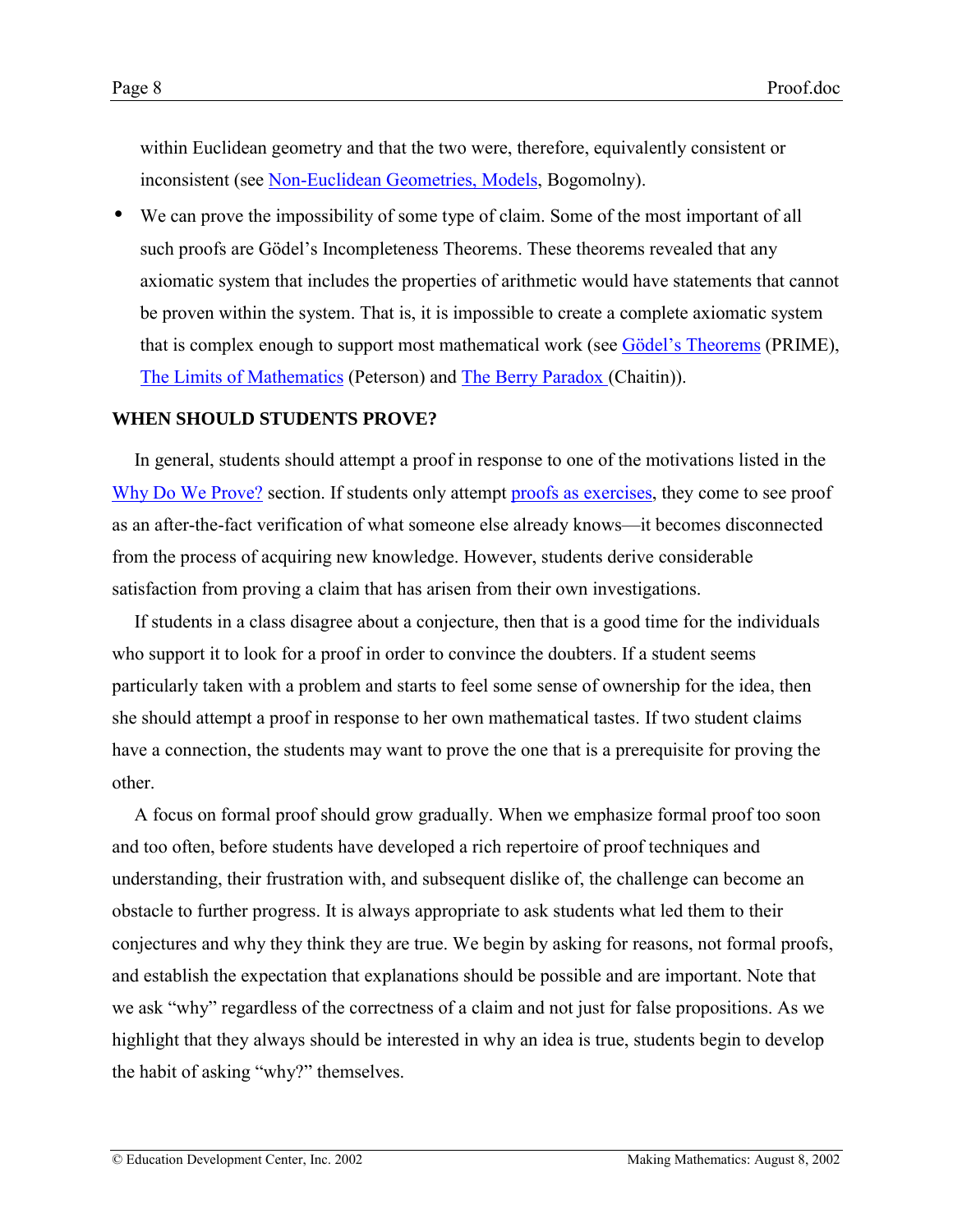<span id="page-8-0"></span>A good time to ask a student to write out a proof is when you think that she has already grasped the connections within a problem that are essential to the development of a more formal argument. This timing will not only lead to an appreciation for how proofs can arise organically during research, it will also lead to some confidence regarding the creation of proofs.

It is not necessary for students to prove all of their claims just for the sake of thoroughness. Published articles often prove the hard parts and leave the easier steps "for the reader." In contrast, a student should begin by trying to prove her simpler assertions (although it may be difficult to figure out how hard a problem will be in advance). When students have conjectures, label them with the students' names and post them in the class as a list of open problems. Then, as students grow in the rigor and complexity of their proofs, they can return to questions that have become accessible.

When a student does create a proof, have her describe it to a peer, give an oral presentation to the class, or write up her thinking and hand it out for peer review. The students should come to see themselves as each other's editorial board, as a group of collaborating mathematicians. They should not be satisfied if their classmates do not understand their argument. It is a long struggle getting to the point where we can write intelligible yet efficient mathematics. One of my students once presented proofs of a theorem four times before the class gave him the "official  $Q.E.D$ ". Each of the first three presentations generated questions that helped him to refine his thinking, his definitions, and his use of symbols.

### **HOW DO WE PROVE?**

#### **General Approaches**

Learning to prove conjectures is a lifelong process, but there are some basic considerations and methods that students should focus on as they begin to develop rigorous arguments. The first concern is that they be clear about what they are trying to prove—that they unambiguously identify the premises and the conclusions of their claim (see [Conditional Statements](http://www2.edc.org/makingmath/handbook/teacher/conjectures/conjectures.asp#ConditionalStatements) in [Conjectures\)](http://www2.edc.org/makingmath/handbook/teacher/conjectures/conjectures.asp).

The next goal should be to try to understand some of the connections that explain why the conjecture might be true. As we study examples or manipulate symbolic representations, we gain understanding that may lead to a proof. Because understanding and proof often evolve together, if a student wants to prove a conjecture that a classmate or teacher has presented, she should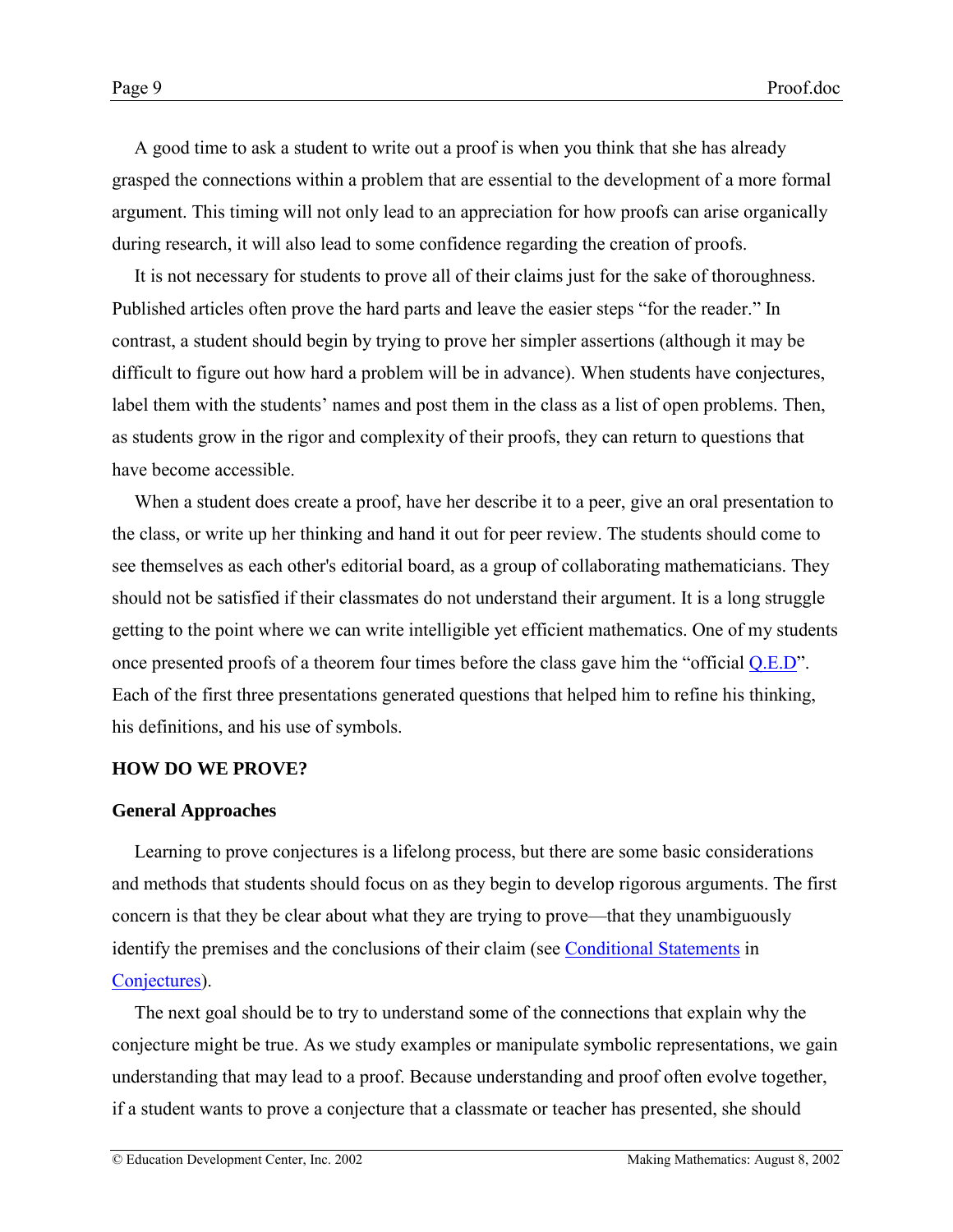consider undertaking an investigation that will help her recreate the discovery of the result. This process may provide insight into how a proof might be produced. (See [Schoenfeld \(1992\)](#page-49-0) for more discussion of problem solving and proof.)

Often, a proof involves a large number of steps that, in our thinking about the problem, we organize into a smaller number of sequences of related steps (similar to when computer programmers turn a number of commands into a single procedure). This "chunking" of many steps into one line of reasoning makes it possible to grasp the logic of a complicated proof. It also helps us to create an outline of a potential proof before we have managed to fill in all of the needed connections (see [Proof Pending a Lemma](#page-13-0) below).

When we create a proof, we seek to build a bridge between our conjecture's premise and its conclusion. The information in the premise will have a number of possible consequences that we can use. Similarly, we try to identify the many conditions that would suffice to prove our conclusion. For example, if we know that a number is prime, there are numerous properties of prime numbers that we might bring into play. If we seek to show that two segments are congruent, we might first show that they are corresponding sides of congruent figures, that they are both congruent to some third segment, or that it is impossible for one to be either shorter or longer than the other. Once we have considered the possibilities that stem from our premises and lead to our conclusions, we have shortened the length of our proof from "if *premise*, then *conclusion*" to "if *consequence-of-premise*, then *conditions-leading-to-conclusion*" (figure 2). A main task comes in trying to determine if any of these new statements (one for each combination of consequence and condition) is likely to be easier to prove than the original.



**Figure 2. Searching for a path to a proof**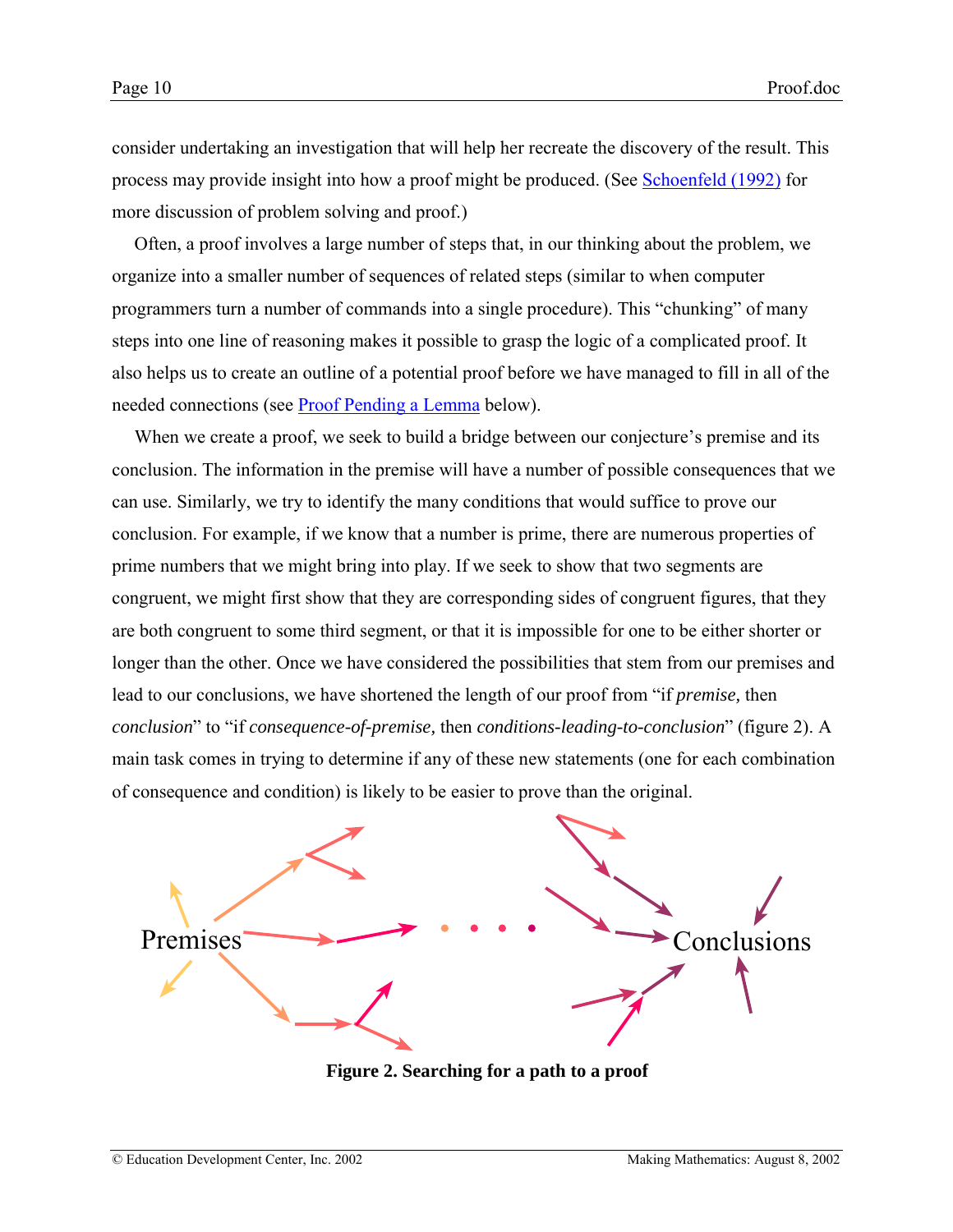Some conjecture's conclusions involve more than one claim. Recognizing all of these requirements can be a challenge. For example, to show that the formula  $(n^2 - m^2, 2mn, n^2 + m^2)$ is a complete solution to the problem of identifying Pythagorean triples, we need to show both that it always generates such triples and that no triples are missed by the formula. Cases such as this, in which we need to demonstrate both a claim and its [converse,](http://www2.edc.org/makingmath/mathtools/conditional/conditional.asp) are common.

Sometimes, two approaches to proving a result will differ in both their method and what they teach us. A student working on the [Amida-kuji project](http://www2.edc.org/makingmath/mathprojects/amidakuji/Links/amidakuji_lnk_1.asp) defined a **minimal** configuration of horizontal rungs as one that results in a particular rearrangement of the numbers using the fewest rungs possible. He then conjectured that the number of distinct minimal configurations would always be greatest for the reversal of *n* items (1 2 3  $\dots$  *n* goes to *n*  $\dots$  3 2 1) than for any other permutation of the *n* values. Does this student need to find and prove a formula for the number of minimal configurations for each permutation? Can he somehow compare the number of minimal configurations without actually counting them explicitly and show that one set is larger? These two approaches might both prove his claim, but they require distinctly different findings along the way.

Just as we make decisions about the sequencing of ideas that we use to construct a proof, so, too, do we choose from among an array of different technical tools. In the quadrilateral proof [above,](#page-2-0) we represented the same setting using coordinates as well as synthetically. We transform our mathematical ideas into diagrams, numeric examples, symbolic statements, and words. Within those broad categories, there are numerous ways of [representing information and](http://www2.edc.org/makingmath/handbook/teacher/representations/representations.asp) [relationships](http://www2.edc.org/makingmath/handbook/teacher/representations/representations.asp) and each representation offers the possibility of new understandings.

We may further our understanding of a problem by looking at a simpler version of it. We can apply this same approach to proof: prove a special case or subset of cases before taking on the entire problem. For example, a student working on the [Raw Recruits](http://www2.edc.org/makingmath/mathprojects/recruits/Links/recruits_lnk_1.asp) project first proved theorems about the cases with one or two misaligned recruits and then worked up to the general solution. Choosing the right simplification of a problem is important. Had the student focused on a fixed number of total recruits rather than of misaligned ones, she might not have been as successful finding patterns.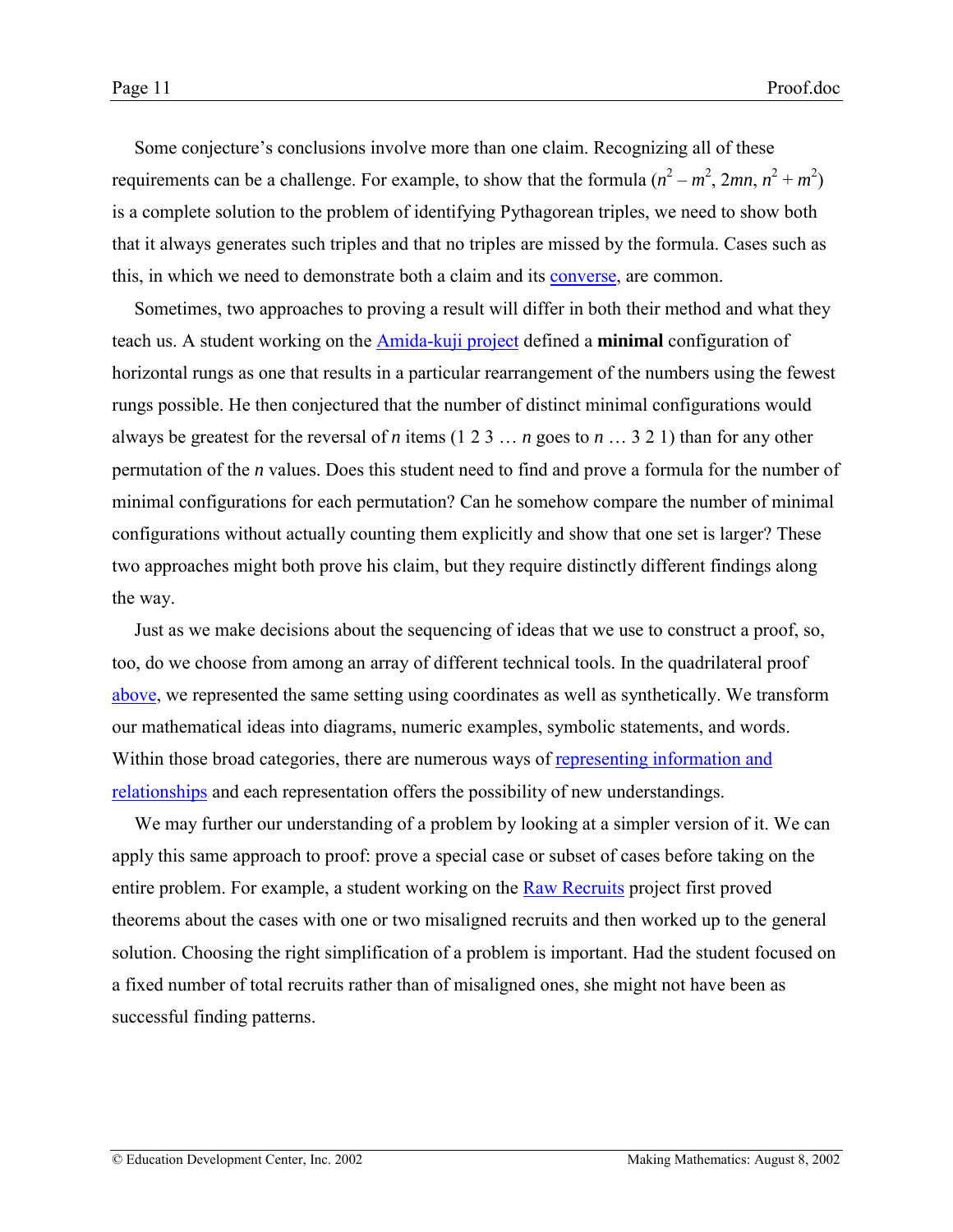### **Proof methods**

The list of proof techniques is endless. Providing students with a repertoire of a few powerful, general methods can give them the tools that they need to get started proving their conjectures. These first techniques also whet students' appetites to learn more. Each student's own research and reading of mathematics articles (see [Reading Technical Literature](http://www2.edc.org/makingmath/handbook/teacher/GettingInformation/GettingInformation.asp#ReadingTechnicalLiterature) in [Getting Information\)](http://www2.edc.org/makingmath/handbook/teacher/GettingInformation/GettingInformation.asp) will provide additional models to consider when constructing a proof. When students begin work within a new mathematical domain, they will need to learn about the tools (representations, techniques, powerful theorems) common to the problems that they are studying.

It is not possible to give ironclad rules for when a given approach to proof will prove fruitful. Therefore, in addition to providing guidance ("It might be worthwhile holding one of your variables constant"), our job mentoring students engaged in proof is to ask questions that will help them reflect on their thinking. Is planning a part of their process (are they considering alternative strategies or just plowing ahead with the first approach that occurs to them)? Are they connecting the steps that they are exploring with the goal that they are trying to reach (can they explain how their current course of action might produce a useful result)? Are they periodically revisiting the terms of their conjecture to see that they have not drifted off course in their thinking? See Getting Stuck, Getting Unstuck—Coaching and Questioning for further questions.

The most basic approach that students can use to develop understanding and then a proof is to study specific cases and seek to generalize them. For example, a student was exploring recursive functions of the form  $f(n) = af(n-1) + b$ . She wanted to find an explicit formula for *f* and began by looking at  $f(n) = 5 f(n-1) - 3$  with  $f(0) = 1$ . Her first values:

$$
f(1) = 2
$$

$$
f(2) = 7
$$

$$
f(3) = 32
$$

$$
f(4) = 157
$$

revealed some patterns, but no breakthrough. She then took an algebraic perspective on the problem by looking at the form and not the value of the results. She decided to keep her examples general by not doing the arithmetic at each step:

© Education Development Center, Inc. 2002 Making Mathematics: August 8, 2002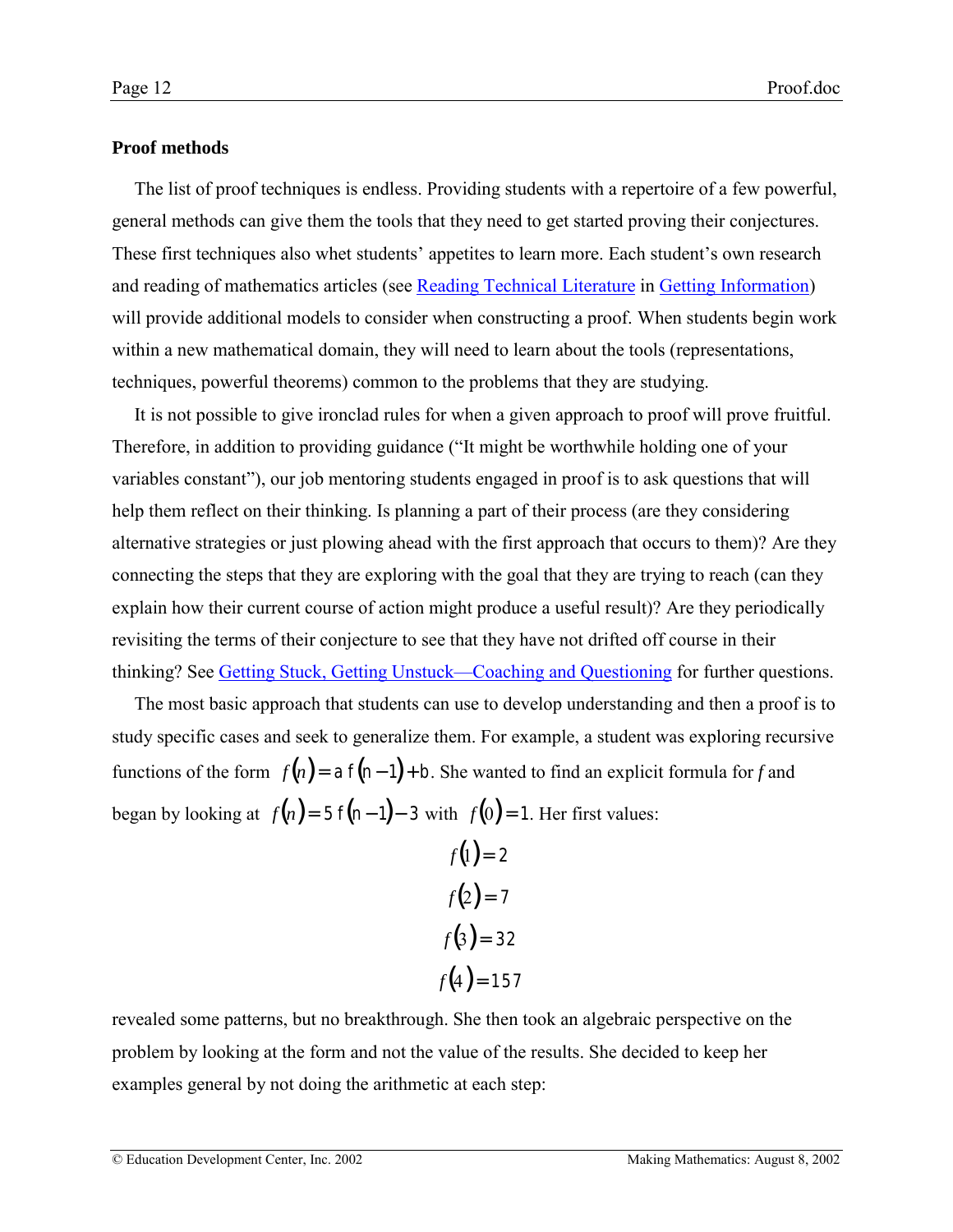$$
f(1) = 5(1) - 3 = 5 \cdot 1 - 3
$$
  
\n
$$
f(2) = 5(5(1) - 3) - 3 = 5^2 \cdot 1 - 5 \cdot 3 - 3
$$
  
\n
$$
f(3) = 5(5(5(1) - 3) - 3) - 3 = 5^3 \cdot 1 - 5^2 \cdot 3 - 5 \cdot 3 - 3
$$
  
\n
$$
f(4) = 5(5(5(5(1) - 3) - 3) - 3) - 3 = 5^4 \cdot 1 - 5^3 \cdot 3 - 5^2 \cdot 3 - 5 \cdot 3 - 3
$$

This form revealed an explicit formula,  $f(n) = 5^n \cdot 1 - 3(5^{n-1} + 5^{n-2} + ... + 1)$ , which pointed the way to a general rule for all  $a, b$ , and  $f(0)$ . This example demonstrates why it is sometimes advantageous not to simplify an expression.

Algebra is a familiar, all-purpose tool that we should encourage students to use more often. Many students primarily think of variables as specific unknowns and not as placeholders for an infinite number of examples (see the *practice proofs* and their [solutions](#page-35-0) for examples of algebraic expressions used in this manner).

For descriptions of, and exercises using, some of the most common and powerful proof methods, see the **Mathematics** Tools on [proof:](http://www2.edc.org/makingmath/mathtools/proof/proof.asp)

- [proof by induction](http://www2.edc.org/makingmath/mathtools/induction/induction.asp)
- [proof by contradiction](http://www2.edc.org/makingmath/mathtools/contradiction/contradiction.asp)
- [the pigeonhole principle](http://www2.edc.org/makingmath/mathtools/pigeonhole/pigeonhole.asp)
- [parity in proof](http://www2.edc.org/makingmath/mathtools/parity/parity.asp)
- *[invariants](http://www2.edc.org/makingmath/handbook/teacher/conjectures/conjectures.asp#Invariants)*

## **Examples as Disproof and Proof**

An example cannot prove an affirmative statement about an infinite class of objects. However, a single example, called a **counterexample**, is sufficient to disprove a conjecture and prove the alternative possibility. For example, we know of many even [perfect numbers](http://mathworld.wolfram.com/PerfectNumber.html) (Weisstein). The discovery of a single odd perfect number would be an important proof that such numbers, conjectured not to exist, are possible.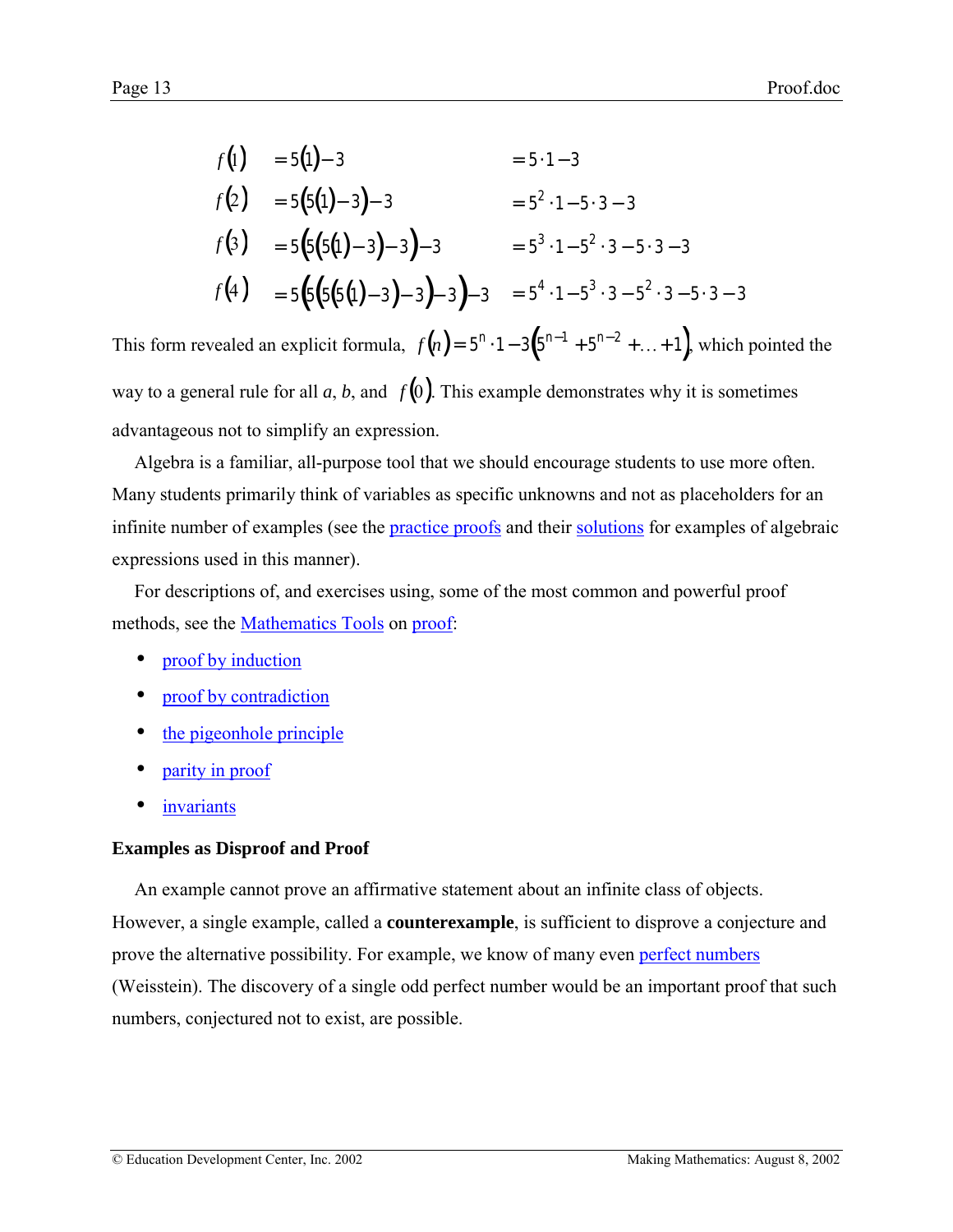### <span id="page-13-0"></span>**Proof By Exhaustion**

When a conjecture involves a finite set of objects, we can prove the conjecture true by showing that it is true for every one of those objects. This exhaustive analysis is sometimes the only known means for answering a question. It may not be elegant, but it can get the job done if the number of instances to test is not overwhelmingly large. The mathematicians who proved the [Four Color Theorem](http://www-groups.dcs.st-and.ac.uk/~history/HistTopics/The_four_colour_theorem.html) (MacTutor) broke the problem into 1476 cases and then programmed a computer to verify each one. Such proofs are not entirely satisfying because they are less likely than a proof that covers all cases simultaneously to have explanatory value.

We often break a problem down into categories of instances or **cases** and not all the way down to individual instances. For example, a theorem about triangles may require separate analyses for acute, right, and obtuse triangles. One challenge when proving via a case-by-case analysis is to have a rigorous means of showing that you have identified all of the different possible cases.

### **Proof Pending a Lemma**

One of the more exciting experiences in mathematics is the recognition that two ideas are connected and that the truth of one is dependent on the truth of the other. Often a student will be working on a proof and discover that they have a line of reasoning that will work *if* some other claim is true. Encourage the student to develop their main argument and then return to see if they can fill in the missing link. A claim that is not a focus of your interest, but which you need for a larger proof, is called a **lemma**. As students working on a common problem share their discoveries through oral and written reports, they may recognize that a fellow researcher has already proven a needed lemma. Alternatively, they may realize that their conjecture is a straightforward consequence of a general result that another classmate has proven. We call a theorem that readily follows from an important result a **corollary**. These events contribute enormously to students' understanding of mathematics as a communal activity.

There are many well-known cases of theorems that mathematicians have proven pending some other result. Of course, that means that they are not actually theorems until the lemma has been established. What is a theorem in these situations is the connection between two unproven results. For example, Gerhard Frey proved that if a long-standing problem known as the Taniyama-Shimura conjecture were true, then Fermat's Last Theorem (MacTutuor) must be as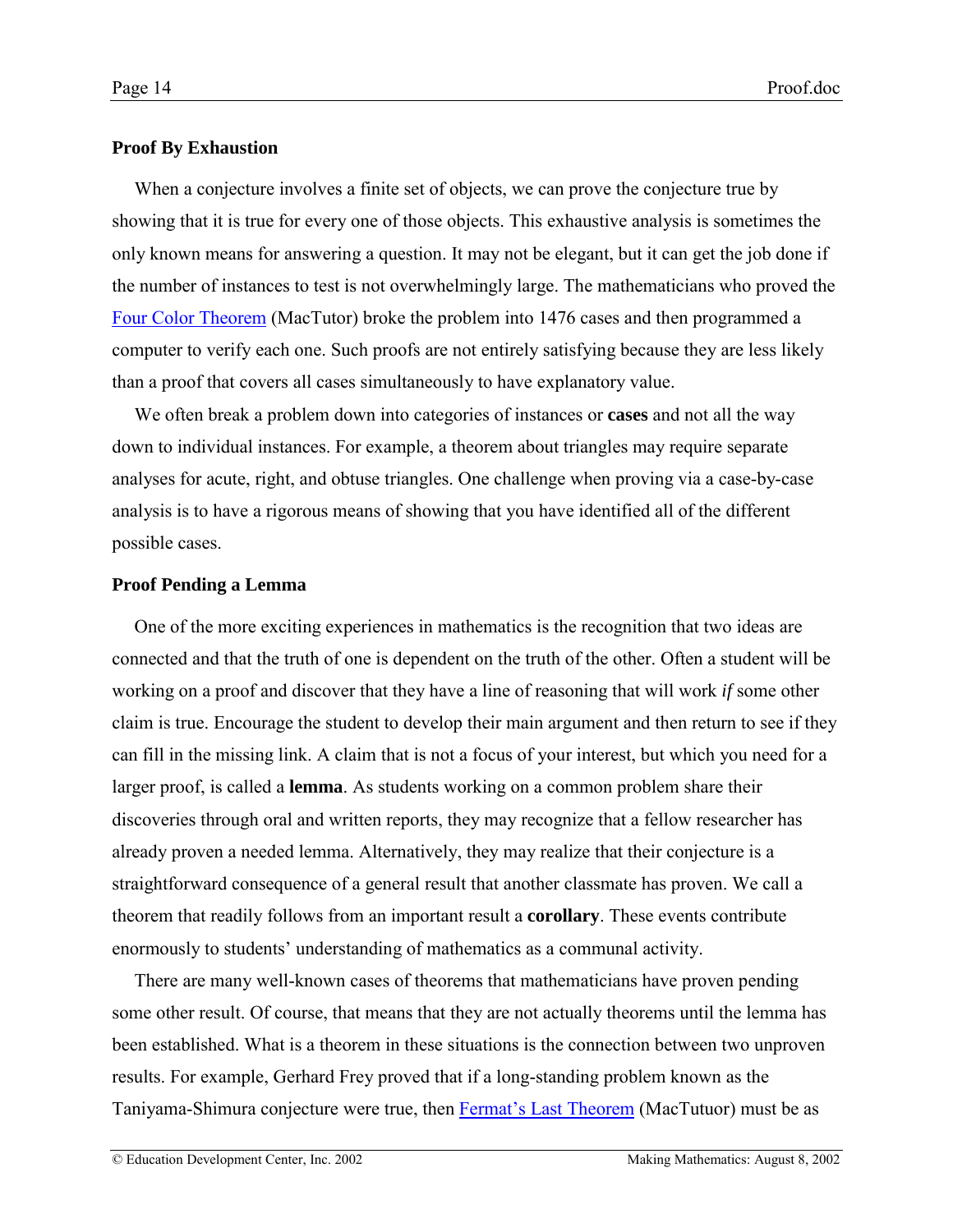<span id="page-14-0"></span>well. This connection inspired Andrew Wiles to look for a proof of the Taniyama-Shimura conjecture.

#### **WHEN IS A PROOF FINISHED?**

How do we know that we have proven our conjecture? For starters, we should check the logic of each claim in our proof. Are the premises already established? Do we use the conclusions to support a later claim? Do we have a rigorous demonstration that we have covered all cases?

We next need to consider our audience. Is our writing clear enough for someone else to understand it? Have we taken any details for granted that our readers might need clarified? Ultimately, the acceptance of a proof is a social process. Do our mathematical peers agree that we have a successful proof? Although we may be confident in our work, unless others agree, no one will build upon or disseminate our proof. Our theorem may even be right while our proof is not. Only when our peers review our reasoning can we be assured that it is clear and does not suffer from logical gaps or flaws.

If a proof is unclear, mathematical colleagues may not accept it. Their clarifying questions can help us improve our explanations and repair any errors. On the other hand, mathematical truth is not democratically determined. We have seen many classes unanimously agree that a false assertion was true because the students failed to test cases that yielded counterexamples. Likewise, there have been classes with one voice of reason trying to convince an entire class of non-believers. The validity of a proof is determined over time—readers need time to think, ask questions, and judge the thoroughness of an exposition. Students should expect to put their proofs through the peer review process.

When do peers accept a proof? When they have understood it, tested its claims, and found no logical errors. When there are no intuitive reasons for doubting the result and it does not contradict any established theorems. When time has passed and no counterexamples have emerged. When the author is regarded as capable ("I don't understand this, but Marge is really good at math"). Some of these reasons are more important than others, but all have a role in practice.

See Davis and Hersh's (1981) *The Mathematical Experience* for a fine collection of essays on the nature of proof, on methods of proof, and on important mathematical conjectures and theorems.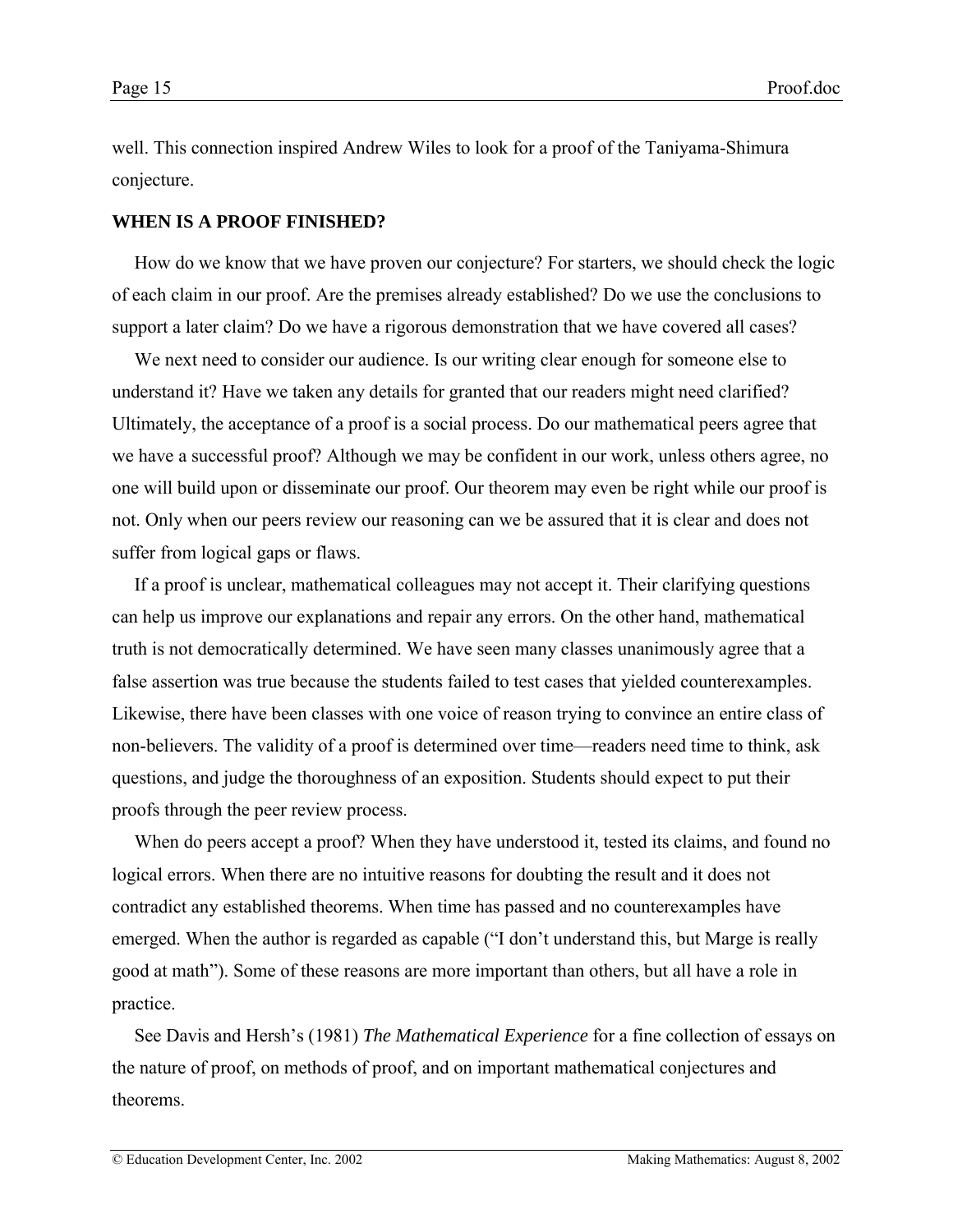### <span id="page-15-0"></span>**How to End a Proof**

Since one reason we tackle proofs is for the challenge, we are entitled to a modest ìcelebrationî when a proof is completed. The nicest honor is to name a theorem after the student or students who proved it. If you dub proofs after their creators (e.g., Lauraís Lemma or the Esme-Reinhard Rhombus Theorem) and have them posted with their titles, students will be justifiably proud. Give conjectures titles, as well, in order to highlight their importance and as a way to promote them so that others will try to work on a proof.

Introduce students to the traditional celebration: ending a proof with  $\degree$ Q.E.D. $\degree$  Q.E.D. is an acronym for "quod erat demonstrandum," Latin for "that which was to be demonstrated." At the end of a proof by contradiction, students can use  $\degree$ Q.E.A., $\degree$  which stands for  $\degree$ quad est absurdum" and means "that which is absurd" or "we have a contradiction here." These endings are the understated mathematical versions of "TaDa!" or "Eureka!" Modern, informal equivalents include AWD ("and we're done") and  $W^5$  ("which was what we wanted") (Zeitz, p. 45). We have also seen " $\mathbb{Q}$ " and "MATH is PHAT!" at the end of student proofs. Professional publications are now more likely to end a proof with a rectangle  $(D)$  or to indent the proof to distinguish it from the rest of a discussion, but these are no fun at all.

Do remind students that once their celebration is over, their work is not necessarily done. They may still need to explore their theorem further to understand *why* it is true and not just *that* it is true, to come up with a clearer or more illuminating proof, or to extend their result in new directions. Additionally, proofs sometimes introduce new techniques that we can productively apply to other problems. In other words, the completion of a proof is a good time to take stock and figure out where to go next in one's research. Like movies that leave a loose strand on which to build a sequel, most math problems have natural next steps that we can follow.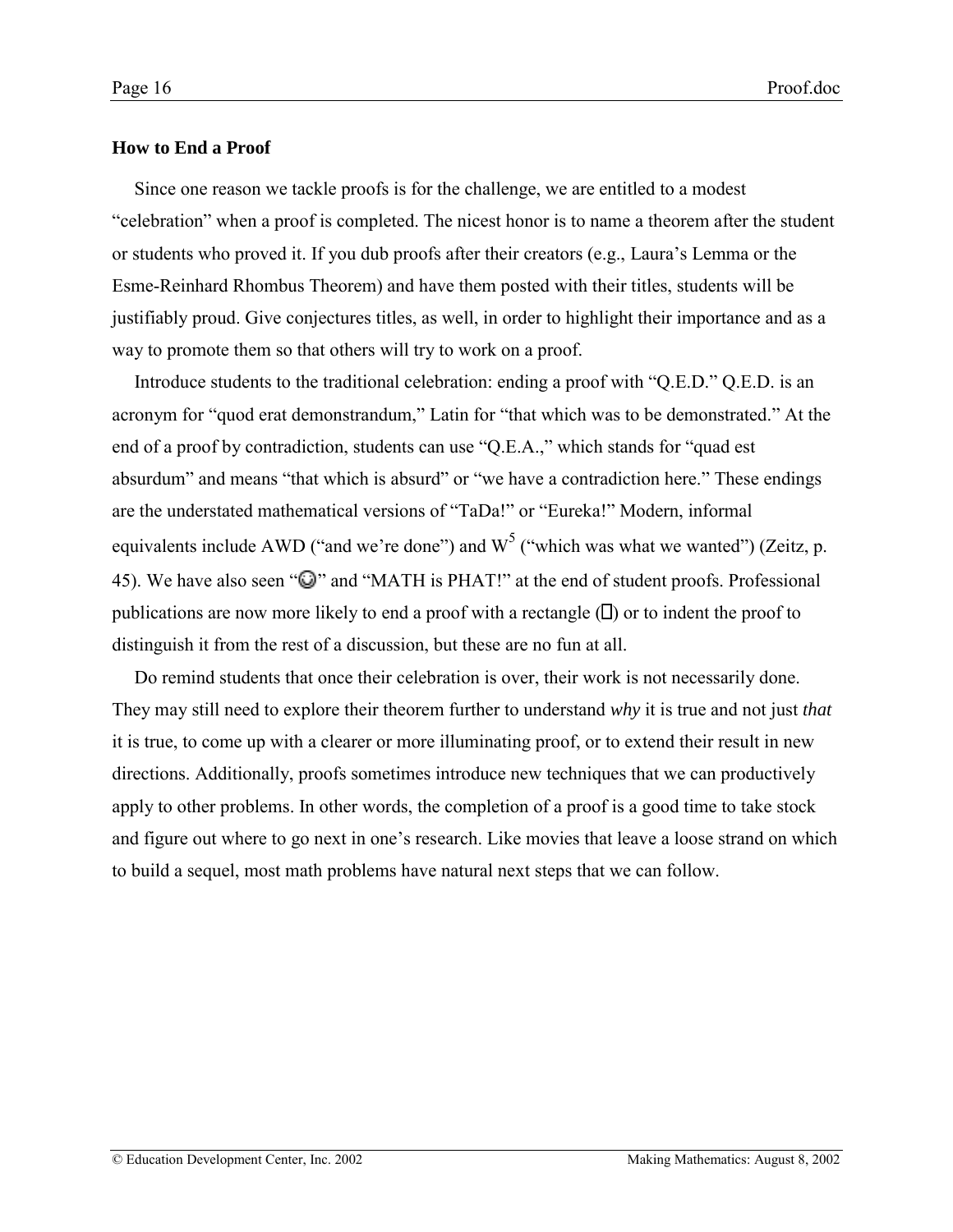# <span id="page-16-0"></span>**WRITING PROOFS**

We are not very pleased when we are forced to accept a mathematical truth by virtue of a complicated chain of formal conclusions and computations, which we traverse blindly, link by link, feeling our way by touch. We want first an overview of the aim and of the road; we want to understand the *idea* of the proof, the deeper context. - Hermann Weyl (1932)

The standard form for a mathematical proof is prose interwoven with symbolic demonstrations and diagrams. Students who write paragraph explanations will often comment that they do not yet have a "real proof." However, the two-column style that they believe to be the only acceptable format is often not as clear or informative as a proof with more English in it. Encourage them to add narrative to their proofs and to use whatever form seems most effective at communicating their ideas. Let them know that written language is a part of mathematics.

Weyl encourages us tell the story of our proof at the start so that each step in the presentation can be located on that roadmap. We should be able to say to ourselves "Oh, I see why she did that. She is setting up for this next stage" rather than "Where on Earth did that come from? Why did she introduce that variable?" Our goal is not to build suspense and mystery, but to provide the motivation for the important steps in our proofs. As noted earlier, we improve a lengthy proof's story by considering how the pieces of the proof fit together into connected chunks that we can present as separate theorems or lemmas. These chapters in the story reduce the number of arguments that our readers have to manage at any given stage in their effort to understand our proof.

Published proofs are often overly refined and hide from the reader the process by which the mathematician made her discoveries. As teachers, we want to encourage students to share the important details of that process. What methods did they consider? Why did some work and others not? What were the examples or special cases that informed their thinking? What dead ends did they run into? The teacher mentioned [above,](#page-4-0) who disliked proof, was frustrated because the proofs that he had read were too polished to be a guide for how to develop a proof. The more we include our data, insights, experimentation, and derivations in our proofs, the more they will help others with their own mathematics.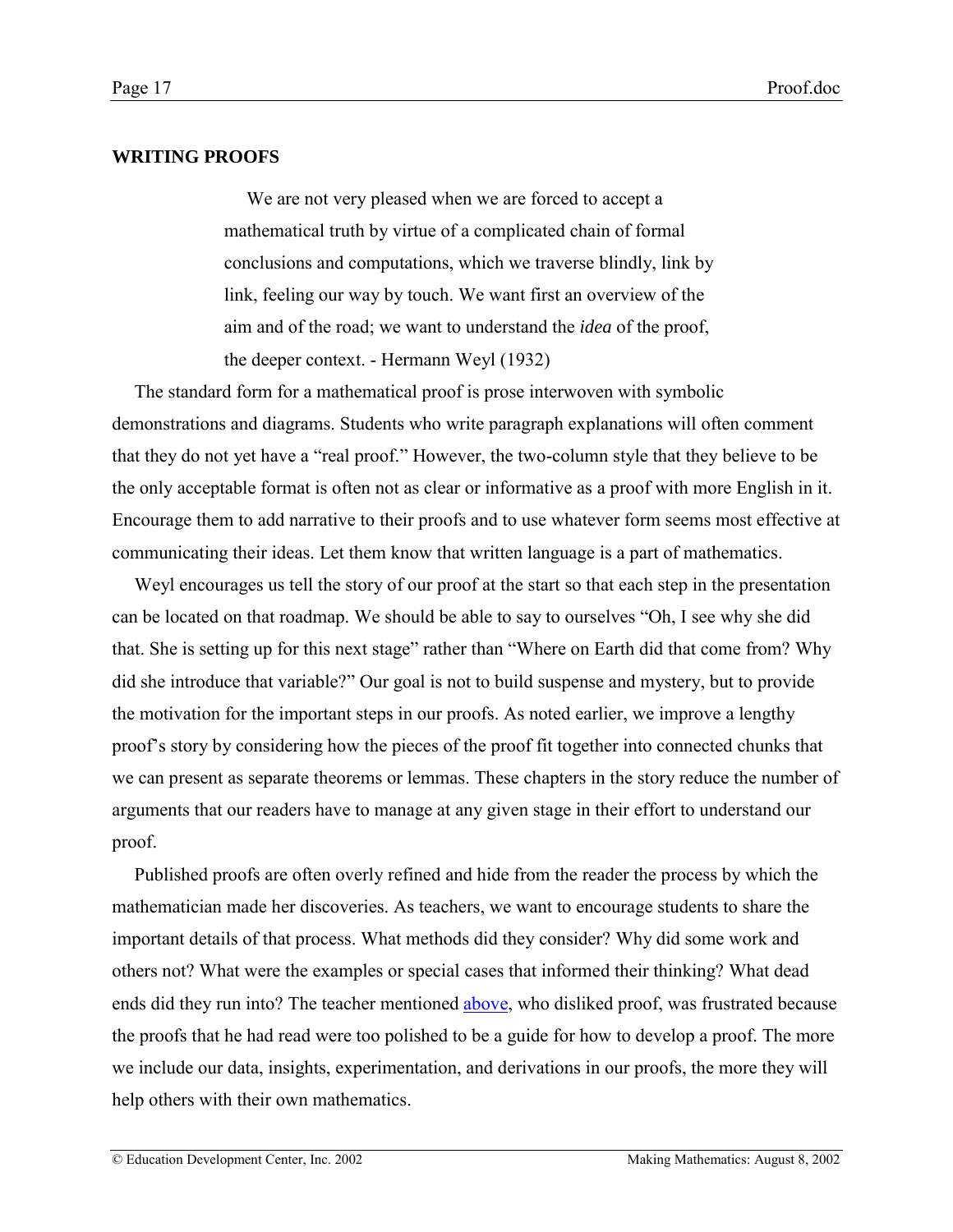We want to find a balance between the desire to convey the process of discovery, which is often circuitous, and the need to present a coherent argument. Students should develop an outline for each proof that reflects which ideas are dependent on which others. They should punctuate their narrative with clearly labeled definitions, conjectures, and theorems. Proofs should include examples that reveal both the general characteristics of the problem as well as interesting special cases. Examples are particularly helpful, not as a justification, but because they provide some context for understanding the more abstract portions of a proof. Examples may also help clarify imprecise notation or definitions.

Some additional recommendations for making proofs more readable:

- Define, in words, exactly what a variable or function represents when you introduce it. If your work involves a number of variables, you may want to make a legend to which readers can conveniently refer.
- Choose mnemonic variable names (e.g.,  $p$  for perimeter or  $c_2$  for a second coefficient) and do not feel limited to single letter names for functions or variables (although long names do make it more difficult to read complicated expressions).
- Be sure that the words that you use have unambiguous mathematical meaning. If a word is not a familiar mathematical term, provide a [definition.](http://www2.edc.org/makingmath/handbook/teacher/definitions/definitions.asp#WritingDefinitions) For example, a pair of students working on the [Raw Recruits](http://www2.edc.org/makingmath/mathprojects/recruits/Links/recruits_lnk_1.asp) project wrote to their mentor that they were investigating "How many ways can they do it wrong but still feel that they are right in a line of six recruits." Their mentor wrote back requesting clarification of the terms "right" and "wrong." They were able to be more precise, stating that a configuration of recruits was **wrong** if the recruits were not all facing in the same direction but seemed **right** if each recruit was facing either open space or another recruit's back. (See the [Connect the Dots](http://www2.edc.org/makingmath/mathsettings/connect/Connect.asp) [teaching notes](http://www2.edc.org/makingmath/mathsettings/connect/ConnectTheDots_TeachNotes.asp#Day3) for another example).

If any parts of your research were carried out collaboratively or based on someone else's thinking, be sure to acknowledge their work and how you built upon it. For a full discussion on how to write up your results, see [Writing a Report](http://www2.edc.org/makingmath/handbook/teacher/PresentingYourResearch/PresentingYourResearch.asp#WritingAReport) in [Presenting Your Research.](http://www2.edc.org/makingmath/handbook/teacher/PresentingYourResearch/PresentingYourReseach.asp)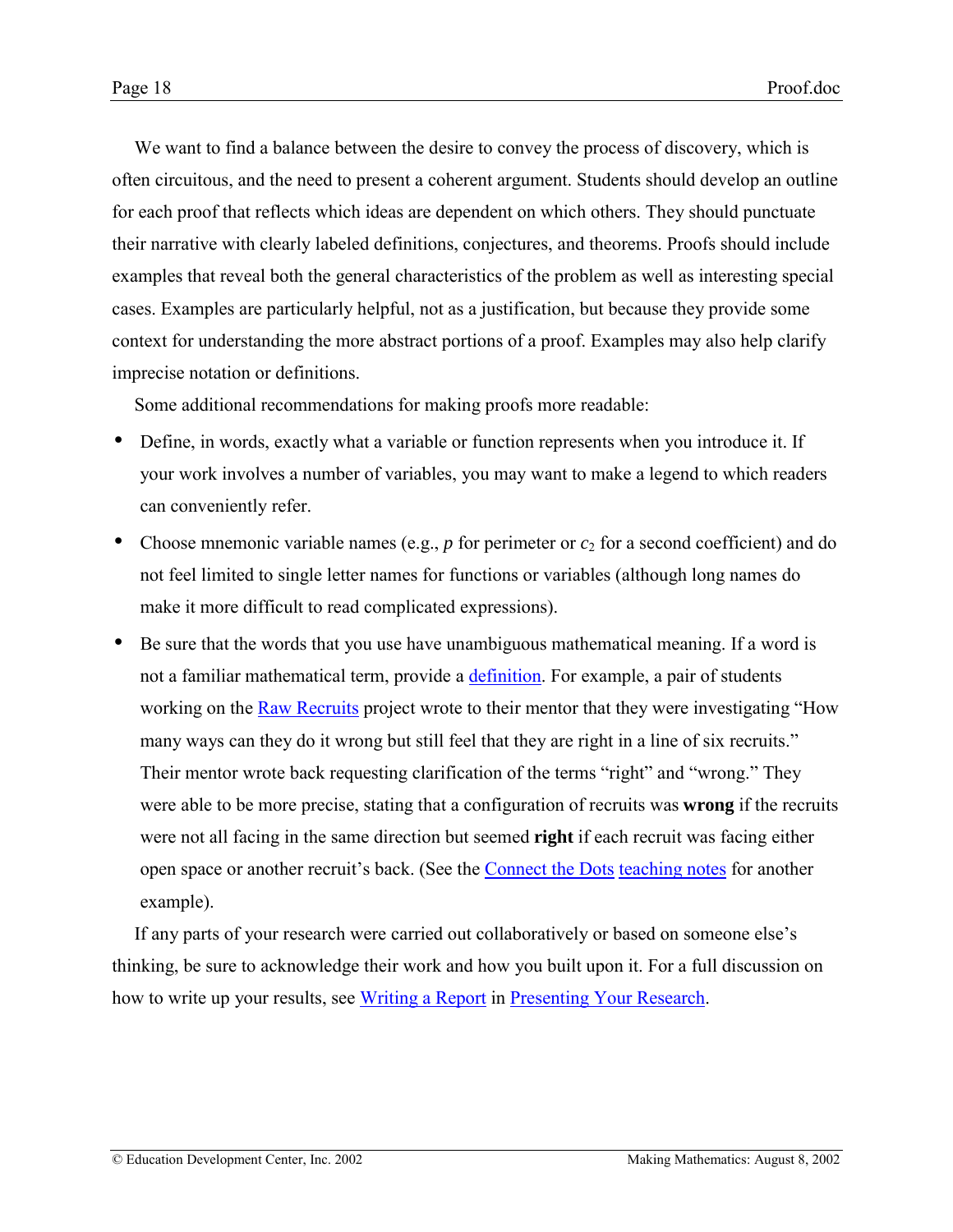## <span id="page-18-0"></span>**EVALUATING PROOFS**

We evaluate proofs at several levels. First, we need to see if we can understand what the proof says. If our mathematical background is sufficient to understand the proof, then, with effort, we should be able to make sense of it (see [Reading Technical Literature](http://www2.edc.org/makingmath/handbook/teacher/GettingInformation/GettingInformation.asp#ReadingTechnicalLiterature) in [Getting Information\)](http://www2.edc.org/makingmath/handbook/teacher/GettingInformation/GettingInformation.asp). Next, we want to decide whether the proof is actually a successful proof. Do all of the pieces fit together? Are the explanations clear? Convincing? A good proof does not over-generalize. If a proof does not work in all cases, is it salvageable for some meaningful subset of cases?

Students should be given time to read each other's proofs. They should be skeptical readers who are trying to help their classmate improve their work. They should be supportive by offering helpful questions about claims that are unclear or steps that would improve the proof. The writer of a proof should expect to address any concerns and to work through several drafts before the class declares her work completed. Although we are tempted to believe in our own discoveries, we are also obliged to look for exceptions and holes in our reasoning and not leave the doubting just to our peers.

Once a proof passes the first hurdle and we believe it is correct, we come to a different set of criteria for judging proofs. These criteria are both aesthetic and functional and help us to understand why we would want to find different ways to prove a particular theorem. Here are some considerations that students might apply to proofs that they study (see [Evaluating](http://www2.edc.org/makingmath/handbook/teacher/Conjectures/Conjectures.asp#EvaluatingConjectures) [Conjectures](http://www2.edc.org/makingmath/handbook/teacher/Conjectures/Conjectures.asp#EvaluatingConjectures) for further considerations):

- Does the proof use clear language? Are ideas presented in a logical order or is the structure of the proof problematic?
- Does the author use symbols in a way that strengthens their argument? Did they provide diagrams and examples when needed?
- Does the proof provide insight into the question? Does it make a surprising connection between two ideas or problems?
- Are the methods new or applied in a creative way? For example, did the author use symmetry that might not have been initially apparent?
- Is the proof interesting? Do the ideas of the proof appeal to you visually or in some abstract way because of the patterns involved?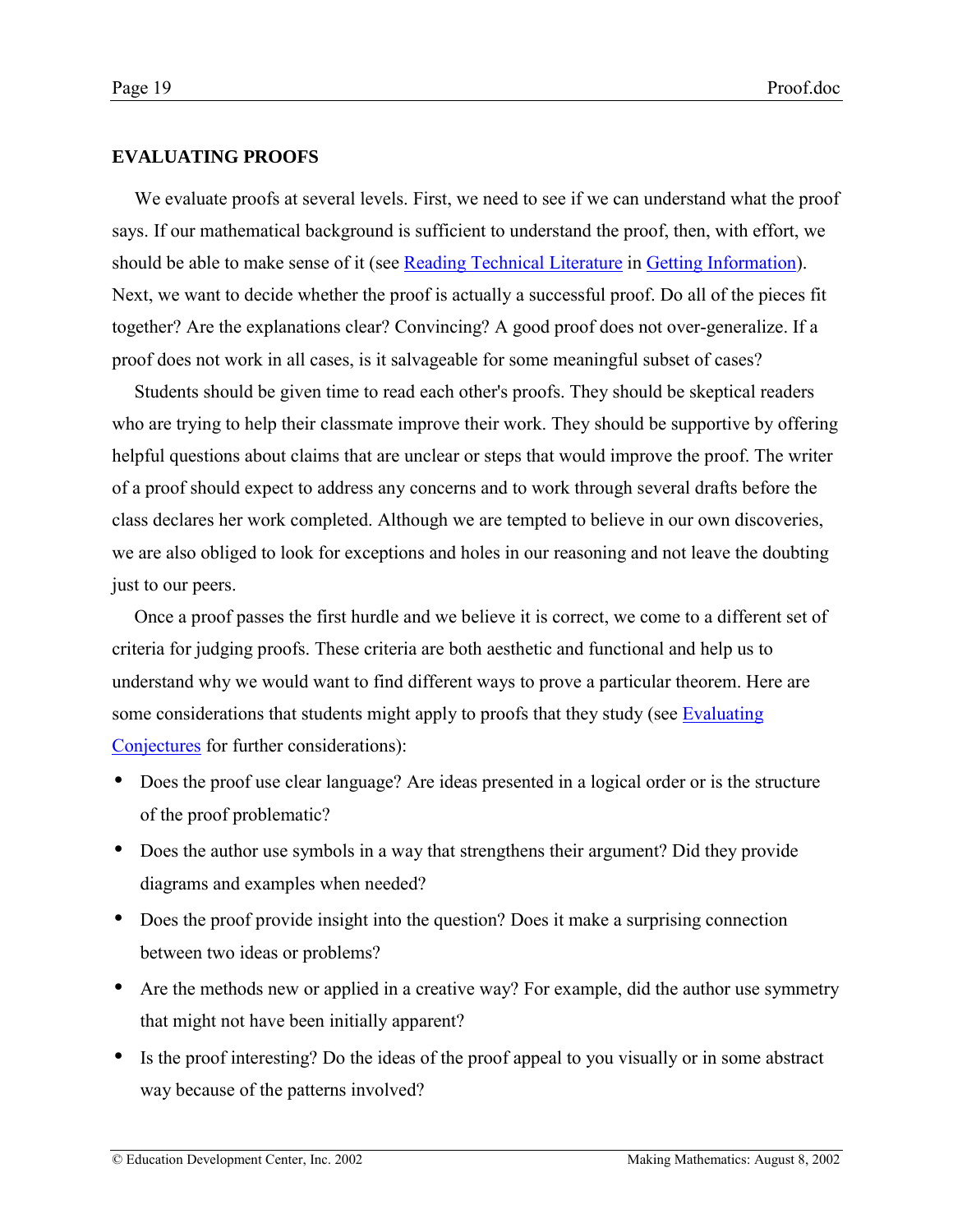<span id="page-19-0"></span>• Does the proof lead to other theories or generalize to solve other questions? How broad is its impact? Does it open new avenues for our investigation?

Each of us has our own aesthetic for which areas of mathematics and ways of solving problems are most appealing. Mathematicians will often call a proof "elegant" or "kludgy" based on their standards of mathematical beauty. Is a substitution, offered without motivation, that quickly resolves a problem (e.g., let  $f(x) = \cotan(1 - \frac{x}{2})$ ) magical, concise, or annoying? Whichever of the standards above move us to call a proof beautiful, it is an important recognition that judgments of beauty are part of mathematics. Share your own aesthetics with students and encourage them to develop their own. It is perfectly reasonable simply to enjoy geometric or number theoretic problems and solutions more than some other area of mathematics. Some students may love problems that start out complicated but then sift down to simple results. Help them to recognize and celebrate these interests while broadening their aesthetics through the sharing of ideas with each other.

**Class Activity**: One way to highlight the different characteristics of proofs is to ask students to study and compare alternative proofs of the same theorem. Handout *Three Proofs that*  $\sqrt{2}$  is *irrational* (table 1, **below**) and give students time to read all three slowly (note: students should be familiar with [proof by contradiction\)](http://www2.edc.org/makingmath/mathtools/contradiction/contradiction.asp). Ask them to write down questions that they have about the different steps in the proofs. Next have them work in small groups trying to answer the questions that they recorded and clarify how each proof achieves its goal. Have each student then write an evaluation of the proofs: Does each proof seem to be valid? If not, where do they identify a problem? Which proof appealed to them the most? Why? Ask them to consider the other criteria [above](#page-18-0) and choose one or more to address in evaluating the proofs.

Students may note that there are similarities among the proofs. All three proofs are [indirect](http://www2.edc.org/makingmath/mathtools/contradiction/contradiction.asp) and all three begin by eliminating the root and converting the problem to one of disproving the possibility that  $2b^2 = a^2$ . These first steps reduce the problem to one involving only counting numbers instead of roots and remove the likelihood that any not-yet-proven assumptions about roots or irrational numbers will creep into the reasoning.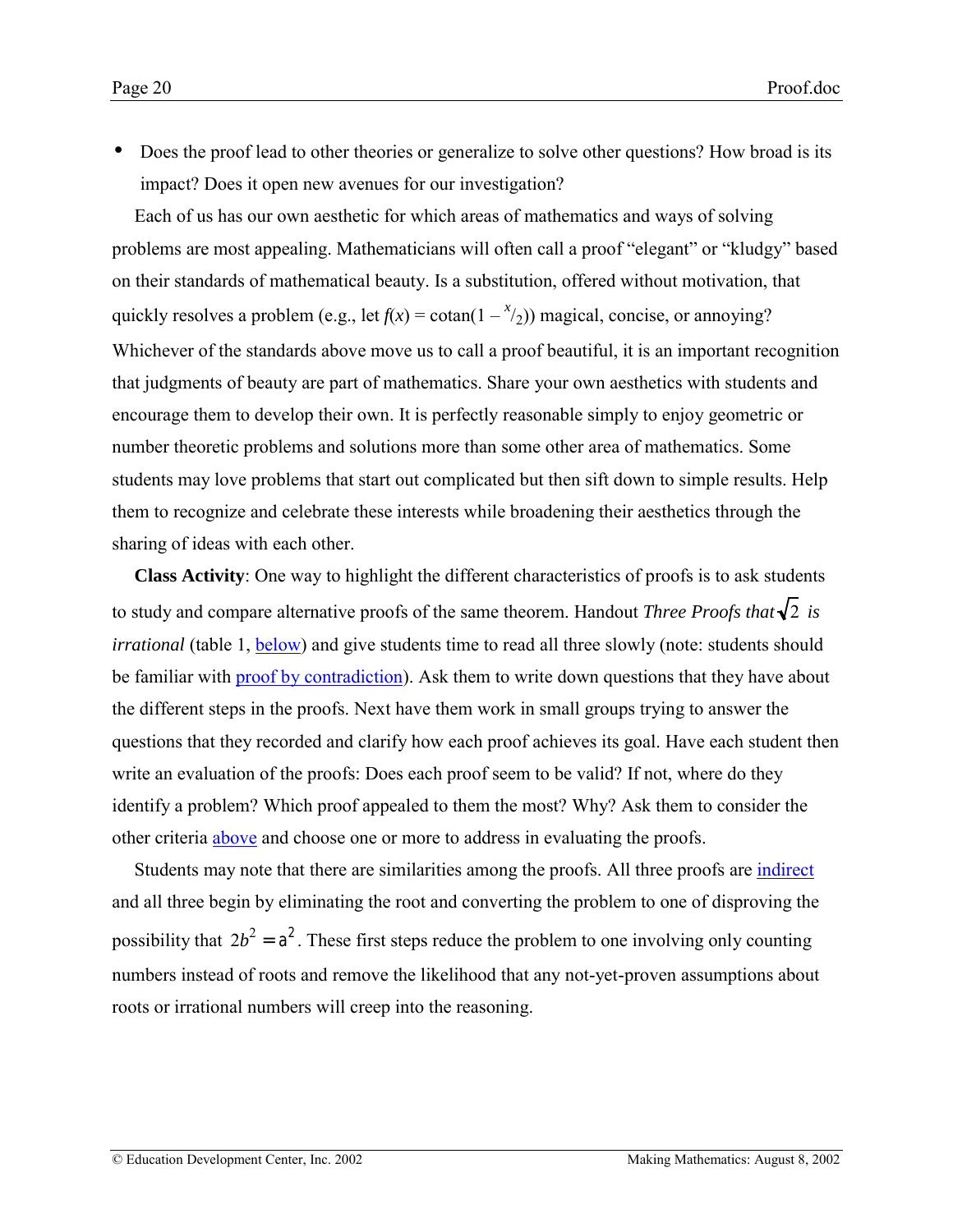<span id="page-20-0"></span>

| Proof A                                                                                                                                                                                                                                                   | <b>Proof B</b>                                                                                                                   | Proof C                                                                                                                                                                                    |  |  |  |  |  |
|-----------------------------------------------------------------------------------------------------------------------------------------------------------------------------------------------------------------------------------------------------------|----------------------------------------------------------------------------------------------------------------------------------|--------------------------------------------------------------------------------------------------------------------------------------------------------------------------------------------|--|--|--|--|--|
| Assume that $\sqrt{2}$ is rational: $\sqrt{2} = a/b$ , with a and b counting numbers                                                                                                                                                                      |                                                                                                                                  |                                                                                                                                                                                            |  |  |  |  |  |
| Assume that <i>a</i> and <i>b</i> have no<br>common factors (the fraction<br>is in lowest terms)                                                                                                                                                          | Note: Proof B does not<br>require this additional<br>assumption.                                                                 | Assume that <i>a</i> and <i>b</i> have no<br>common factors (the fraction<br>is in lowest terms)                                                                                           |  |  |  |  |  |
|                                                                                                                                                                                                                                                           | Square to get $2 = a^2/b^2$                                                                                                      |                                                                                                                                                                                            |  |  |  |  |  |
|                                                                                                                                                                                                                                                           | Simplify to $2b^2 = a^2$                                                                                                         |                                                                                                                                                                                            |  |  |  |  |  |
| $2b^2$ is even, so $a^2$ must be<br>even as well                                                                                                                                                                                                          | Let $a_i^{e_i}$ be the prime factors<br>of <i>a</i> and their powers                                                             | Consider the digit in the units<br>place of $a^2$                                                                                                                                          |  |  |  |  |  |
| Then $a^2$ has prime factor<br>$a2$ is even, so a must be (this<br>requires a lemma: If $a$ is an<br>$a_i$ 2 $e_i$ times and equals<br>integer and $a^2$ is even, then a<br>$a_1^{2e_1} \cdot a_2^{2e_2} \dots a_n^{2e_n}$<br>is even. Can you prove it?) |                                                                                                                                  | Squares of integers will have<br>$0, 1, 4, 5, 6, or 9$ in the units<br>place (if we put all integers<br>into the form $10m + d$ , we see<br>that only d contributes to the<br>units place) |  |  |  |  |  |
| If <i>a</i> is even then let $a = 2m$ , <i>m</i><br>an integer, and substitute:<br>$2b^2 = a^2 = (2m)^2 = 4m^2$                                                                                                                                           | Likewise, all prime factors<br>will appear an even number<br>of times in perfect squares<br>$a^2$ and $b^2$                      | So $a^2$ ends in<br>0, 1, 4, 5, 6, or 9.                                                                                                                                                   |  |  |  |  |  |
| Simplify to get $b^2 = 2m^2$                                                                                                                                                                                                                              | In particular, 2 appears as a<br>factor in $a^2$ an even number<br>of times (perhaps zero times)                                 | $2b2$ must therefore end in<br>twice any of these digits<br>(mod 10): 0, 2, or 8                                                                                                           |  |  |  |  |  |
| By the same reasoning as<br>above, $b^2$ as well as b must<br>be even                                                                                                                                                                                     | However, 2 must appear as a<br>factor in $2b^2$ an odd number<br>of times (once more than the<br>even number of times in $b^2$ ) | For $a^2$ and $2b^2$ to be equal,<br>they must both end in the<br>only digit common to these<br>lists: $0$ .                                                                               |  |  |  |  |  |
| a and b are both even and so<br>$a/b$ above is not in lowest<br>terms as required                                                                                                                                                                         | But each integer has a unique<br>prime factorization, so $a^2$<br>and $2b^2$ cannot be equal                                     | For $a^2$ and $2b^2$ to end in 0, a<br>and <i>b</i> must have 5 as a factor<br>and so $a/b$ is not in lowest<br>terms as required                                                          |  |  |  |  |  |

Table 1. Three Proofs that  $\sqrt{2}$  is Irrational

Q.E.A. We have a contradiction and so our assumption must be false.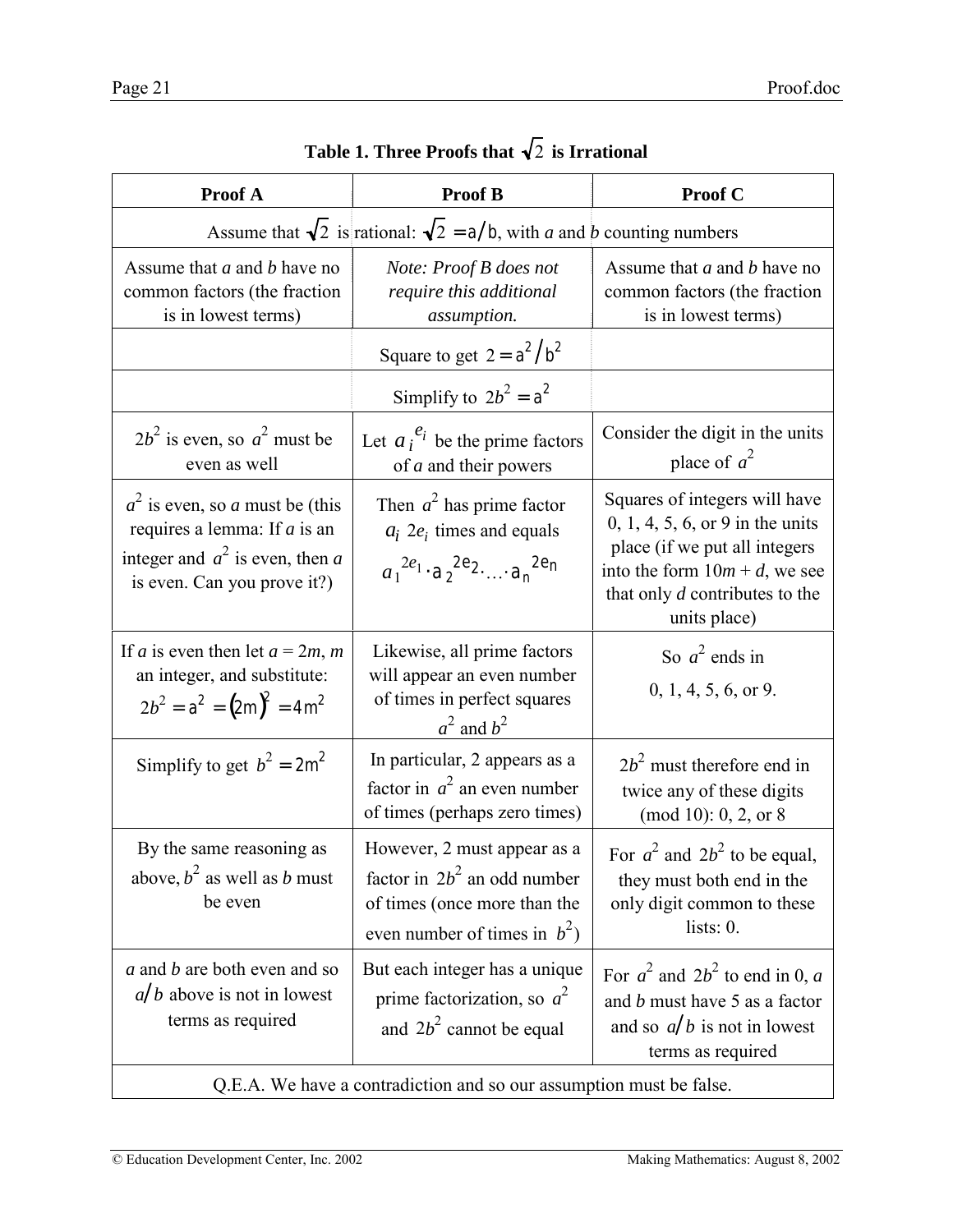|                      | $\sqrt{2}$ cannot be rational and is $\sqrt{2}$ cannot be rational and is $\sqrt{2}$ cannot be rational and is |                      |
|----------------------|----------------------------------------------------------------------------------------------------------------|----------------------|
| therefore irrational | therefore irrational                                                                                           | therefore irrational |

Students are drawn to different parts of the three proofs. Some prefer Proof B because it does not rely on the assumption—kids may call it a gimmick—that *a* and *b* have no common factors. This objection is a good occasion to discuss the "story" of how that assumption comes into proofs A and C. It is essential to establishing the contradiction later on in the proof, but how did the prover know it was needed? The answer is that they didn't and that it was put in place once the need was discovered (we have watched students develop this proof themselves and then stick in the condition in order to force the contradiction). If the authors of these proofs included details of their derivations—the story of how they thought up the proofs—they would avoid the discomfort that the austere versions create.

Proof C relies on a case-by-case analysis that the different ending digits cannot match. Again, despite the bluntness of its means, it seems to explain why  $a^2/b^2$  cannot reduce to 2. This method becomes more elegant with fewer cases when we look at the final digit in a smaller base such as base 3.

The point of the above discussion is not to have your students choose one "best" proof, but to have them weigh the pros and cons of each. We want them to discover that not everyone in the class has the same mathematical tastes. However, some criteria are more objective than others. For example, one important criterion is how easily a proof may be generalized to related problems. In the case of the three proofs in table 1, you may ask students to decide which extend readily to show that the roots of other integers (or *all* non-perfect squares) are irrational. We might also inquire why the same proof methods do not show that  $\sqrt{4}$  is irrational.

Another objective criterion is the sophistication of the mathematics needed to support a proof. Proof A requires fewer lemmas than the other two. Despite students' frequent preference for proof B, it relies on the comparatively "heavy machinery" of the fundamental theorem of arithmetic (positive integers have a unique prime factorization). Mathematicians often applaud a proof that uses more elementary methods, but, in this case, the elementary approach is not necessarily easier to understand.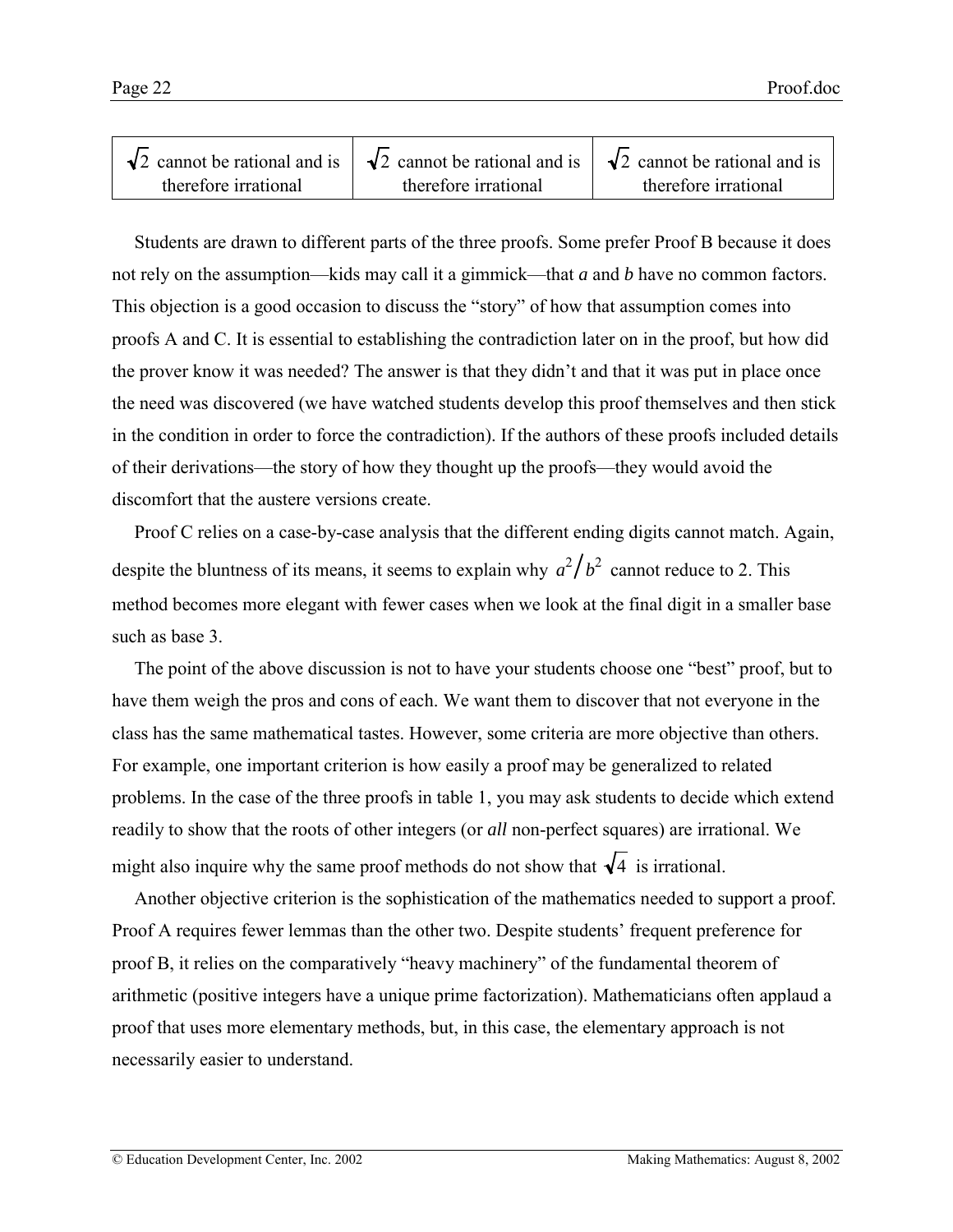<span id="page-22-0"></span>You can introduce the activity described above with other accessible theorems. [Pythagorean](http://www.cut-the-knot.com/pythagoras) [Theorem and its Many Proofs](http://www.cut-the-knot.com/pythagoras) (Bogomolny) and [Pythagorean Theorem](http://mathworld.wolfram.com/PythagoreanTheorem.html) (Weisstein) provide several dozen different proofs of the Pythagorean Theorem. Make handouts of a variety of these proofs and have each student pick three to study. Which did they like best? Why? Do they prefer those that involved geometric dissections or algebraic calculations? Those that were shorter and skipped steps or those that explained each step carefully? Can the class provide the missing arguments for the less rigorous "proof without words" diagrams? Encourage them to see the particular appeal of each proof.

### **PRACTICE PROOF ACTIVITIES**

Earlier in this section, we suggested that students' proof experiences are most effective when they emerge organically from student investigations. Nevertheless, for a number of reasons, there is value to students practicing creating proofs as well. For example, practice helps students hone techniques and instincts that they can use in work that is more open-ended. Additionally, some of the reasons given in [Why Do We Prove?](#page-2-0) remain relevant even if we are told what to prove. When students share their proofs with each other, they get further practice reading proofs and comparing the different types of reasoning used to justify theorems.

The transfer of understandings derived from practice problems is particularly likely if the practice is not overly structured. Proof exercises not connected to the study of a particular content area (e.g., triangle congruence or induction) force students to think about which of their many skills might help solve the problem. For each one, they might ask, "Should we introduce a variable? Will an indirect proof work?" This way, they are practicing methods and making thoughtful choices. If students do not a have a clear reason for choosing one approach over another, point out to them they do not have to be paralyzed in the face of this uncertainty. They can just start experimenting with different representations of the information and different proof methods until one of them works.

Students' first proofs are rarely polished or precise. They may over-emphasize one point while omitting an important consideration (see, for example, the student proof [below\)](#page-37-0). Without experience devising symbolic representations of their ideas, students' representations are often inefficient or unhelpful. For example, a student working on the [Amida Kuji](http://www2.edc.org/makingmath/mathprojects/amidakuji/links/amidakuji_lnk_1.asp) project was asked by her teacher to clarify and strengthen an English argument using symbols. She devised substitutes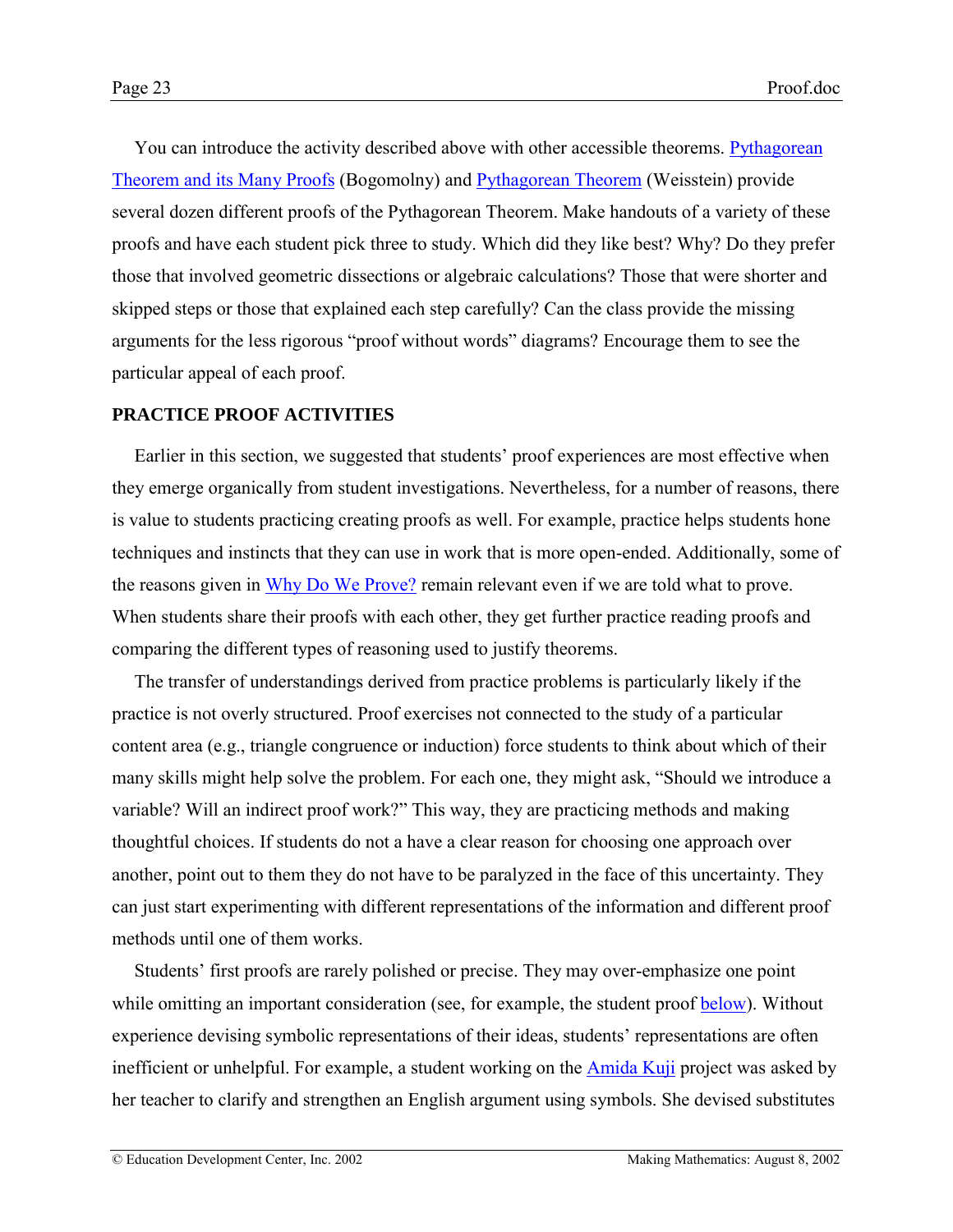for her words ( $h_i$  is a horizontal rung"), but the symbols had no value facilitating her computations and led to an argument that was more difficult to read. The proof had that "mathy" look to it, but, until the student had a better grasp of the underlying structures of the problem and their properties, she was in no position to develop a useful system of symbols.

When we respond to students' early proofs, our emphasis should be on the proof's clarity and persuasiveness. Their arguments may take many forms: paragraphs, calculations, diagrams, lists of claims. Any of these may be appropriate. We want to help them identify any assumptions or connections that they have left unstated, but we also have to judge how convincing and complete a line of reasoning has to be. Can steps that are obvious be skipped? To whom must they be obvious? Does a proof have to persuade a peer, a teacher, or a less knowledgeable mathematics student? We want to help younger students develop rigor without bludgeoning them on specifics that they may not be ready to attend to. Can students adopt the attitude of the textbook favorite, "we will leave it as an exercise for the reader to verify that..."? Fine readings on this topic include "I would consider the following to be a proof..." and "Types of Students' Justifications" in the NCTM Focus Issue on the Concept of Proof (1998).

One answer to the above questions is that a student's classmates should be able to understand and explain their proofs. If classmates are confused, they should explain where they lose the thread of an argument or what they think a sentence means so that the author can rewrite her proof to address these confusions. Once a proof has passed the peer test, we can note additional possible refinements that will help our students develop greater sophistication in their thinking and presentation over time. Try to focus on certain areas at a time and expand students' rigor and use of symbols incrementally. We try to emphasize proper vocabulary first (see **Definitions**). The development of original and effective symbolic representations tends to take more time to appear.

Be aware of "hand-waving" in proofs. Hand-waving is what a magician does to distract his audience from a maneuver that he does not want them to notice. For mathematicians, handwaving is a, perhaps unintentional, misdirection during a questionable part of an argument. The written equivalent often involves the words "must" or "could" (e.g., "the point *must* be in the circle...") without justification of the claimed imperative. Sometimes we need to note, but accept, a bit of hand-waving because a gap is beyond a students' ability to fill.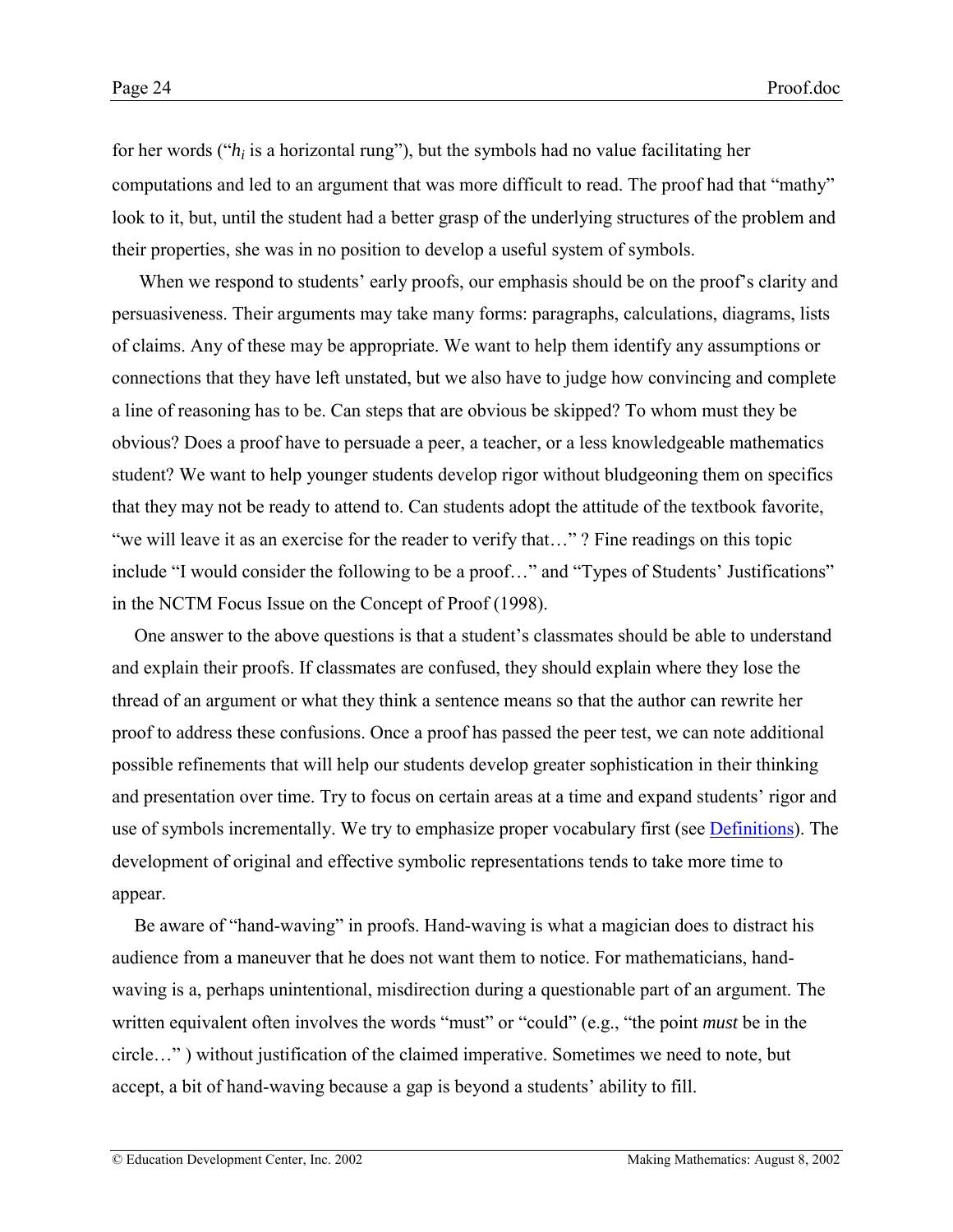Many of the proof exercises provided here are more suitable for high school than middle school students. The whole class settings described below as well as practice problems 1, 4, 6, 7, 15, and 16 are likely to work with middle school students (although others may also be useful depending on the studentsí background). Particularly with younger students, doing proof within explorations that help them see how a proof evolves naturally from questions and observations is more valuable than exercises that ask them to prove someone else's claims. When we are given a ìto proveî, we have to go back and explore the setting anyway in order to develop some intuition about the problem. Older students, who have a broader array of techniques from which to choose, are more likely to benefit from proof exercises.

Once a class has proven theorems in the context of longer research explorations, you can use the practice problems as a shorter activity. Choose a few problems to put on a handout and distribute them to each student. Give the students a few days to work on the problems and then discuss and compare their discoveries and proofs. Based on these discussions and peer responses, each student can then rewrite one of their proofs to produce a polished solution.

Kids need more experience trying to prove or disprove claims without knowing the outcome ahead of time. In genuine mathematical work, we pose a conjecture, but we are not sure that it is true until we have a proof or false until we have a counterexample. The practice problems below sometimes call attention to this indeterminate status by asking students to "prove or disprove" the claim. Some of them actually ask for a proof even though the claim is false. We include these red herrings because students are often overly confident about their own conjectures and need to develop greater skepticism. Students should not consider this feature foul play, but good training in skeptical thinking. We are often taught to see texts as unerring authorities, but even the most prestigious journals of mathematics and science occasionally publish results that turn out to be false or incomplete. We have found that students are delighted when, and will put great effort into proving that, a textbook or teacher is wrong. We are simply building in that opportunity.

Once a false statement has captured students' attentions, challenge them to turn it into a true claim. Can they identify a significant set of cases for which the claim is true (e.g., by changing the domain to remove the counterexamples, see problem 10)? Can they generalize the claim (e.g., problem 7 is false, but the more general claim for two relatively prime divisors is true)?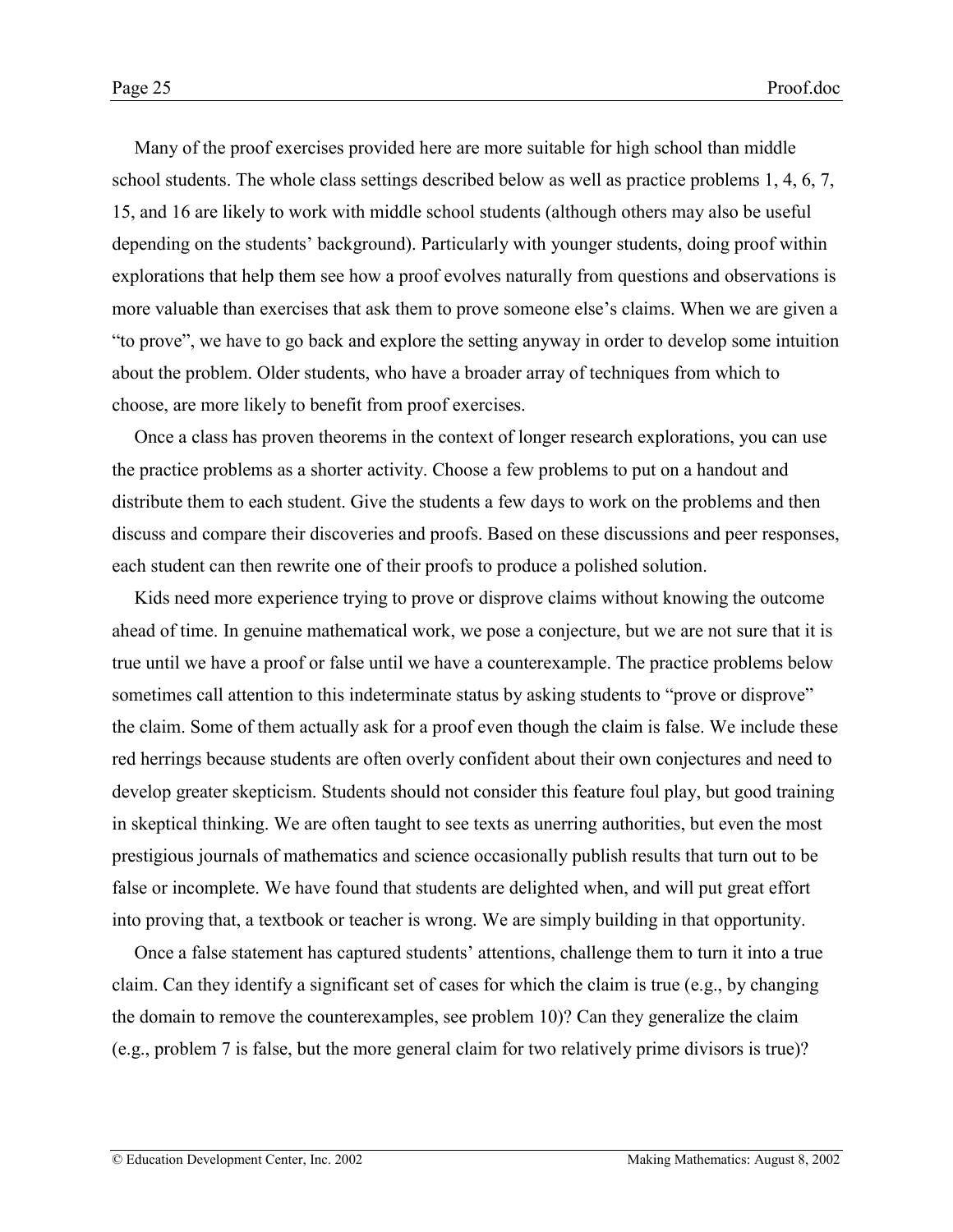# <span id="page-25-0"></span>**A setting for whole class practice**

The related games Yucky Chocolate and Chomp are good settings for early work with proof. These games are effective with both middle and high school classes. Both games begin with an *n*-by-*m* array of chocolate squares (*n* not necessarily different from *m*) in which the top left square of chocolate has become moldy.

Rules for the game of Yucky Chocolate: On each turn in the game of Yucky Chocolate, a player chooses to break the bar of chocolate along a horizontal or vertical line. These breaks must be between the rows of squares (figure 3). The rectangle that is broken off is "eaten" by that player. The game continues with the rectangle that includes the yucky square. You can introduce this game with real chocolate, but the incentive to break off large pieces for consumption may overwhelm any other strategic thinking. Players take turns until one player, the loser, is left with just the yucky piece to eat.



## **Figure 3. A horizontal break in the game of Yucky Chocolate leaves a 2 by 4 board**

Introduce your class to the rules of the game and then have them pair off to play several rounds starting with a 4 by 6 board. They can play the game on [graph paper,](#page-0-0) mark off the starting size of the chocolate bar, and then shade in eaten portions each turn. After a few rounds of play, students will start to notice winning end-game strategies. In one fifth-grade class, the students observed that when a player faced a 2-by-2 board, they always lost. Given that observation, additional play led them to see why a 3-by-3 board was also a losing position. They were able to turn these conjectures into theorems with simple case-by-case analyses. For the 3-by-3 board, the symmetry of the situation meant that there were really only two distinct moves possible (leaving a 2-by-3 or 1-by-3 board). Each of these moves gave the other player a winning move (reducing the board to a 1-by-1 or 2-by-2 case).

After the class realized that the smaller square positions were losers, some students took the inductive leap to conjecture that all *n*-by-*n* boards represented losing positions. One girl, who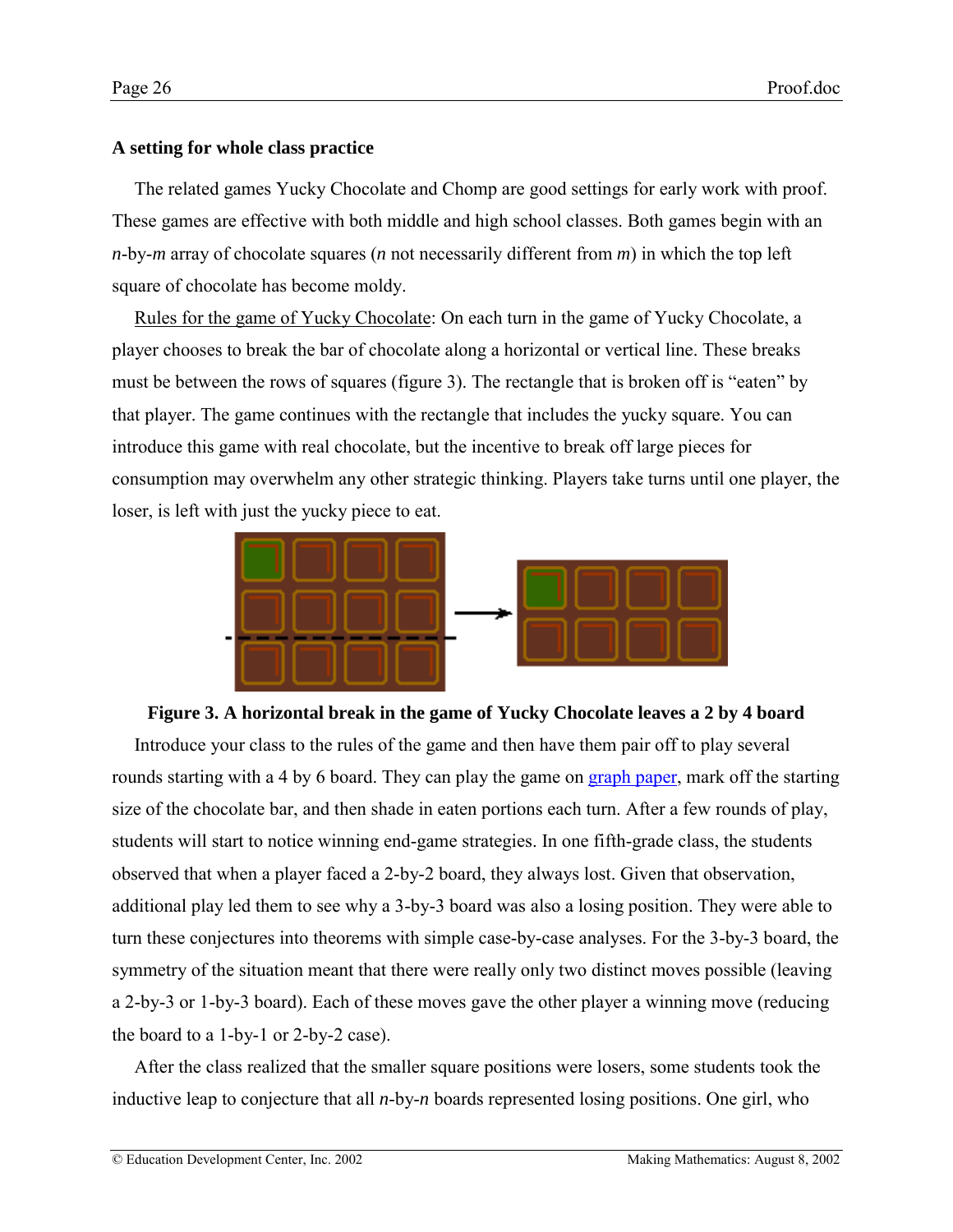had never studied proof by induction, excitedly began explaining how each larger square array could be turned into the next smaller one and that she could always force the game down to the proven losing square positions. She had an intuitive understanding of the validity of an inductive argument. She then stopped and realized that her opponent might not oblige her by carving off just one column and that she did not know how big the next board might be. She had cast doubt on the reasoning of her own argument. She was facing another form of [inductive proof](http://www2.edc.org/makingmath/mathtools/induction/induction.asp) in which one builds not just from the next smallest case but all smaller cases. After a while, the class was able to show that regardless of the move that an opponent facing an *n*-by-*n* board takes, there was always a symmetrical move that made a smaller square board. Therefore, they could inexorably force a win. This argument made it possible for a full analysis of the games that led to a win for the first player ( $n \neq m$ ) and those that should always be won by the second player.

Once students have a complete understanding of Yucky Chocolate, the game provides a nice opportunity for practicing [problem posing.](http://www2.edc.org/makingmath/handbook/teacher/problemposing/problemposing.asp) Ask the students to each develop one or more variations of the game. What characteristics can they change? Does the game remain interesting? Does it become more complicated? Do they have to change any rules to make it still make sense? Some of the changes that students have explored include moving the location of the moldy square, making the problem three-dimensional, changing the number of players, or playing with a triangular grid of chocolate.

Rules for the game of Chomp: The game of Chomp starts with the same slightly moldy chocolate bar, only the players take turns biting the chocolate bar with a right-angled mouth. These bites remove a chosen square and all remaining squares below and/or to the right of that square (figure 4. See [Joyce](http://plus.maths.org/issue14/xfile/) for further examples).



**Figure 4. Two turns in a game of Chomp**

These bites can leave behind boards with complicated shapes that make it difficult to analyze which player should win for a given starting board. Student investigations can identify many sets of initial configurations (e.g., the 2-by-*n* or *n*-by-*n* cases) where a winning strategy can be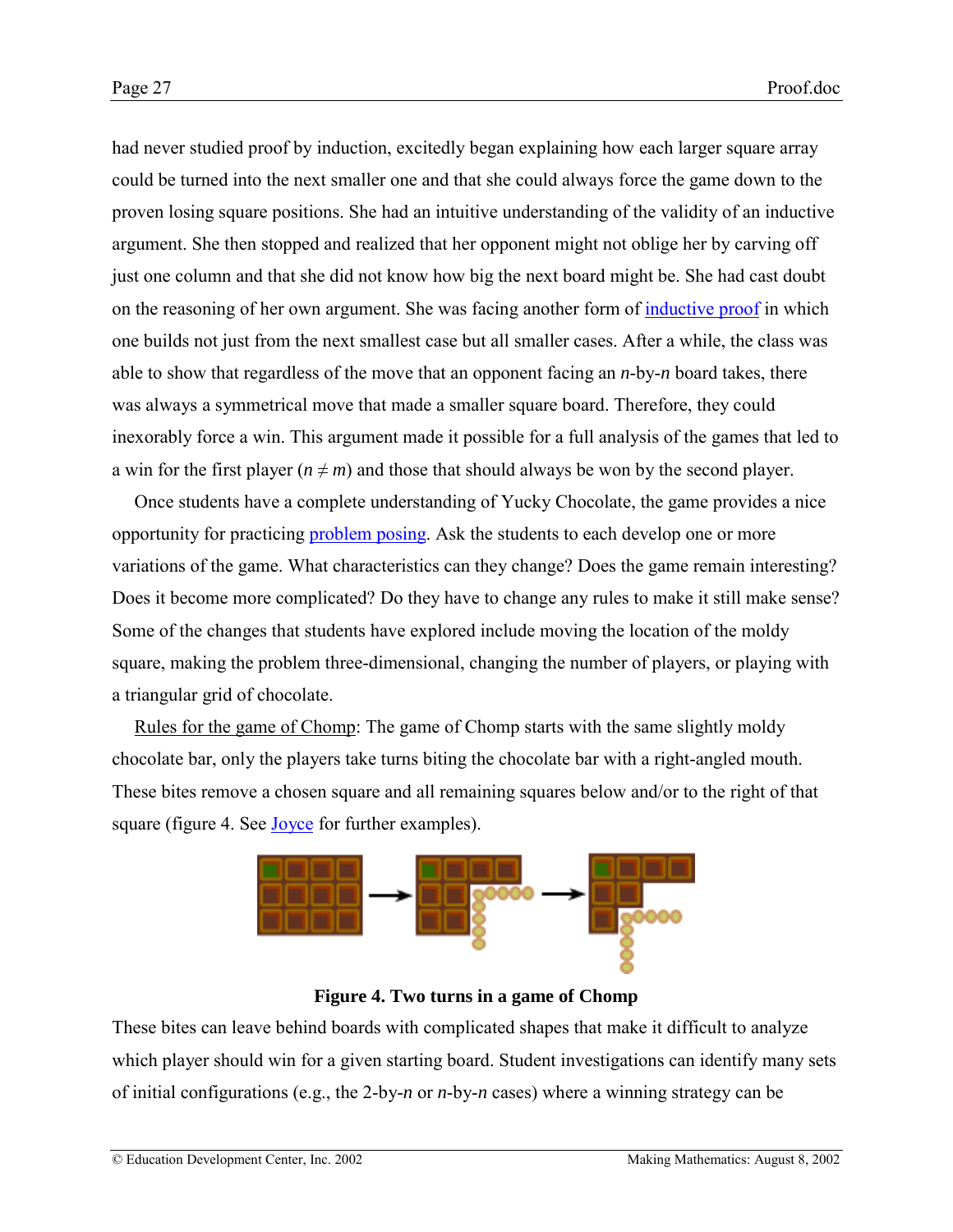<span id="page-27-0"></span>determined and a proof produced (see Keeley And Zeilberger). Zeilberger's [Three-Rowed](http://www.math.rutgers.edu/~zeilberg/mamarim/mamarimPDF/chomp.pdf) [Chomp](http://www.math.rutgers.edu/~zeilberg/mamarim/mamarimPDF/chomp.pdf) provides an elegant existence proof that the first player in a game must always have a winning strategy. Being an existence proof, it provides no hint at how the winning strategy might be found. See Gardner, Joyce, Keeley, and Stewart for more on the game of Chomp. The article by Stewart also discusses Yucky Chocolate. The Keeley article provides a lovely discussion of one class's definitions, conjectures, and theorems about the game of Chomp.

# **Other Whole Class Problems and Resources**

• Carmony (1979) presents the following setting: *n* people are standing in the plane and the distances between all pairs of individuals are distinct (no two alike). Each person is armed with a cream pie that they hurl at their nearest neighbor. Everyone's throw is accurate. If the number of pie throwers is odd, what theorems can you state and prove about this situation? There are various possibilities. One is:

**Theorem**: At least one person will not be thrown at.

**Proof**: Let  $d_i$  be the distance the *i*th person is from her closest neighbor. Because all distances between the throwers are unique and because each distance is "owned" by two throwers, no more than two  $d_i$  can have the same value. If the largest  $d_i$  belongs to just one person (they are not the person closest to the person who is closest to them), that person will not be thrown at, because all other throwers have a nearer neighbor (due to their smaller *di*). If two people share the largest *di*, they will throw at each other (everyone else has a smaller *di* and will throw at someone else). Ignore those two mutually antagonistic throwers and apply our argument to the smaller problem of  $n - 2$  throwers and  $n - 2$  pies. For any arrangement of odd throwers, we will eventually encounter a thrower with a distinct largest *di*, in which case the claim is proven, or we keep ignoring pairs of isolated throwers (reducing the problem to a smaller set) until we are left with just one thrower who throws at someone else and is left unscathed.

**Corollary**: At least one person must be hit at least twice.

**Proof**: Since we have at least one clean thrower, there are more pies remaining than throwers and by the <u>pigeonhole principle</u>, at least one thrower must be hit by more than one pie.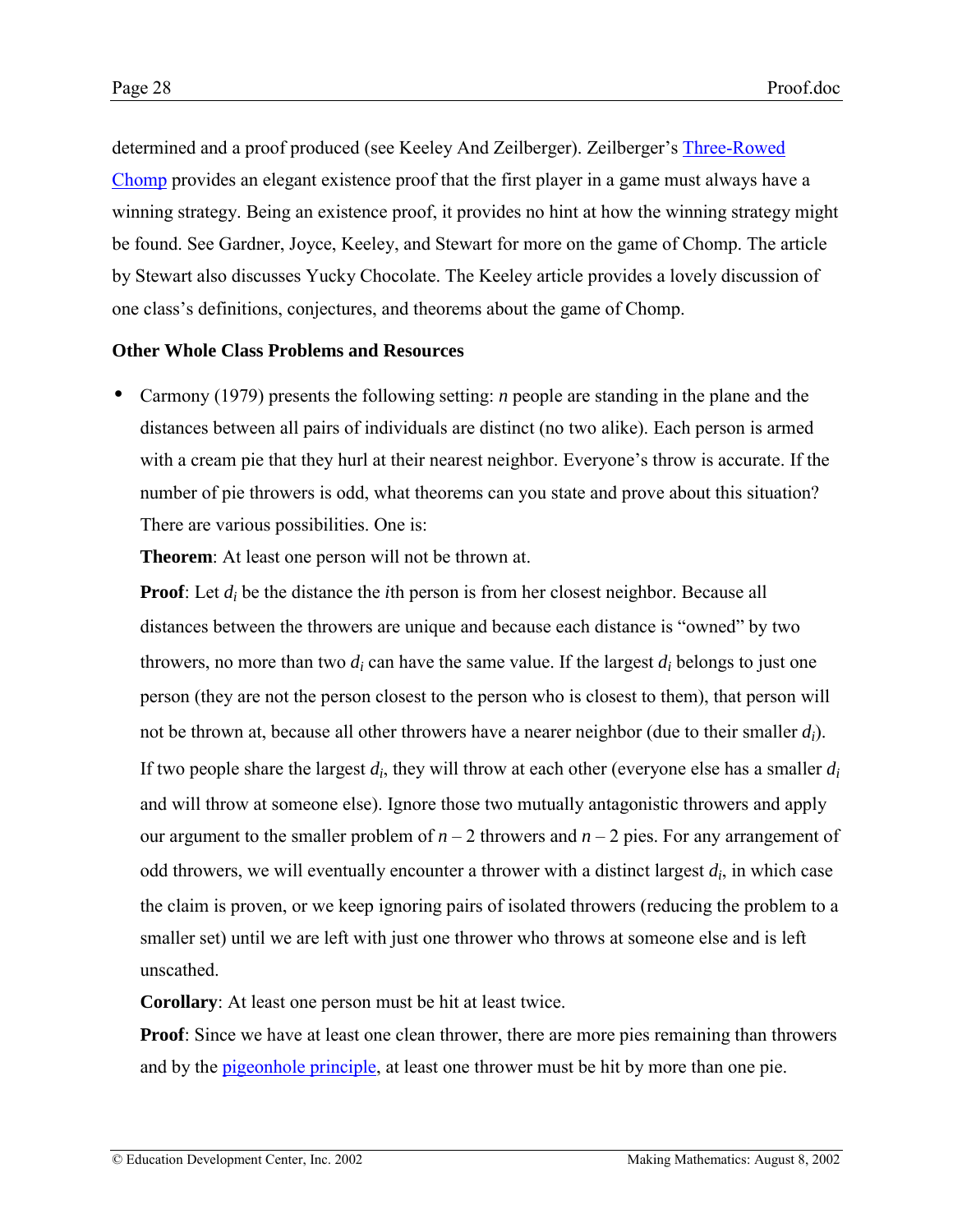What is the smallest fraction of people that can be hit? Does this answer change for the onedimensional case of *n* collinear people? For people floating in space? With 7 hurlers, the arrangement below (figure 5) results in all pies landing on the two throwers in the center. This establishes an upper limit for the two-dimensional answer at  $\frac{2}{7}$ .



**Figure 5. Seven pie throwers and just two targets**

- [Algorithms and Ice Cream for All](http://www.cs.uidaho.edu/~casey931/mega-math/workbk/dom/dom.html) ([MegaMath\)](http://www.cs.uidaho.edu/~casey931/mega-math/) has a sequence of graph theory lessons with introductory proof experiences that are accessible to elementary students, but which are also of value for older students.
- Ron Knott's [Fibonacci Puzzles](http://www.mcs.surrey.ac.uk/Personal/R.Knott/Fibonacci/fibpuzzles.html) presents an impressive variety of settings that all generate the Fibonacci sequence. A sampling of these problems can be used to give students practice explaining the isomorphism between each setting and the series definition,  $F_0 = F_1 = 1$  and  $F_n = F_{n-1} + F_{n-2}$ . The creation of such a mapping between two seemingly different problems is central to a great deal of mathematics. You can present these problems individually or along with others that do not generate the Fibonacci sequence so that students can discover the patterns for themselves. Once they conjecture which sequence is involved, they can try to prove the connection.

As an example, consider the problem of the number of [trains](http://www2.edc.org/makingmath/mathprojects/trains/trains.asp) of length *n* that can be made from cars of length 1 and 2:

| n                           | <b>Trains</b> | <b>Number of Trains</b> |
|-----------------------------|---------------|-------------------------|
|                             |               |                         |
| $\mathcal{D}_{\mathcal{L}}$ |               |                         |
| 3                           | H             |                         |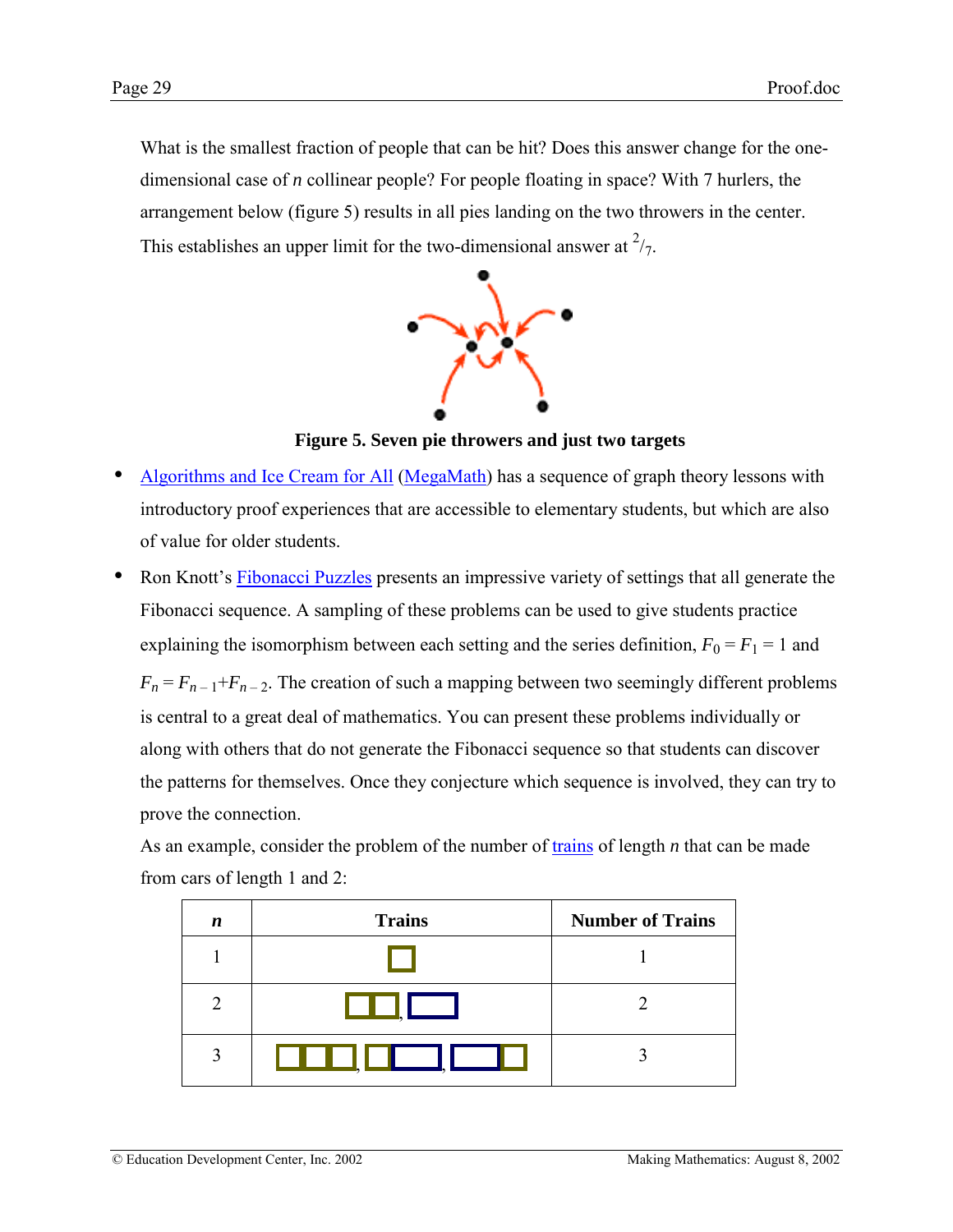

We note that the first two values match the second and third Fibonacci terms. We can finesse this difference by noting that there is also 1 way to make a train of length 0 or we can just say that we are starting our series in a different place. How do we make all trains of length *n*? Well, each train must end with a single car or a double car. We make a length *n* train that ends with a single car by appending it to a train of length  $n-1$ . We make a length *n* train that ends with a double car by appending it to a train of length  $n - 2$ . Thus, the number of ways to make such a train is the same as the number of  $n - 1$  and  $n - 2$  trains combined and this is just the recursive rule that defines the Fibonacci sequence.

• Our search for research problems and settings does not have to take us away from the standard curriculum. For example, students can discover and prove many theorems about quadrilaterals. This process can provide ample practice learning and applying definitions, using the triangle congruence theorems, and converting English conjectures into symbolic statements to prove.

Rather than work through an exploration of each quadrilateral type sequentially, provide the class with [standard definitions](#page-0-0) of each and have them draw (or construct) examples of each. Point out that each shape has a number of properties that are a consequence of their definition (e.g., reflection symmetry) that are not explicitly part of their definition. The handout [Quadrilateral Properties](#page-0-0) will encourage a systematic exploration of these properties, each of which can be turned into a conjecture  $(e.g., "if the diagonals of a quadrilateral are congruent)$ and bisect each other, then the figure is a rectangle" or "if a figure is a rhombus then it is a parallelogram") that students can try to prove (see [writing conjectures](http://www2.edc.org/makingmath/handbook/teacher/conjectures/conjectures.asp#WritingConjectures) for more on this topic). For each proof, they should produce a labeled diagram and a statement of the given information in terms of those labels. The given information should be strictly limited to that provided in the definitions of the terms in the premise of the conjecture.

Once students have generated a number of proofs using the above activity, they can move on to explore the properties of the perpendicular bisectors or midpoints of the sides or the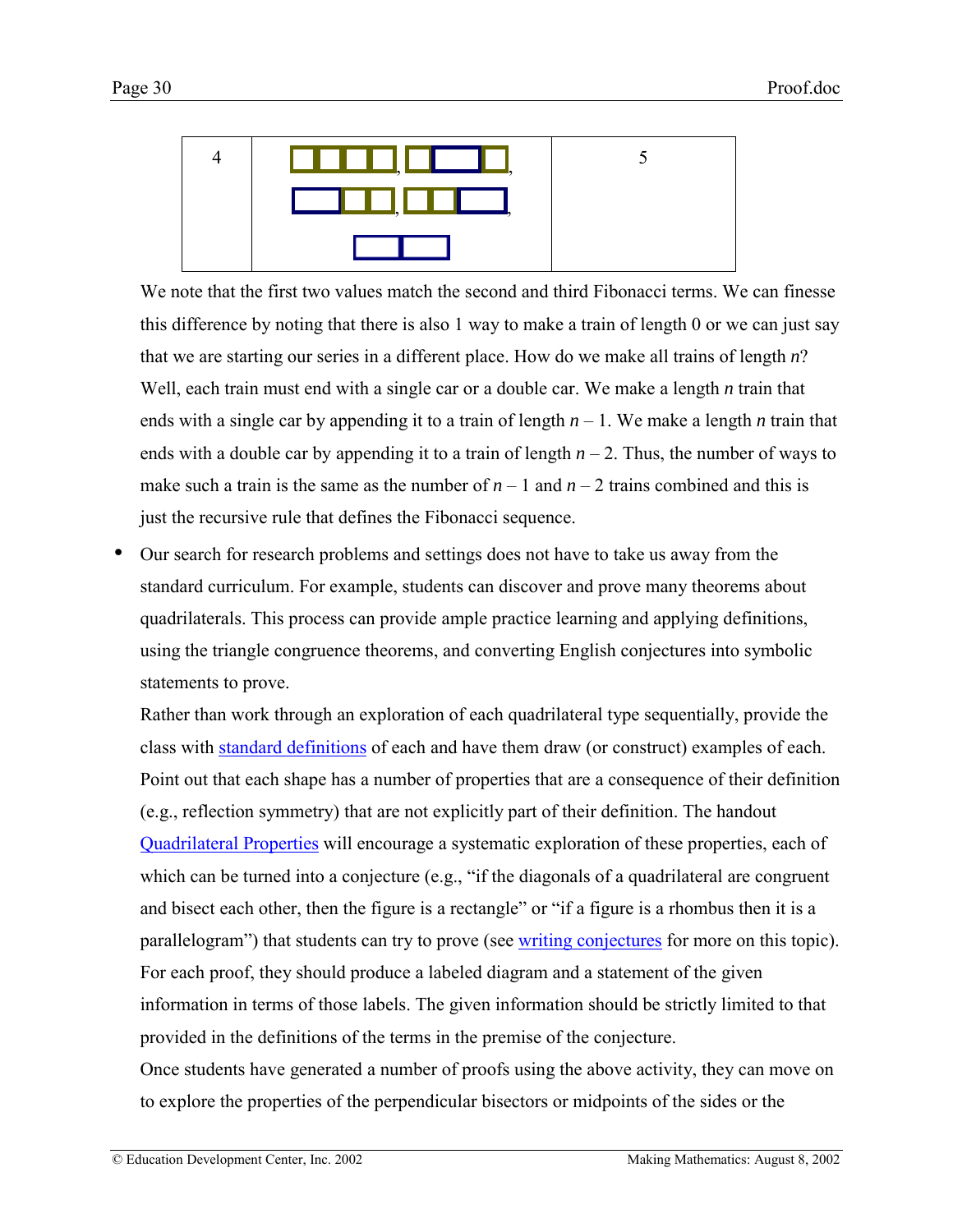<span id="page-30-0"></span>bisectors of the angles of the different quadrilaterals. They might even explore dividing the angles or sides into multiple equal parts (*n*-secting them). Dynamic geometry programs, such as Geometer's Sketchpad, are particularly helpful in creating clear diagrams and taking accurate measurements that aid students in making discoveries with these settings.

See [Proofs In Mathematics](http://www.cut-the-knot.com/proofs/index.html) (Bogomolny) for a discussion of proof and many nice proof examples and problems.

### **Proof Without Words**

Diagrams play a complex role in mathematics. Many mathematicians think about even quite abstract ideas using visual images. Algebraic ideas often have natural geometric representations. We will often try to draw a picture of a problem that we are exploring because the image conveys a great deal of information organized according to a set of meaningful relationships. However, pictures do have limitations that students need to appreciate. In trying to gain insight from a diagram, we are restricted by its static nature. It shows us just one instance. The appeal of dynamic programs such as Geometer's Sketchpad is, in part, that they allow us to quickly view multiple examples. Diagrams can mislead us if they are not created with precision and even accurate pictures may possess properties that are not typical of all cases. While diagrams may persuade and inform us, they do not constitute proofs. As with other types of examples, a picture may look convincing simply because we have not yet imagined how to construct a counterexample.

We want to help our students learn how to use diagrams as tools for furthering their investigations and how to extract information from them. As they work on problems, we can prompt them to consider whether a graph or other visual representation can be generated and studied. When they are reading other people's proofs, encourage them to study all labels and features and to connect those details to the text and symbolic statements in the discussion—to see how they illuminate that discussion and whether they serve as an effective visual counterpart.

Students can also get practice interpreting diagrams by studying "proofs without words." These "proofs" are pictures that their author considers so enlightening that they readily convince us that we can dependably generalize the pattern to all cases. Depending on how wordless a proof without words is (and some do have the occasional accompanying text), the pictures can take some effort to analyze. Effective pictures can be the inspiration for a more formal proof.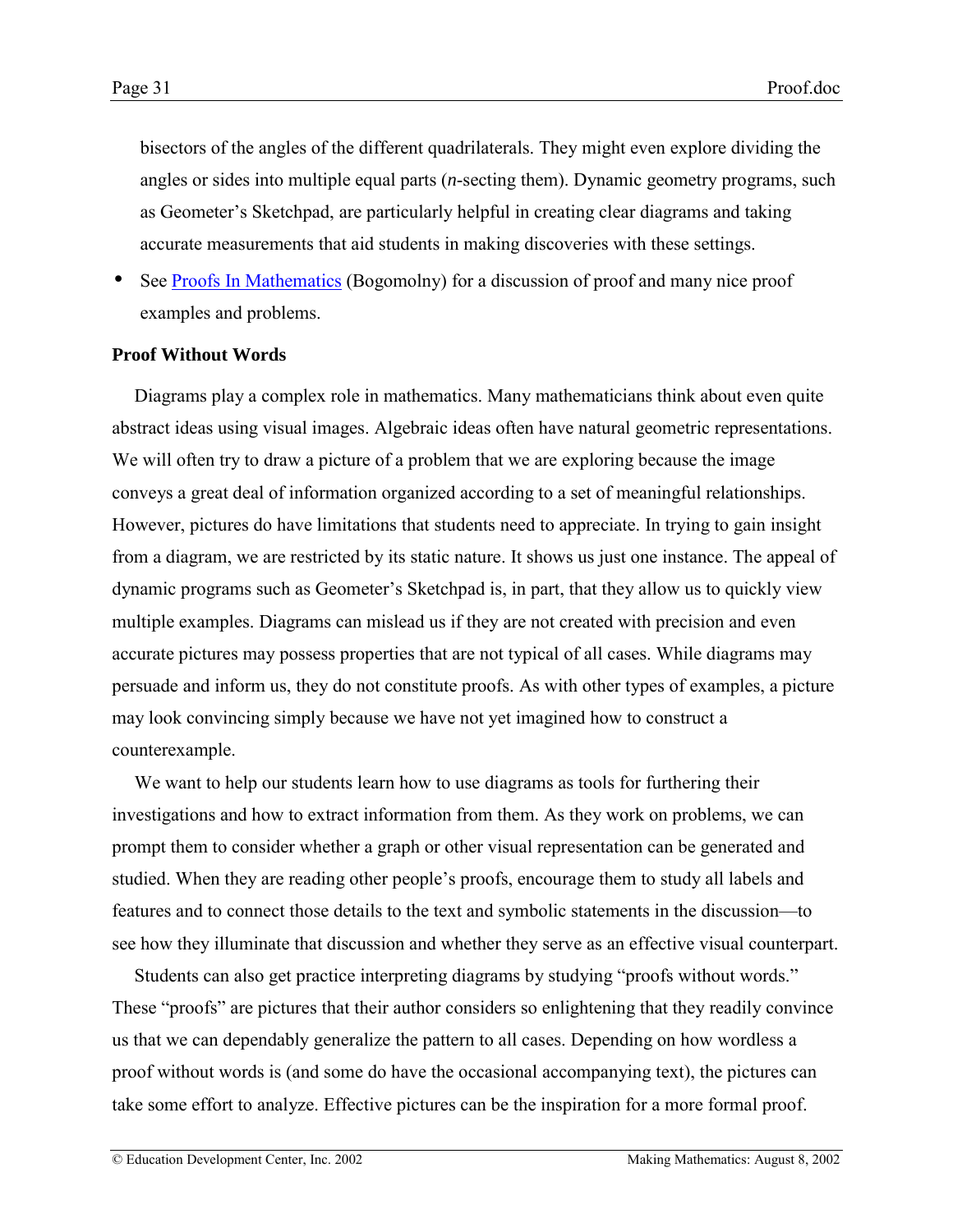Winicki-Landman (1998, p. 724) cautions that some students may respond negatively to proofs without words if they feel that they will have to come up with such elegant diagrams themselves. Be sure to emphasize the value of working with diagrams and the purpose of these activities. When "proof pictures" do not even have variable labels, encourage students to choose variables for the different quantities in the picture and to see what the pictures tell them about those variables.

See [Proof without words](http://www.cut-the-knot.com/ctk/pww.shtml) (Bogomolny) for further discussion and additional examples.

# **Some Problems**

1) How does this diagram show that the sum of a positive number and its reciprocal is at least 2 (Nelson, p. 62):



2) What facts are suggested by the two pictures below? (Things that look like squares are.)



3) How do the pictures below "prove" that  $a^2 + b^2 \ge 2ab$ ?

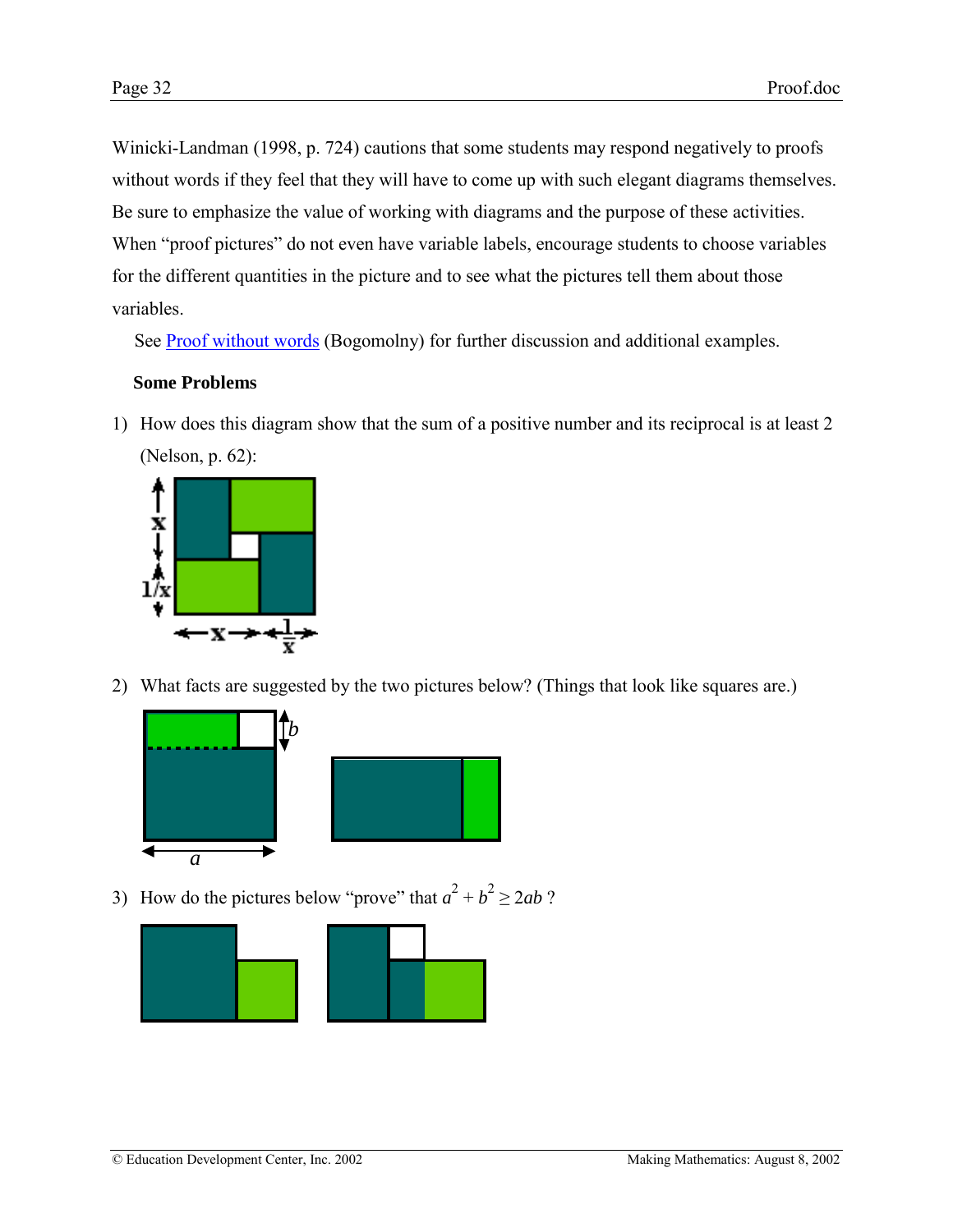# <span id="page-32-0"></span>**Their Solutions**

- 1) If the rectangles are congruent, then each has an area of  $x^{-1}/x = 1$ . So, the area of the outer square is both  $(x + \frac{1}{x})^2$  and  $4 \cdot 1 +$  (the area of the inner square). So long as the inner square exists, this equality yields the inequality  $(x + \frac{1}{x})^2 > 4$ . Taking the square root produces  $x +$  $\frac{1}{x}$  > 2 which was what we wanted. For what value of *x* will there be no inner square?
- 2) Possibilities include  $a^2 b^2 = (a + b)(a b)$  and  $a^2 > (a + b)(a b)$ . This latter interpretation is the picture that matches kids' observations that, for example,  $20^2$  is greater than  $21x19$ , 24x16, 23x17, or any other product of two distinct numbers equidistant from 20.
- 3) If the diagram on the left is  $a^2 + b^2$ , the challenge is to explain how we know that the rectangles on the right each have dimensions *a* and *b*. (The problem comes from Flores  $(2000)$

# **Twenty Practice problems**

Solutions to these problems are provided [below](#page-35-0) as a way for you to gauge the difficulty of the problems and to determine their appropriateness for your class. Do not expect or require the student's solutions to match the ones provided here. Alternatively, try to work on the problems yourself and with your students so that you can model how you think about analyzing problems and constructing proofs. After you and the students have your own results, you can use the solutions to make interesting comparisons. As the class discusses the different solutions to the problems, be sure to highlight the different methods (e.g., induction, proof by contradiction, case-by-case analysis) that they used. This emphasis will reinforce the message that there are common techniques that are often effective.

Once students have worked through some initial proofs, it is good to anticipate the frustrations and barriers that they will face as they attempt longer and harder problems. The NOVA (1997) video *The Proof*, which details Andrew Wiles<sup>'</sup> work on Fermat's Last Theorem, provides a motivational lesson that also tells students about one of the great mathematics accomplishments of the past century. Although Wiles' proof is intimidating in its inaccessibility, his personal struggle and emotional attachment to the task are inspiring. After watching the video about his seven-year journey, students have a greater appreciation for the role that persistence plays in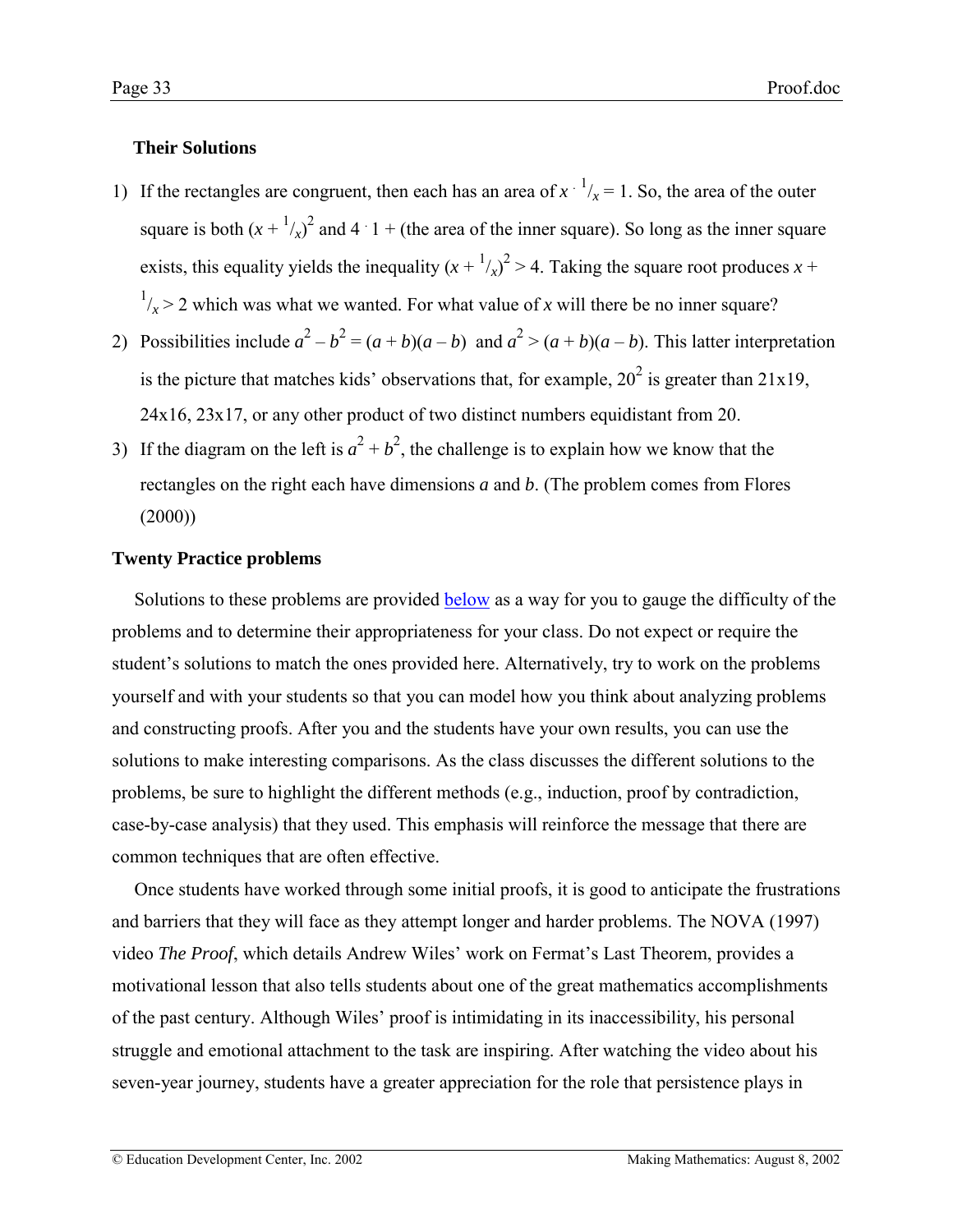successful endeavors. The article *Ten lessons from the proof of Fermat's Last Theorem* (Kahan) can be used as a teachers' guide for a follow-up discussion. See [Student and Teacher Affect](http://www2.edc.org/makingmath/handbook/teacher/StudentAndTeacherAffect/StudentAndTeacherAffect.asp) for a further discussion of motivational considerations.

**Note**: Some of these problems may ask you to prove claims that are not true. Be sure to approach each with some skepticism—test the claims and make sure that a proof attempt is called for. If you disprove a statement, try to salvage some part of the claim by changing a condition.

- 1) Without appealing to Fermatís Last Theorem, prove that there do not exist prime numbers *a*, *b*, and *c*, such that  $a^3 + b^3 = c^3$ .
- 2) Prove that the number of faces of a polyhedron is less than or equal to the number of vertices.
- 3) Prove or disprove: For all integers  $n > 1$ ,  $2^{n+1} < 3^n$ .
- 4) 25 students are sitting in a 5 x 5 array of seats. Is it possible for them to change seats so that each student ends up in an adjacent seat in front of, behind, or to the side of their original seat? Prove your answer.
- 5) Prove that 8 divides  $9^k 1$  for  $k \ge 1$ .
- 6) An urn is filled with 75 white beads and 150 black ones. A pile of black beads abuts the urn. Remove two beads from the urn. If one is black, put back the other (white or black). If both are white, put back a black one from your pile. Each time you repeat this process, there will be one less bead in the urn. What will be the color of the final bead left in the urn?
- 7) Prove that if a number is divisible by 10 and is also divisible by 15, then it is divisible by 150.
- 8) A) Prove or disprove. If true, characterize all such numbers that match the description: A whole number can have all odd factors.
	- B) Prove or disprove. If true, characterize all such numbers that match the description: A whole number can have one quarter of its factors even.
	- C) Let  $p(N)$  = the portion of factors of whole number N that are even. What values are possible for *p*(*N*)?
- 9) Prove that for five points, no three of which are collinear, there will always be four that form a convex quadrilateral.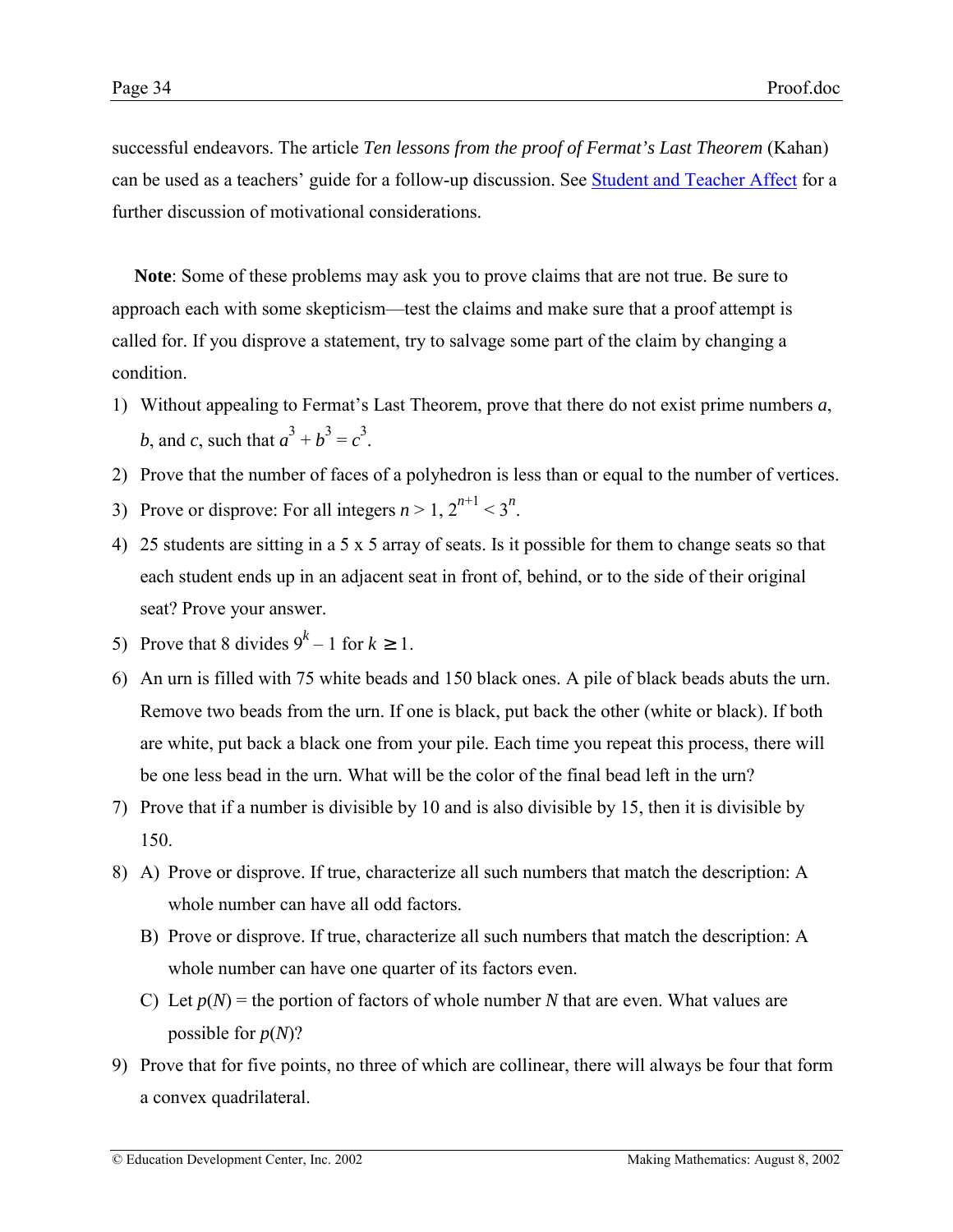- 10) Prove that any subset of  $n + 1$  different counting numbers taken from the set  $S = \{1, 2, 3, \ldots,$ 2*n*} will include a pair that are not relatively prime. (Numbers are **relatively prime** when they have no common factors.)
- 11) Prove that any subset of  $n + 1$  different counting numbers taken from the set  $S = \{1, 2, 3, \ldots,$  $2n$ } will include a pair that are relatively prime.
- 12) Prove that if two *n*-gons ( $n > 3$ ) have  $n 1$  vertices in common, then the convex hulls of those *n*-gons must have at least two sides in common. (In two dimensions, the **convex hull** of a finite set of points will be the convex polygon of smallest area that contains all of the points. The vertices of the polygon will be points of the set. The more general definition in all dimensions and for sets of any size is the intersection of all convex sets containing the set.)
- 13) Each square of a 3 x 7 grid is colored either red or black. Prove or disprove: Any such coloring will include at least four squares of the same color that form the corners of a rectangle.
- 14) Prove or disprove: An integer consisting of  $3^n$  identical digits is divisible by  $3^n$ .
- 15) An *m* x *n* rectangle is made from *mn* unit squares. A diagonal of the rectangle passes through the interior of how many of these squares?

- 16)Is it possible to add and subtract the numbers 1, 2, 3, 4, 5, 6, 7, 8, and 9 each used exactly once (along with 8 intervening addition and subtraction signs) to arrive at a total of 10? If so, provide an example. If not, prove why not.
- 17)Choose a set of five points in the plane with integer coordinates. Consider the midpoints of each of the segments with endpoints chosen pair-wise from this set. Is it possible to choose the five points such that no midpoint has integer coordinates. If so, provide an example. If not, prove why not.
- 18) Consider permutations (different orders) of the numbers 1 through *n*. Let's give each permutation a score that tells how many of the adjacent pairs in the list have the larger number to the right. For example, for the list  $\{3, 1, 4, 2, 5\}$ , we have the comparisons  $3 > 1$ ,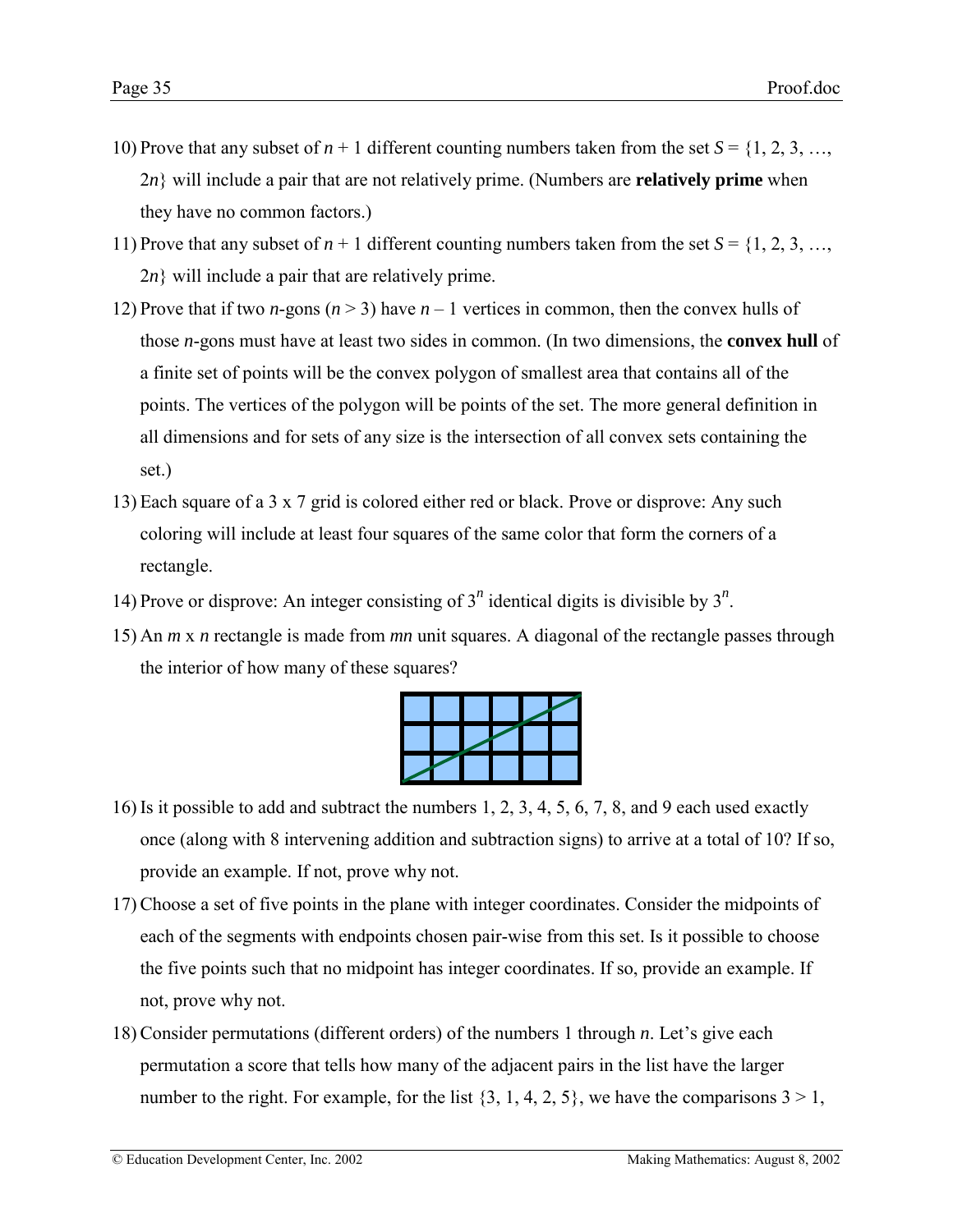<span id="page-35-0"></span> $1 < 4$ ,  $4 > 2$ , and  $2 < 5$ . The right-hand value is larger in two of these pairings, so the list gets a score of 2. Let *An* be the average score for all lists of length *n.* Show that there are as many lists of length *n* with a score less than *An* as there are lists with a score greater than *An*.

- 19) Three numbers *m*, *n*, and *p* have the property that *m* divides *n*, *n* divides *p*, and *p* divides *m*. What must be true about these numbers? Prove your conjecture.
- 20) Given two distinct real numbers, *x* and *y*, prove that the following three statements are interchangeable:
	- i. *x* is greater than *y*.
	- ii. The mean,  $(x + y)/2$ , is less than *x*.
	- iii. The mean,  $(x + y)/2$ , is greater than *y*.

### **Sample solutions to the Practice Problems**

- 1) Consider two different cases:
	- i) *a*, *b*, and *c* are all odd. This is not possible (we leave it as an exercise for the reader to explain why not!).
	- ii) Given *your* reason for i) above, there must be at least one even among *a*, *b*, and *c*. 2 is the only even prime. Let's consider the two possibilities: *a* or *b* is 2 (by symmetry, these are the same case) or *c* is 2. A not-very-exhausting exhaustive search of all small perfect cubes less than 8 shows that no two of them add up to 8, so *c* cannot be 2. If *a* or *b* were 2, we would need two perfect cubes that differ by 8. But the smallest difference between any two odd counting numbers (no less odd primes) is  $3^3 - 1^3 = 26$ , so there is no solution. (Note: we could more rigorously defend this last claim by showing that  $(2n +$  $3^3 - (2n + 1)^3$  is strictly increasing).
- 2) The claim is false. Counterexamples include the regular octahedron and regular icosahedron. Are there specific conditions that we could add to make the claim true?
- 3) Students begin by generating some confirming data. It becomes clear that once the right side is larger, its more rapid growth will assure that it remains larger. An informal inductive student proof is: when  $n = 2$ ,  $8 < 9$ . Thereafter, the right side triples and the left side doubles, so the right side remains larger.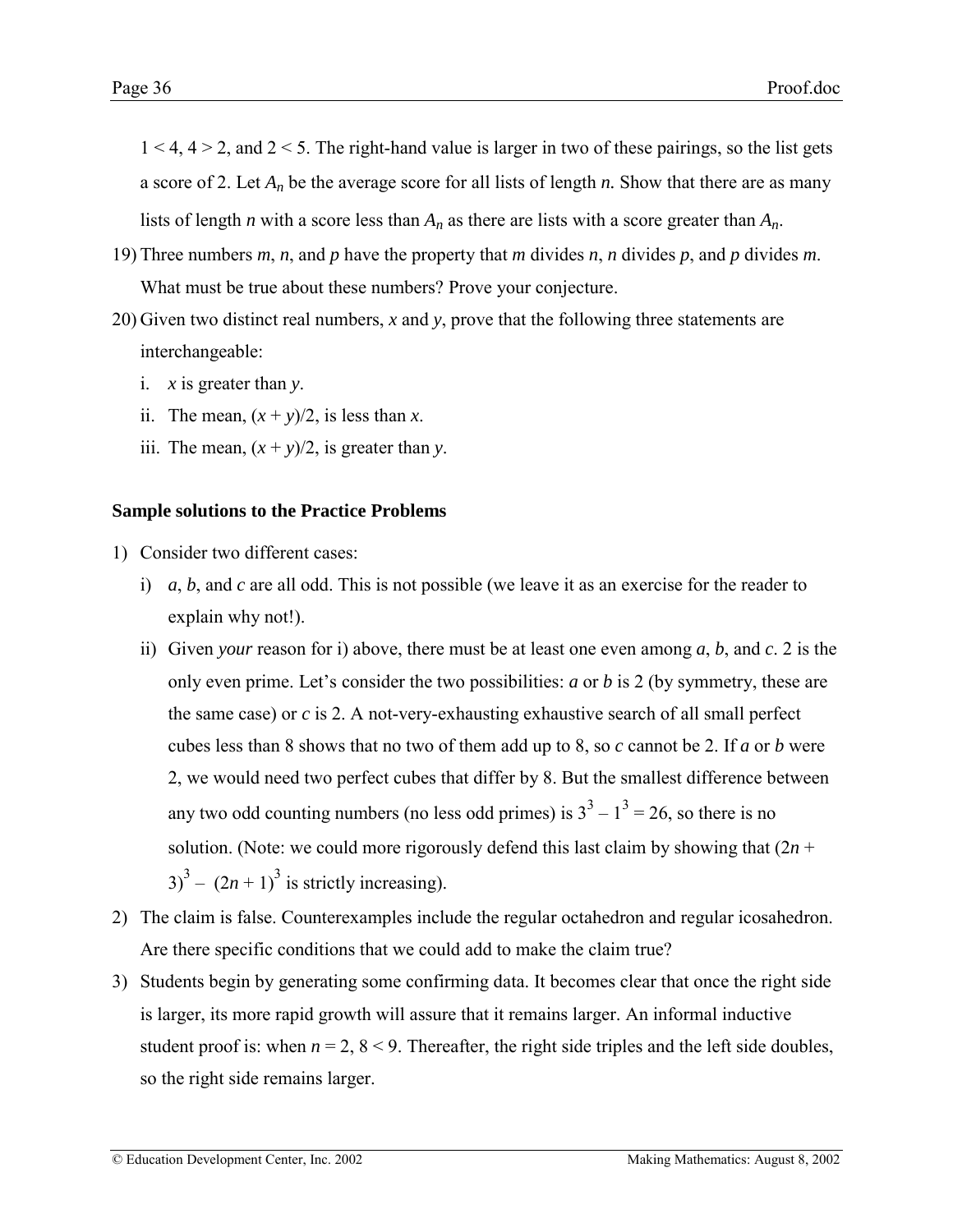Some students offer a more formal, but not necessarily more convincing, inductive proof: For our base case,  $n = 2$ , we have  $8 < 9$ . Given  $2^{n+1} < 3^n$ , multiply both sides by 2 to get  $2^{n+2} <$ 2.3<sup>n</sup>. But, since 3<sup>n</sup> is always positive, 2.3<sup>n</sup> < 3.3<sup>n</sup> or 3<sup>n+1</sup>. Therefore,  $2^{n+2}$  < 3<sup>n+1</sup> which is the  $n + 1$ <sup>st</sup> case.

A non-inductive approach is possible: divide both sides of the original inequality by  $2^n$  to yield  $2 < (3/2)^n$ . The exponential expression on the right side increases with increasing *n* and is first greater than 2 when  $n = 2$ .

What about using a graph of the functions on each side of the inequality? The right side looks like it is always higher, but it is easy to find cases of functions that eventually switch places again (e.g., graph the sides of  $2^n < 1000n^2$ ). Using a graph in this case is equivalent to looking at a large number of examples that do not provide a proof.

4) We can understand this situation by studying smaller cases. It is easy to find a reassignment that works for a 2 x 2 array:

$$
\begin{bmatrix} A & B \\ D & C \end{bmatrix} \rightarrow \begin{bmatrix} D & A \\ C & B \end{bmatrix}
$$

However, when we look for a solution to the  $3 \times 3$  case, we always end up with an empty seat in a corner or the middle:

|  | $\begin{bmatrix} 1 & 2 & 3 \\ 4 & 5 & 6 \\ 7 & 8 & 9 \end{bmatrix} \rightarrow \begin{bmatrix} 1 \rightarrow & 2 \downarrow & 3 \leftarrow \\ 4 \downarrow & 5 \leftarrow & 6 \uparrow \\ 7 \rightarrow & 8 \rightarrow & 9 \uparrow \end{bmatrix} \rightarrow \begin{bmatrix} 1 & 8 & 3 & 6 \\ 5 & 2 & 9 \\ 4 & 7 & 8 \end{bmatrix}$ |  |  |  |  |
|--|---------------------------------------------------------------------------------------------------------------------------------------------------------------------------------------------------------------------------------------------------------------------------------------------------------------------------------------|--|--|--|--|

We can use a [parity argument](http://www2.edc.org/makingmath/mathtools/parity/parity.asp) to explain why a 5 x 5 rearrangement is not possible. Number the seats as shown in the array below. Each odd-numbered seat is bordered by evennumbered seats and vice versa. So, according to the rules, each student in an odd-numbered seat must end up in an even-numbered seat. However, there are 13 odd-numbered seats and only 12 even-numbered ones, so one odd chair must be empty and at least one even chair must have two, snuggling students.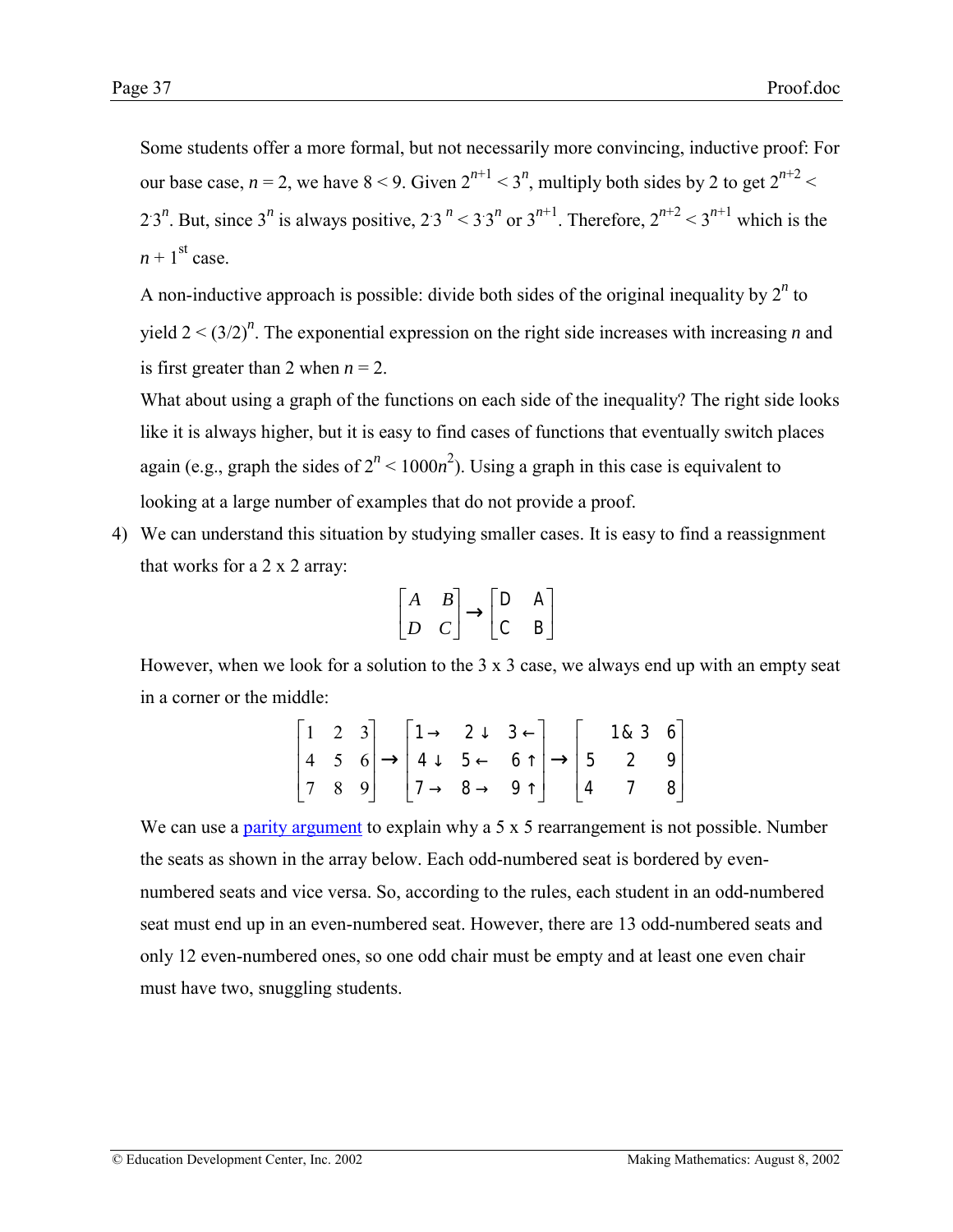|    | $\overline{2}$ | 3  | 4            | $\overline{\mathcal{L}}$ |
|----|----------------|----|--------------|--------------------------|
| 6  |                | 8  | $\mathsf{Q}$ | 10                       |
| 11 | 12             | 13 | 14           | 15                       |
| 16 | 17             | 18 | 19           | 20                       |
| 21 | 22             | 23 | 24           | 25                       |

- <span id="page-37-0"></span>5) Students have solved this problem in a number of ways. Here are three variations:
	- A.  $9^k 1$  factors to  $(9 1)(9^{k-1} + 9^{k-2} + 9^{k-3} + ... + 1)$ . The first factor is 8 and the second factor is the sum of integers. Q.E.D.
	- B. Prove the claim inductively:

For  $k = 1$ ,  $9^1 - 1 = 8$  which is divisible by 8.

Assume that  $9^k - 1$  is divisible by 8. If so, then it equals 8*m* for some counting number *m*:

$$
9^k-1=8m
$$

We want to show that the divisibility of  $9^{k+1} - 1$  follows, so let's multiply by 9:

$$
9^{k+1} - 9 = 9(8m)
$$

We don't want  $-9$ , so let's add 8:

$$
9^{k+1} - 1 = 9(8m) + 8
$$

The right-hand side of this equation factors to  $8(9m + 1)$ , so  $9^{k+1} - 1$  is divisible by 8. Q.E.D.

C. i. 
$$
9^k - 1 = (8 + 1)^k - 1
$$

ii. Expand  $(8 + 1)^k$ . How can I expand  $(8 + 1)^k$ ? The Binomial Expansion, which is a polynomial so arranged that the exponents of the powers of one term (8) decrease in magnitude, while the exponents of the powers of the second term (1) increase in magnitude.

$$
(a+b)^{k} = a^{k} + ka^{k-1}b + \frac{k(k-1)}{2!}a^{k-2}b^{2} + \frac{k(k-1)(k-2)}{3!}a^{k-3}b^{3} + ... + kab^{k-1} + b^{k}
$$

The expansion of the binomial is the sum of the products of the first term, the second term, and a coefficient. The exponents of the first term decrease from *k* to 0. The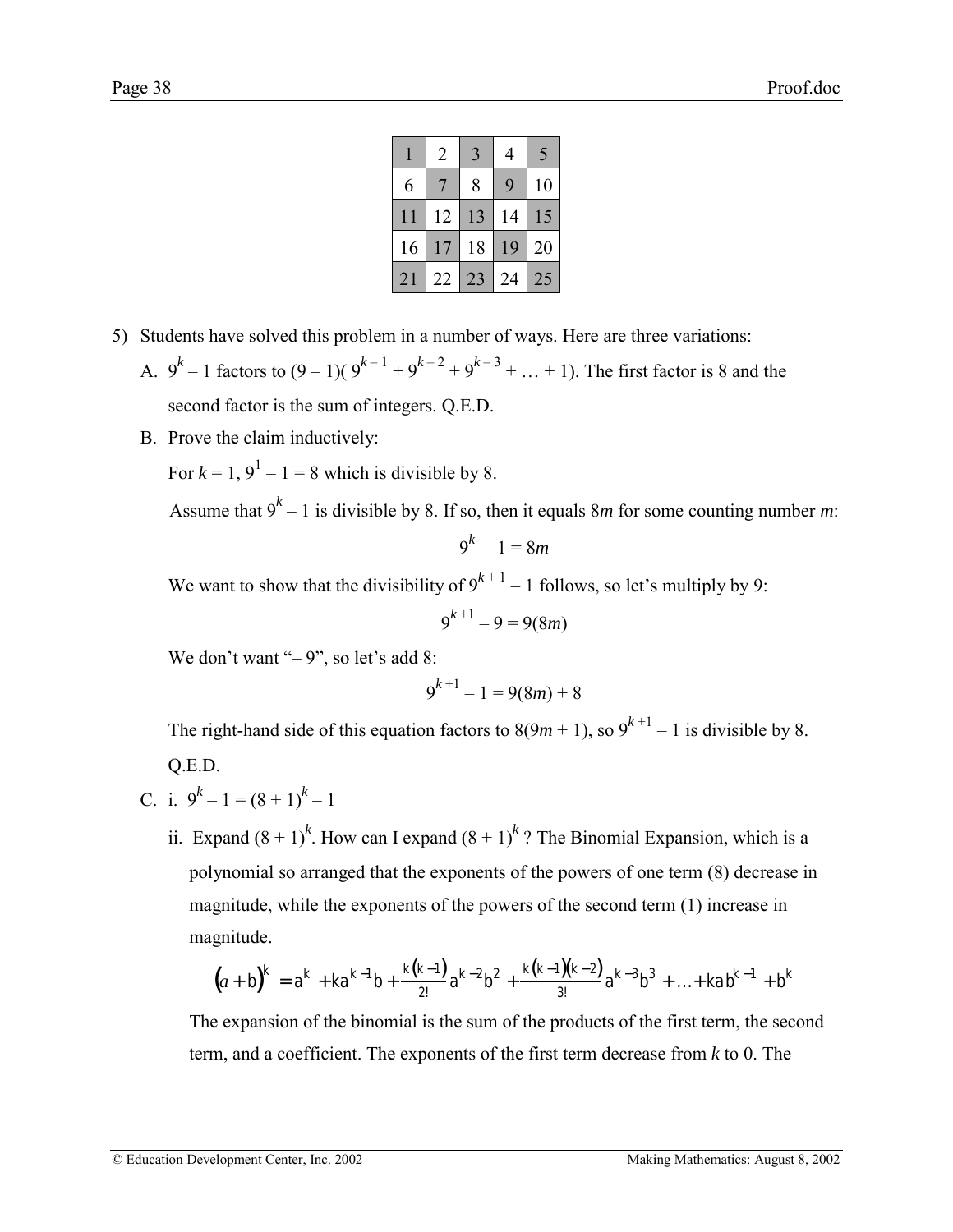exponents of the second term increase from 0 to *k*. The coefficient increases in magnitude until it reaches the middle term, then decreases.

The first term,  $a^k$ , has a factor of *a* in it because it is multiplication of *a* times itself *k* times. So the first term of the expansion has the first term of the binomial in it. Every term in between the first term and the last term is a product of *a*, *b*, and a coefficient. So all of these terms have factors of *a* and *b* in them. All these expansion terms have factors of both the first and second binomial terms.

The last term of the expansion is just  $b^k$ , which only has a factor of *b*, or the second binomial term, in it.

$$
(8+1)^{k} = 8^{k} + k 8^{k-1} 1 + \frac{k(k-1)}{2!} 8^{k-2} 1^{2} + \frac{k(k-1)(k-2)}{3!} 8^{k-3} 1^{3} + \ldots + k 8 \cdot 1^{k-1} + 1^{k}
$$

- iii. All of the terms in the polynomial expansion have a factor of the first term, 8, except for the last term (because the exponent on the 8 was 0:  $8^01^k$ ).
- iv. So every term except for the last is divisible by 8, because having a factor of a number means it is divisible by that number.
- v. The last term in the expansion is  $1^k = 1$ .
- vi.  $(8 + 1)^{k} 1$  = the binomial expansion above 1. The 1 cancels out the 1 (only term not divisible by 8) in the expansion.
- vii.  $9^k 1 =$  sum of terms which are all divisible by 8. Therefore, 8 divides  $9^k 1$ .

# Q.E.D.

Note that this last student proof talked about the coefficients and an irrelevant behavior (increasing up to the middle term and then decreasing), but did not note the relevant consideration that these coefficients were integers. Unless the coefficients are integers, we cannot be sure that the factors of 8 remain in each term. The student was no doubt aware that the coefficients were integers, but may not have thought about the importance of that fact.

This proof is longer than the others, but it was also clever in its use of the binomial theorem, which required recognizing that 9 could be split into two monomials. Responses to such a solution should note the creativity as well as highlight the particular technique, which might be useful for solving other problems. This proof is typical of good student work in that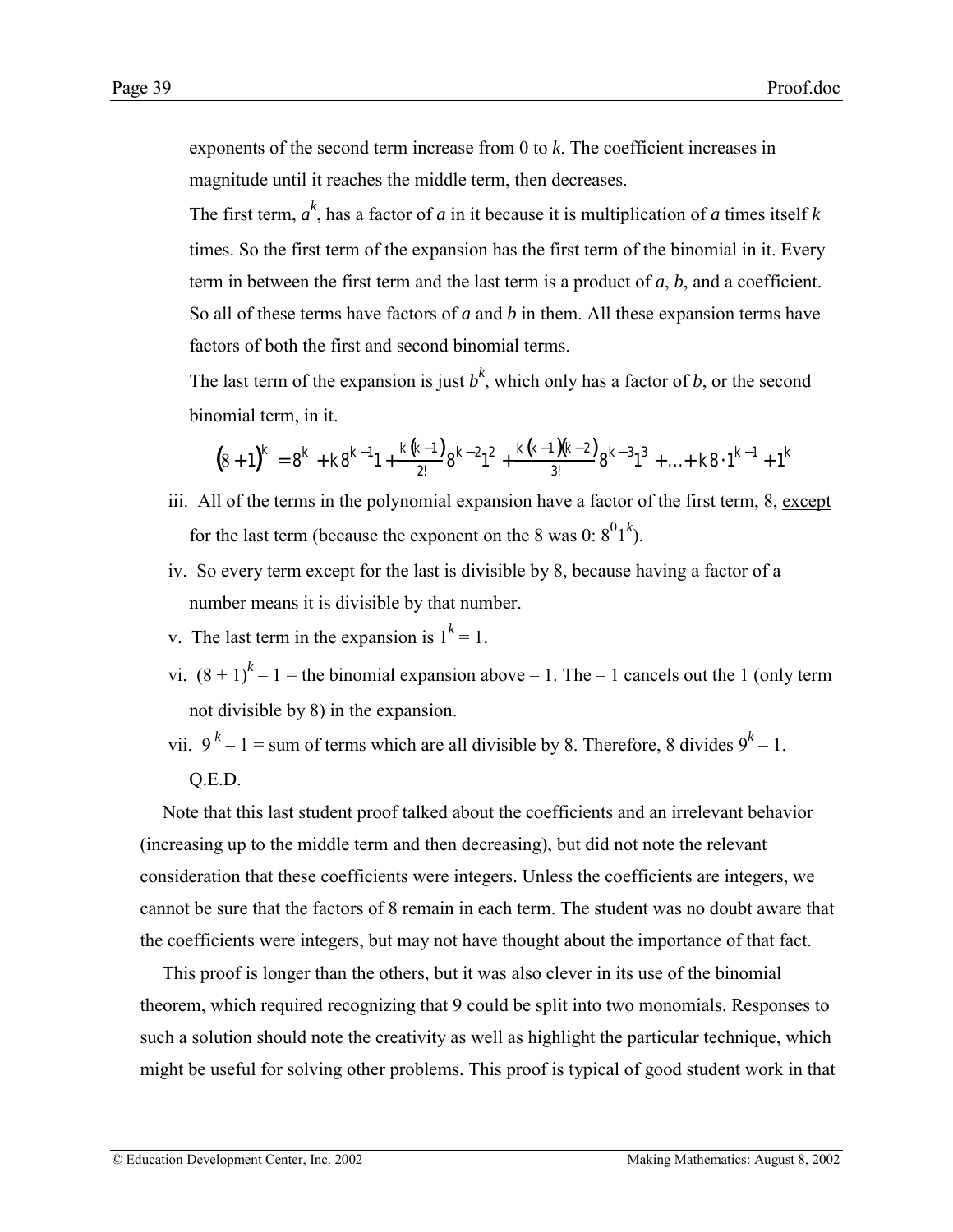it reveals both sophisticated thinking and some still-missing understanding of a subtle idea (in this case, the domain requirements for the coefficients).

What possibilities are there for generalization? All three proofs readily extend to show that  $n^k - 1$  is divisible by  $n - 1$ .

- 6) Clearly, we do not want to undertake simulations of this problem to see what happens at the end. We might start with a smaller number of beads to become more familiar with the rules and possible outcomes. Ultimately, we need to think about the two bead replacement rules. The first rule reduces the number of black beads by one, while leaving the number of white beads unchanged. The second rule increases the number of black beads by one, while reducing the number of white beads by two. So, we began with an odd number of white beads and will always have an odd number of white beads because we can only subtract two at a time (we are using both [parity](http://www2.edc.org/makingmath/mathtools/parity/parity.asp) and [invariance](http://www2.edc.org/makingmath/handbook/teacher/Conjectures/Conjectures.asp#Invariants) arguments here). When there is only one bead left, it must be white (because we can not have 0, an even number, white beads). The black bead total can also reach one, but there will still be at least one white bead left. (From Scientific American (March 1991), 116)
- 7) The claim is false. One counterexample is 30. The general claim that *ab* divides *N*, if *a* and *b* both divide *N* is true when *a* and *b* are relatively prime. The smallest *N* divisible by both *a* and *b* is the LCM(*a*, *b*). So  $N = k$  LCM(*a*, *b*). If *a* and *b* have no common factors (i.e., are relatively prime), then the LCM $(a, b) = ab$  and  $N = kab$ . Therefore, *ab* divides *N*.
- 8) To get a sense of the possibilities, we can start by picking numbers and looking at their factor sets. We see that the portion of evens is 0 for 9 and 15,  $\frac{1}{2}$  for 6 and 30, and  $\frac{2}{3}$  for 12 and 36. A) This is true for all odd numbers. An odd number has all odd prime factors, combinations of which can only yield odd factors of the original number.

B) No whole number has this property. To have any even factors, a number must have at least one factor of 2. For each odd factor of the original number, there is at least one matching even factor found by including the 2. For example, the factors of 30 are 1 and 2, 3 and 6, 5 and 10, and 15 and 30 with each odd factor having an even partner. Therefore, for an even number, at least one half of its factors must be even.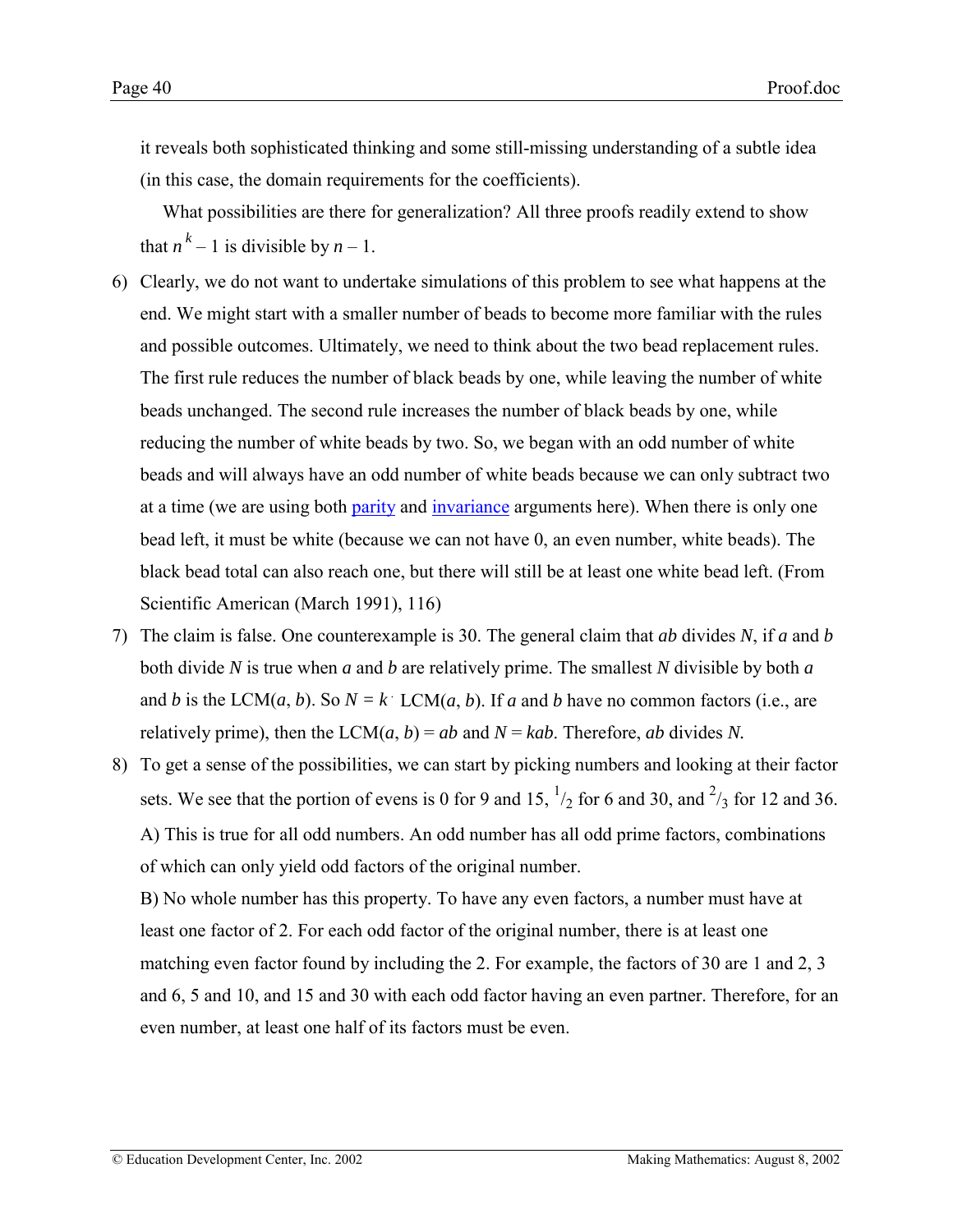C) For  $N = 2^a$  (odd factors),  $p(N) = a/(a + 1)$ . The  $a + 1$  factors of  $2^a$  are  $\{1, 2, 4, 8, ..., 2^a\}$ and *a* of these are even. For the remaining odd factors of *n*, multiplication by this set creates additional odd and even factors in this same proportion.

- 9) Let us break the problem down into different cases, each a different possible arrangement of the five points. Begin with the convex hull (the smallest convex region that includes the points) of the five points.
	- i) If exactly four of the points are vertices of the hull, then they are the sought-after set.
	- ii) If all five points are vertices of the hull (they define a convex pentagon), then any four of them will be form a convex quadrilateral.

How do we know any four will suffice?

**Lemma**: We will prove this claim indirectly. If we assume that a subset of four points, drawn from the vertices of a convex pentagon, make a non-convex quadrilateral, then one of the points, *P*, would lie in the interior of a triangle formed by the other three. The addition of the fifth point cannot affect *P*'s relationship with the other three points and so *P* must lie within the convex hull for all five points. However, that conclusion contradicts our given that all five were on the perimeter of the hull, so any subset of four points must also be convex.

iii) If only three of the five points lie on the perimeter of the convex hull, then two are in the interior of the triangle made by those three. Construct the line containing those two interior points. It must pass through two of the sides of the triangle (it can't pass through a vertex or we would have three collinear points). Discount the vertex that is an endpoint of those two sides (see diagram below—why a diagram now? Because we think our *words will be clearer with it. We are also hopeful that a reader could have constructed the diagram herself*). The remaining four points will form a convex quadrilateral. For a non-convex quadrilateral, each pair of opposite sides has a side whose extension intersects its opposite partner. For the four chosen points, the two from the triangle (*A* and *B*) were chosen because line *DE*, defined by the two interior points, did not intersect segment *AB*. Likewise, we know that an extension of segment *AB* will not intersect segment *DE*, because that segment is in the interior of the triangle (or any other convex figure) and the extensions of the sides of a triangle do not intersect the triangle's interior.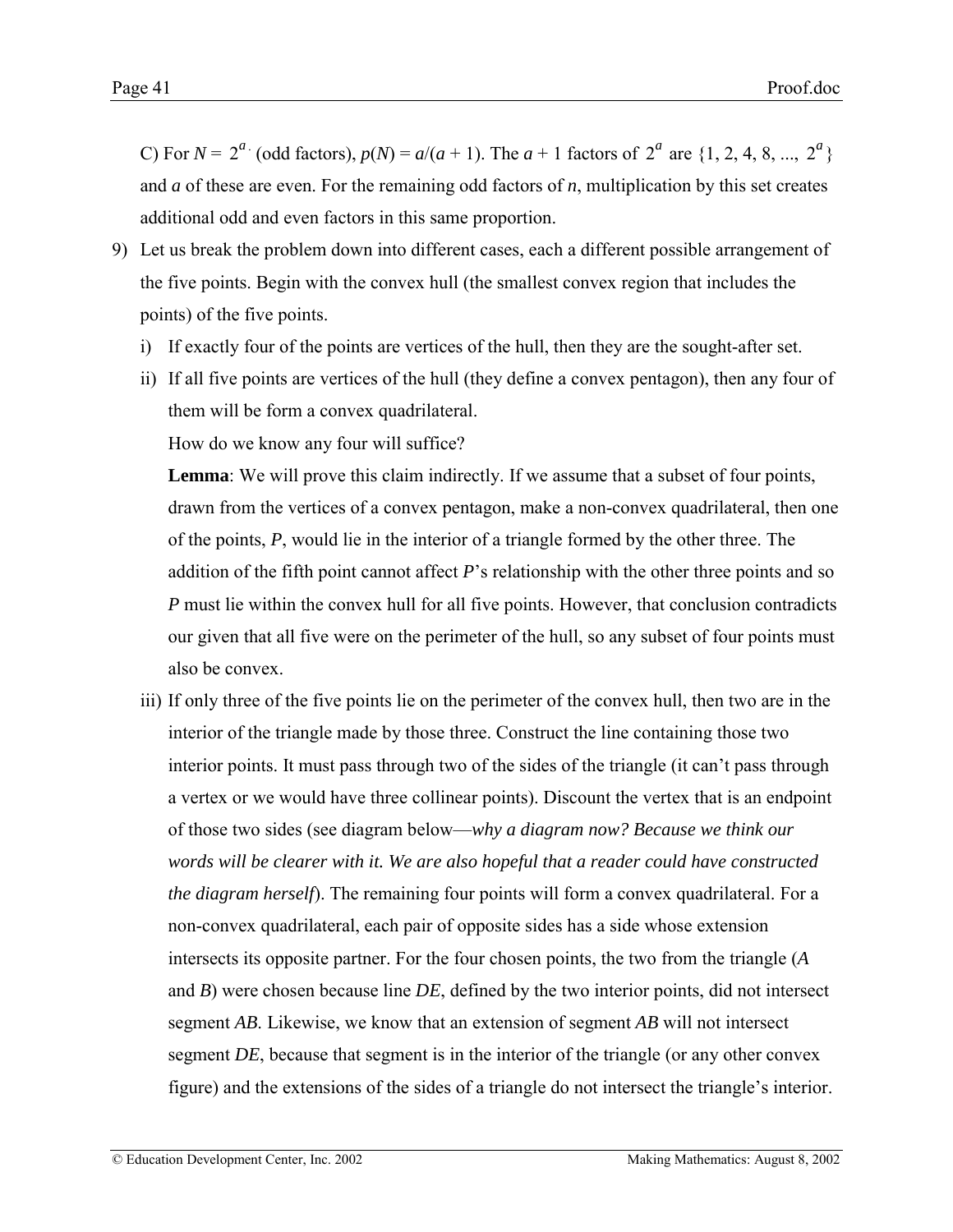Therefore, The four points are not the vertices of a non-convex quadrilateral. (*This was an informal indirect proof—do you see why?*).



- iv) The above are the only three cases possible. The convex hull cannot be a segment or the five points would be collinear contradicting a condition of the theorem. (Adapted from Hoffman, 74.)
- 10) There are counterexamples to this claim: for example, the subset {1, 2, 3, 5} taken from the set  $\{1, 2, 3, 4, 5, 6\}$ . However, the theorem is salvageable if we add the condition  $n > 4$ . At most one of the  $n + 1$  numbers can be even (two evens cannot be relatively prime), so the remaining *n* numbers must be all of the odds in the set. So once *n* is larger than 4, we have 3 and 9 in the set and they are not relatively prime.

We can get a better bound on the number of relatively prime numbers possible. Let *p* be the number of distinct prime factors within the numbers from 1 to 2*n*. Two numbers will be relatively prime if they have none of those *p* factors in common. Therefore, we can have at most  $p + 1$  different relatively prime numbers, the  $p$  primes (or powers of them) and 1. If we choose a number for our set that has more than one prime factor, that reduces the number we can choose before a pair has a common factor. The prime number theorem tells us that the number of primes up to a given number grows far more slowly than the original  $n + 1$  limit.

- 11) A set of  $n + 1$  distinct counting numbers less than or equal to  $2n$  will include at least two numbers that are neighbors and these will be relatively prime. (Hoffman, 132.) Can you prove the claim that two of the numbers must be neighbors using the [pigeonhole principle?](http://www2.edc.org/makingmath/mathtools/pigeonhole/pigeonhole.asp) Hint: make your holes the number pairs  $\{1, 2\}, \{3, 4\}, \{5, 6\}, \ldots, \{2n - 1, 2n\}.$
- 12) This claim is false*.* In the example below, the rust colored lines are two quadrilaterals with three vertices, *A*, *B*, and *C*, in common (*D* and *E* have been swapped). The shaded regions are the convex hulls and they have *no* sides in common. The challenge is to intentionally look for special cases and not confirming examples—to think about the leeway provided by the one point that is not common to the two figures.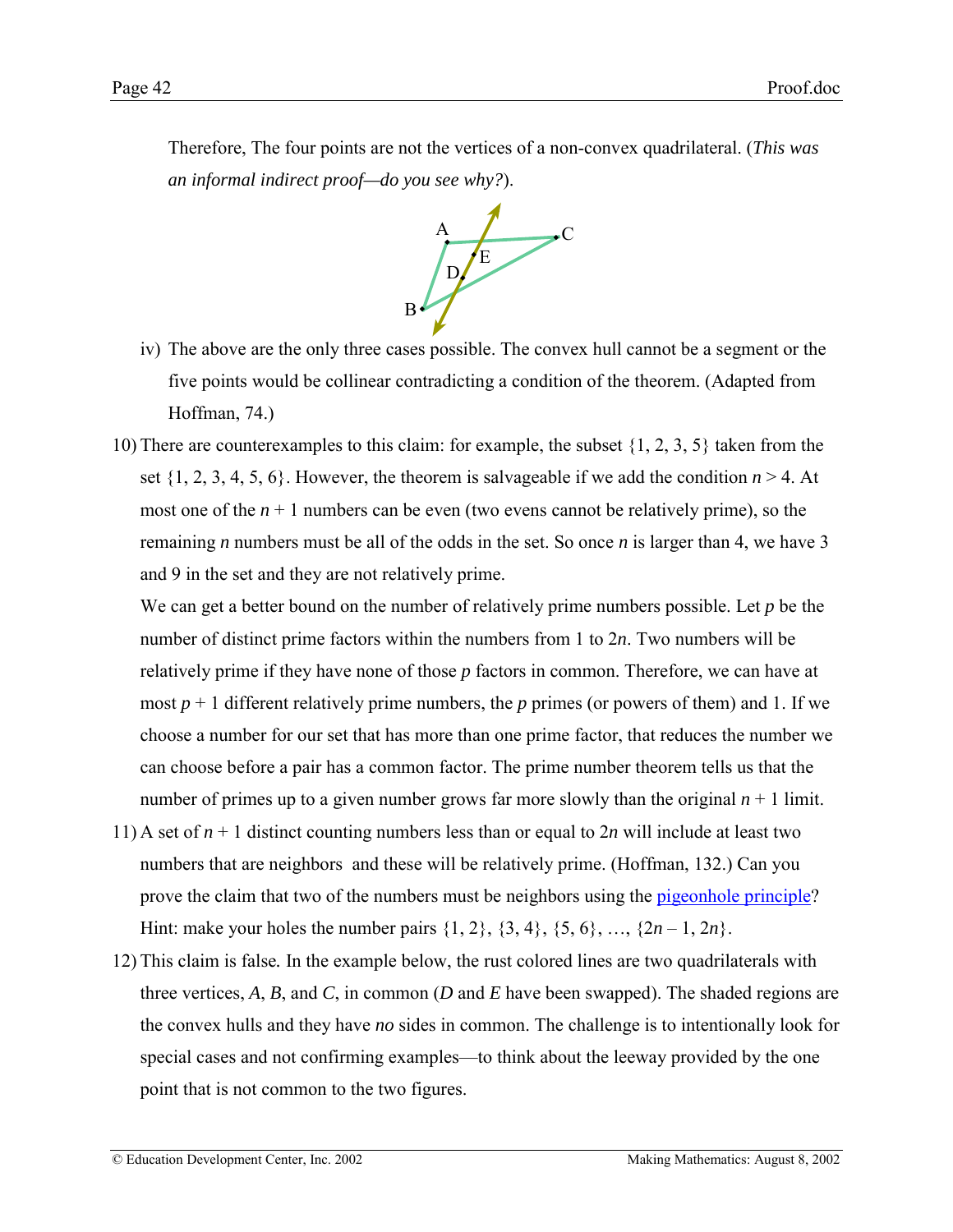

13) No coloring is possible. No two columns can have the same pattern of colors, or whichever color appears at least twice will make the corners of a rectangle. Therefore, we need 7 different column patterns. If any column contains three black boxes, then no other column can have two black boxes or those two along with two of the original three will form the corners of a rectangle. An all-red column similarly restricts our choices. There are only 8 different possible columns (2 color choices in 3 spots) and 7 columns to fill, so we can only avoid one pattern. Therefore, we will have at least one all-red or all-black column as well as columns with two reds or blacks that complete a rectangle. What are the maximum widths for rectangle-free colorings for boards of height 2, 4, 5, etc.? What if you allow additional colors?



14) Let's start with the base case for an inductive proof. When  $n = 0$ , we have a 1-digit number which is always divisible by 1. Assume all numbers with  $3<sup>n</sup>$  identical digits are divisible by  $3^n$ . Numbers with  $3^{n+1}$  identical digits are three consecutive identical  $3^n$ -digit numbers catenated and are equal to

$$
(10^{2\cdot 3^n} + 10^{3^n} + 1) (a number with 3^n identical digits).
$$

For example, 444444444444444444444444444 = (1018 + 109 + 1)(444444444). The first factor above is an integer with three 1's and (in all but one case) interspersed zeroes. Its digits sum to 3 so that factor is divisible by 3. Therefore, it contributes one more factor of 3 to the 3<sup>*n*</sup> contributed by the catenated number of 3<sup>*n*</sup> digits and we have a total factor of  $3^{n+1}$ .

15) Let's give our rule for the number of squares intersected by the diagonal a name,  $S(m, n)$ . After drawing diagrams and gathering data for different combinations of *m* and *n*, we see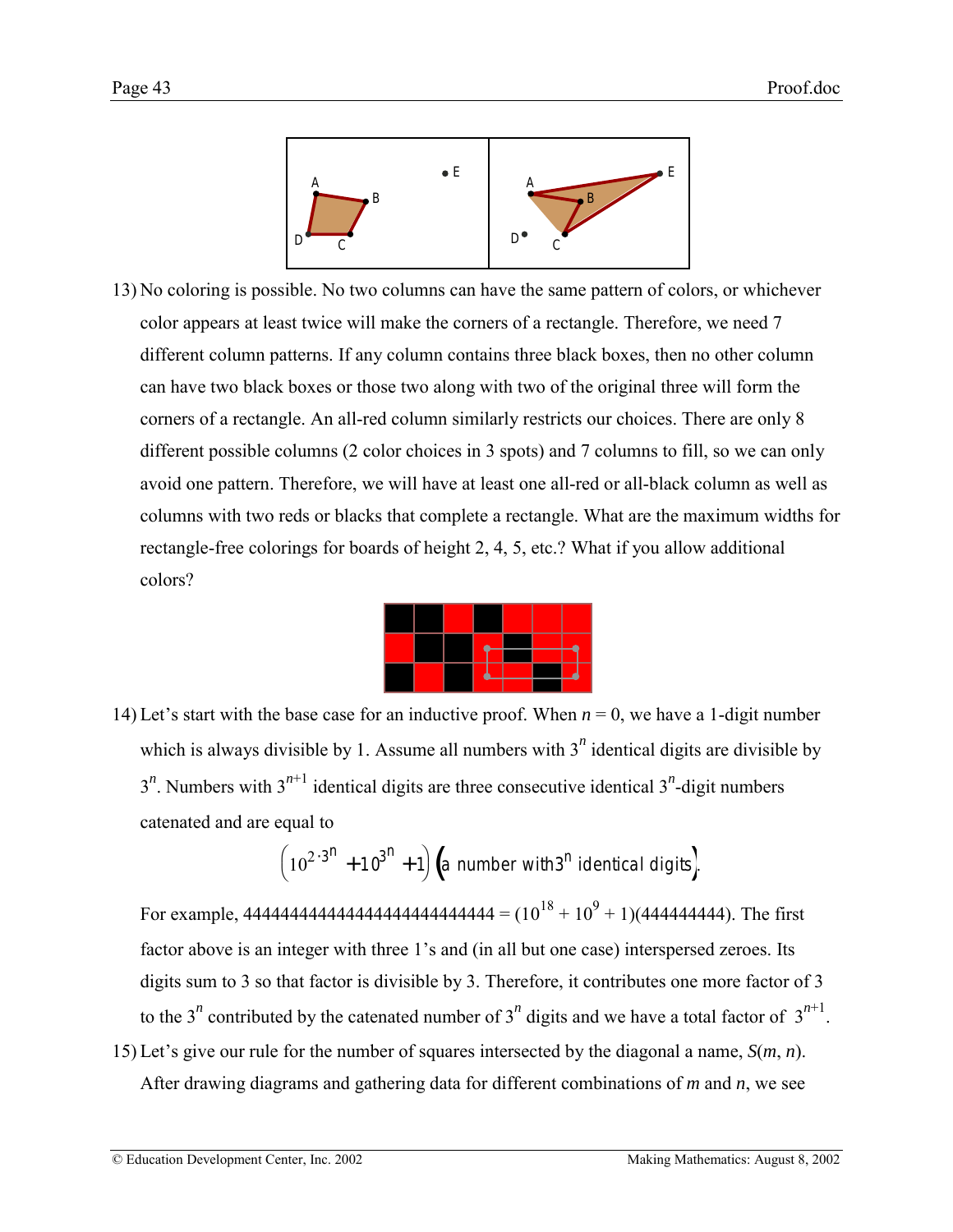some patterns. When we hold *m* constant, *S* is largest when *m* and *n* have no common factors. *S* is smallest when *n* divides *m*.

The diagrams help us to understand the patterns: when *m* and *n* are relatively prime, the diagonal does not pass through vertices of the squares except for the two at its endpoints. If we trace the path of the diagonal, we see that it will only enter the interior of a new square when it crosses a horizontal or vertical line in the grid. It will cross  $m - 1$  vertical grid lines and  $n-1$  horizontal grid lines. Since the diagonal begins in a square, it will intersect a total of  $1 + (m - 1) + (n - 1)$  squares. So, when *m* and *n* are relatively prime (GCF(*m*, *n*) = 1),

$$
S(m, n) = m + n - 1.
$$

But when *m* and *n* have a common factor, the diagonal passes through vertices of the squares, which means it passes through horizontal and vertical grid lines at the same time and hits that many fewer interiors. The diagonal hits  $GCF(m, n) - 1$  vertices within the rectangle which reduces the total number of squares hit to

$$
S(m, n) = m + n - 1 - (GCF(m, n) - 1) = m + n - GCF(m, n).
$$

We have a formula that works, but let's back up a bit before we declare our proof complete. We made claims about the behavior of the diagonal for different *m* and *n* that we did not justify (except to point to the diagrams). How do we know that the diagonal will not pass through any vertices when *m* and *n* are relatively prime? The slope of the diagonal is constant and is  $n/m$ . If the diagonal passes through an interior point  $(a, b)$ , then we know  $b/a = n/m$ . with  $b \le n$  and  $a \le m$ . But, if *m* and *n* have no common factors, then the slope cannot reduce to an equal fraction and no such point is possible.



If *m* and *n* have a common factor, *k*, then there are  $k - 1$  points that are on the diagonal because they have the same ratio as *m* and *n*:  $\binom{m}{k}$ ,  $\binom{n}{k}$ ,  $\binom{2m}{k}$ ,  $\binom{3m}{k}$ ,  $\binom{3m}{k}$ ,  $\binom{3n}{k}$ , ...,  $\binom{(k-1)m}{k}, \binom{(k-1)n}{k}.$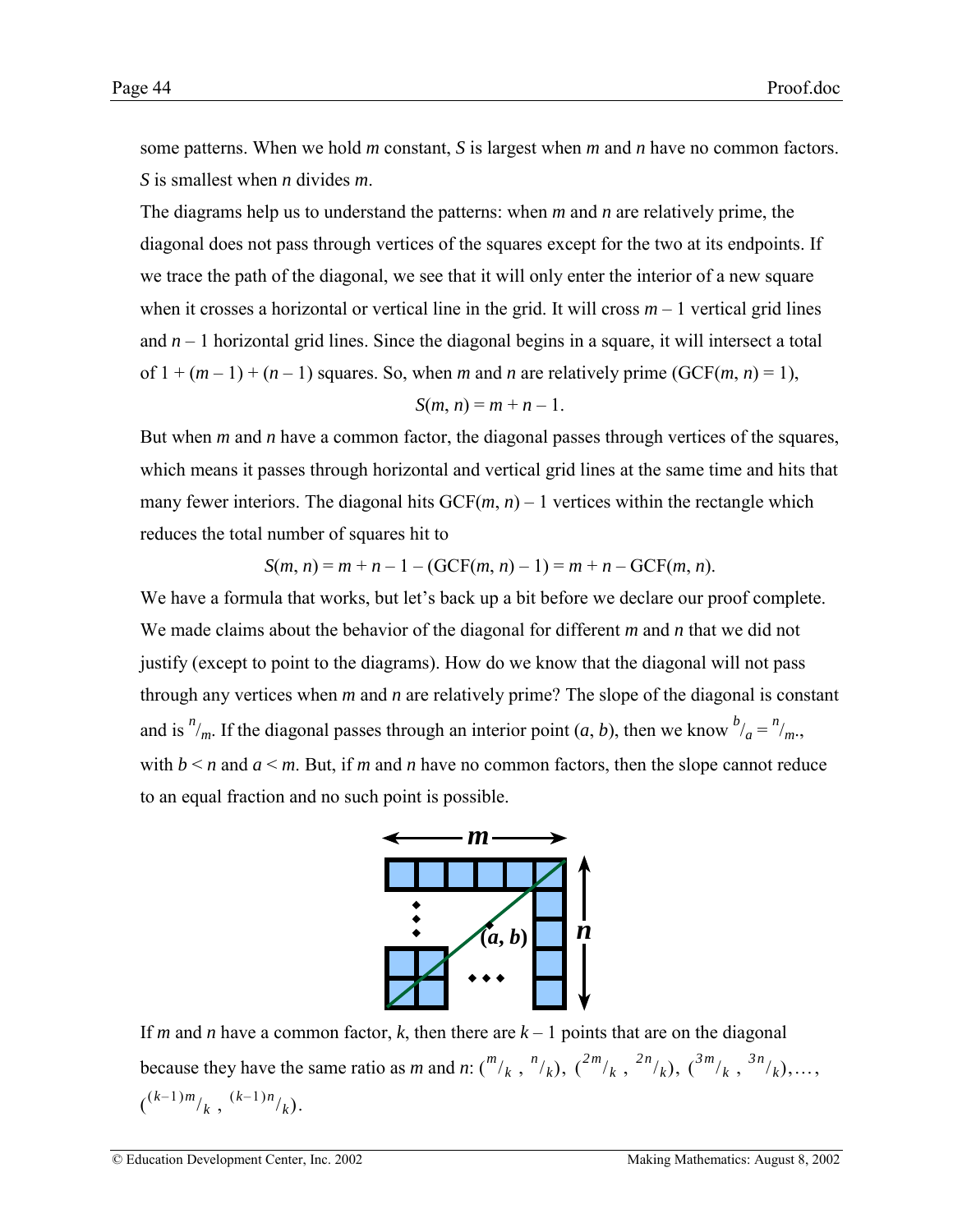We can also derive our full formula recursively. Once we have the formula for relatively prime cases,  $S(m, n) = m + n - 1$ , we look at the cases with *m* and *n* having a common factor  $k = GCF(m, n)$ . The diagonal will pass through *k* smaller rectangles with relatively prime sides. Our total is, therefore,

 $S(m, n) = k S\binom{m}{k}, \binom{n}{k} = k \binom{m}{k} + \binom{n}{k} - 1 = m + n - k \text{ or } m + n - GCF(m, n).$ This formula reduces to our special case formula when the greatest common factor is 1, so it covers all cases. Can students generalize this problem and solution to higher dimensions? To other grids?

- 16) We cannot add and subtract the numbers to yield 10. We again use [parity arguments](http://www2.edc.org/makingmath/mathtools/parity/parity.asp) to support our proof. The sum of 1 through 9 is 45. If we choose to subtract some of these numbers rather than add them, then our total of 45 will be reduced by twice that value, because the value is no longer being added and it is being subtracted. Symbolically, we note that  $A + B$  is 2*B* greater than  $A - B$ . Therefore, we can only reduce our sum of 45 by even amounts and the total will always be odd. 10 is not odd and so is not attainable. (This problem was adapted from Erickson and Flowers.)
- 17) We can choose no more than 4 points that meet this condition. The midpoint has coordinates that are the average of the coordinates of the endpoints. The coordinate of a midpoint will be an integer only if the corresponding coordinates of the endpoints have the same parity (so that they sum to an even before being divided by 2). Therefore, we need five points, no two of which have coordinates with the same parity. There are only four possible combinations of odd and even *x*- and *y*-coordinates, so the task cannot be accomplished. (This problem was adapted from Erickson and Flowers.)
- 18) This problem poses a common challenge: to show that two sets are the same size. To do so, we do not have to know the actual size of either; we can instead establish a correspondence between the elements of the sets. Imagine having two large jars of jellybeans and wanting to know if the quantities are the same. You could count each jar separately and compare the totals or you could take one bean from each jar and put them aside in pairs. In the second case, you would not need to know how many pairs you removed, just whether one jar had any beans left after the other was empty. Likewise, we can compare two sets mathematically by establishing a pairing without having to determine the size of either set.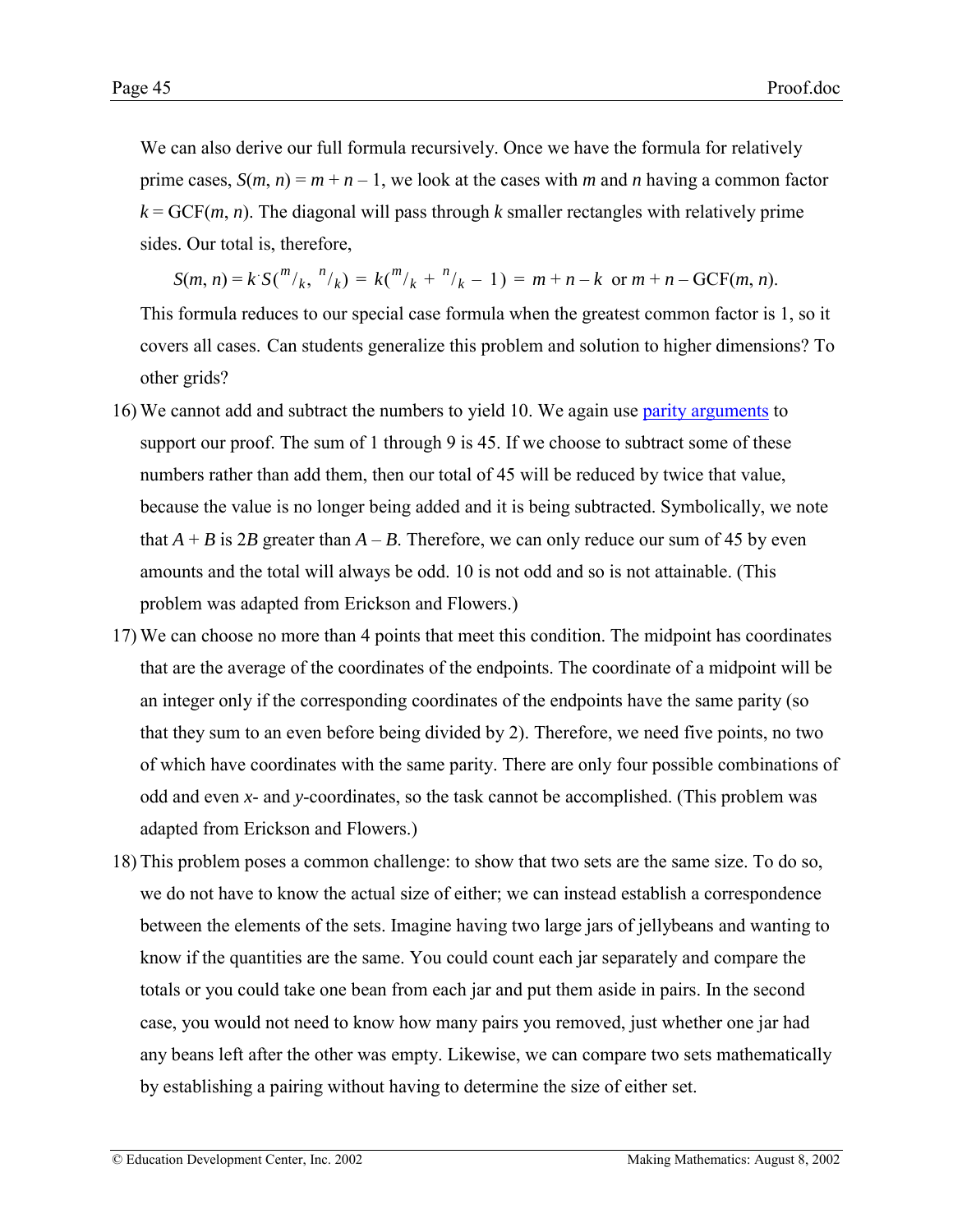As students explore this problem, they may need a way to systematically list all of the permutations of *n* numbers. They may know or need to discover that there are *n*! permutations for *n* elements.

If we look at a list of all 4-element permutations and their scores sorted in numerical order (e.g., 2314 comes before 2431), we notice a symmetry to the scores. There is a 3 at the top, a 0 at the bottom of the list, and scores of 1 and 2 mirror each other:

|                                                                                     | <b>Permutation</b> | <b>Score</b>   |                                                                       |                                                 |  |
|-------------------------------------------------------------------------------------|--------------------|----------------|-----------------------------------------------------------------------|-------------------------------------------------|--|
| $\overline{1}$                                                                      | $\overline{2}$     | <u>3</u>       | $\overline{4}$                                                        | $\overline{3}$                                  |  |
| $\mathbf{1}$                                                                        | $\frac{1}{2}$      | $\overline{4}$ | $\overline{3}$                                                        | $\frac{2}{2}$                                   |  |
| $\overline{1}$                                                                      | $\overline{3}$     | $\overline{2}$ |                                                                       |                                                 |  |
| $\overline{1}$                                                                      | $\overline{3}$     | $\overline{4}$ | $\frac{4}{2}$                                                         |                                                 |  |
| $\overline{1}$                                                                      | $\overline{4}$     |                | $\frac{3}{2}$ $\frac{4}{3}$                                           |                                                 |  |
| $\frac{1}{2}$ $\frac{2}{2}$ $\frac{2}{2}$ $\frac{2}{2}$ $\frac{3}{3}$               | $\overline{4}$     | $\frac{2}{3}$  |                                                                       | $\frac{2}{1}$ $\frac{2}{1}$                     |  |
|                                                                                     | $\overline{1}$     | $\frac{3}{2}$  |                                                                       |                                                 |  |
|                                                                                     | $\overline{1}$     | $\overline{4}$ |                                                                       |                                                 |  |
|                                                                                     | $\frac{3}{2}$      | $\overline{1}$ | $\overline{4}$                                                        | $\frac{1}{2}$ 2 $\frac{2}{1}$ 1 $\frac{2}{1}$ 1 |  |
|                                                                                     | $\overline{3}$     | $\overline{4}$ | $\overline{1}$                                                        |                                                 |  |
|                                                                                     |                    |                | $\frac{3}{1}$ $\frac{4}{2}$                                           |                                                 |  |
|                                                                                     | $\frac{4}{4}$      | $\frac{1}{3}$  |                                                                       |                                                 |  |
|                                                                                     | $\overline{1}$     | $\overline{2}$ |                                                                       |                                                 |  |
|                                                                                     | $\overline{1}$     | $\frac{1}{4}$  |                                                                       |                                                 |  |
|                                                                                     |                    |                |                                                                       | $\overline{1}$                                  |  |
|                                                                                     | $\frac{2}{2}$      | $\frac{1}{4}$  |                                                                       |                                                 |  |
|                                                                                     |                    |                |                                                                       |                                                 |  |
|                                                                                     | $\frac{4}{4}$      | $\frac{1}{2}$  |                                                                       |                                                 |  |
|                                                                                     | $\overline{1}$     |                |                                                                       |                                                 |  |
|                                                                                     | $\overline{1}$     | $\frac{2}{3}$  |                                                                       | $\frac{1}{2}$ $\frac{1}{2}$ $\frac{1}{1}$       |  |
|                                                                                     | $\overline{2}$     | $\overline{1}$ | $\frac{4}{1}$ $\frac{1}{2}$ $\frac{1}{3}$ $\frac{3}{2}$ $\frac{2}{3}$ |                                                 |  |
|                                                                                     | $\overline{2}$     | $\overline{3}$ |                                                                       | $\overline{1}$                                  |  |
| $\frac{3}{3}$ $\frac{3}{3}$ $\frac{3}{4}$ $\frac{4}{4}$ $\frac{4}{4}$ $\frac{4}{4}$ | $\overline{3}$     | $\overline{1}$ | $\frac{1}{2}$                                                         | $\overline{1}$                                  |  |
|                                                                                     | $\overline{3}$     | $\overline{2}$ |                                                                       | $\frac{0}{0}$                                   |  |

Next, we need to figure out what the connection is between the symmetrically located lists. How is 1432 related to 4123? Each is the 5's complement of the other. That is, one list can be found by subtracting each element of the other list from 5. For an adjacent pair of elements, *xy*, if  $x \le y$ , then  $-x \ge -y$  and  $5 - x \ge 5 - y$ . Therefore, each adjacent pair that contributed to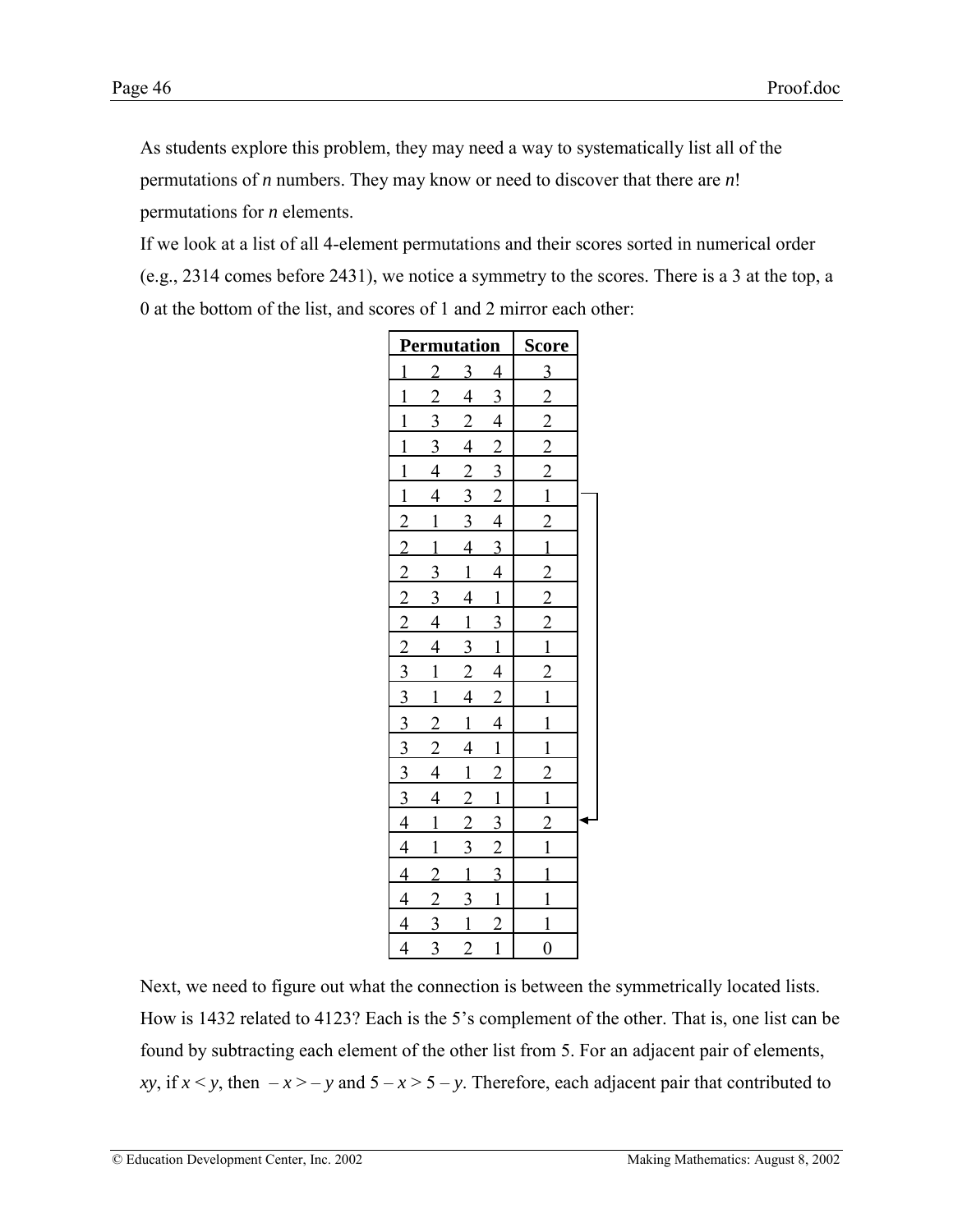a permutation's score will not contribute to the score for its complementary sequence and vice versa. Since each pair will contribute to either one sequence or the other, the total score for the two sequences will equal the number of adjacent pairs,  $n - 1$ , and the average score for that pair will be  $\binom{n-1}{2}$ . Each permutation is the 5's complement of its 5's complement (the operation is its own inverse) and so each has a unique partner. Since all permutations have one partner and all such pairings have the same average, then  $A_n = \frac{(n-1)}{2}$ . Since each pair also has this average, both lists within a pair will equal *An* or one will be greater and the other will be less than *An*. Therefore, there are as many lists above the average as below (which was what we wanted).

There is an alternative correspondence possible. We can match each sequence, *S*, with its reversal, *S'*. If sequence *S* has a score of *s*, *S'* will have a score of  $n - 1 - s$ . There are  $n - 1$ comparisons and each will contribute to the score for either a list or its reversal but not both (reversing the lists reverses the order of the inequalities). Therefore, the total of the scores for *S* and *S'* will be  $n - 1$  and we can proceed as above.

19) The three numbers must be equal. Proof 1: If *m* divides *n*, *n* divides *p*, and *p* divides *m*, then there must be three whole numbers *j*, *k*, and *l*, such that  $j = \frac{n}{m}$ ,  $k = \frac{p}{n}$ , and  $l = \frac{m}{l}$ *p* . Multiply

these three equations to yield  $j \cdot k \cdot l = -\frac{n}{m} \cdot \frac{p}{n} \cdot \frac{m}{p} = 1$ . If the product of three whole numbers is

1, then all three equal 1. Since *j*, *k*, and *l* are all 1, the three rational equations above give us *n*  $= m, p = n$ , and  $m = p$  and so all three are equal.

Proof 2: We can ignore some of the information in our givens and just draw from divisibility a simple inequality. Namely, if *m* divides *n*, then  $m \le n$ . Likewise,  $n \le p$  and  $p \le m$ . These latter two combine to give  $n \leq m$ . The other two pairings of the inequalities yield  $m \leq p$  and  $p \le n$ . We now have  $p \le n$  and  $n \le p$ , so  $n = p$ . With  $m \le n$  and  $n \le m$ ,  $n = m$ . So  $n = p = m$ .

20) To show that two statements are interchangeable, we need to show that each implies the other. We cannot just prove the connection in one direction. To show that three statements are equivalent, we can show interchangeability pairwise or in a circle: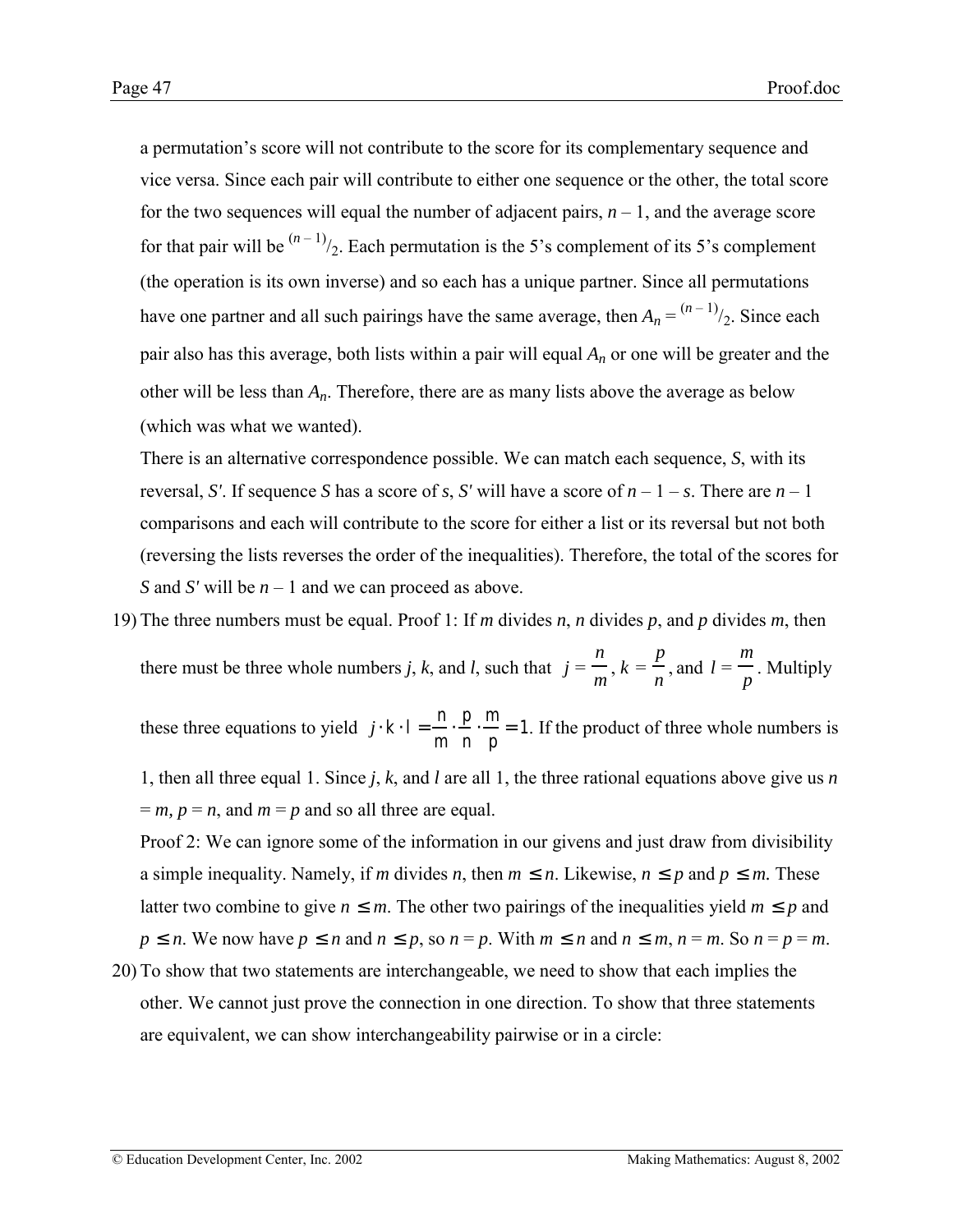<span id="page-47-0"></span>

| $A \implies B$ :                | $B \implies C$ :                | $C \implies A$ :            |
|---------------------------------|---------------------------------|-----------------------------|
| x > y                           | $\frac{x+y}{2} < x$             | $\frac{x+y}{2}$ > y         |
| $\frac{x}{2} > \frac{y}{2}$     | $\frac{y}{2} < \frac{x}{2}$     | $\frac{x}{2} > \frac{y}{2}$ |
| $x > \frac{y}{2} + \frac{x}{2}$ | $y < \frac{x}{2} + \frac{y}{2}$ | x > y                       |

This sequence suffices, because  $A \implies B$  and  $B \implies C$  gives us the  $A \implies C$  we needed to go along with the  $C \implies A$  that we proved directly. We can get the remaining two implications in a similar fashion.

# **BIBLIOGRAPHY**

- Bogomolny, Alexander (2001). Pythagorean triples. Cut-the-knot. Available online at [http://www.cut-the-knot.com/pythagoras/pythTriple.html.](http://www.cut-the-knot.com/pythagoras/pythTriple.html)
- Bogomolny, Alexander (2001). Infinitude of primes. Cut-the-knot. Available online at [http://www.cut-the-knot.com/proofs/primes.html.](http://www.cut-the-knot.com/proofs/primes.html)
- Bogomolny, Alexander (2001). Non-Euclidean geometries, models. Cut-the-knot. Available online at [http://www.cut-the-knot.com/triangle/pythpar/Model.html.](http://www.cut-the-knot.com/triangle/pythpar/Model.html)
- Bogomolny, Alexander (2001). Integer iterations on a circle. Cut-the-knot. Available online at <http://www.cut-the-knot.com/SimpleGames/IntIter.html>
- Bogomolny, Alexander (2001). Proof without words. Cut-the-knot. Available online at [http://www.cut-the-knot.com/ctk/pww.shtml.](http://www.cut-the-knot.com/ctk/pww.shtml)
- Bogomolny, Alexander (2001). Proofs in Mathematics. Cut-the-knot. Available online at <http://www.cut-the-knot.com/proofs/index.html>
- Berlignhoff, William, Clifford Slover, & Eric Wood (1998). Math connections. Armonk, N.Y.: It's About Time, Inc.
- Brown, Stephen & Walters, Marion (1983). The art of problem posing. Hillsdale, NJ: Lawrence Erlbaum Associates.
- Carmony, Lowell (1979, January). Odd pie fights. *Mathematics Teacher*, 61-64.

Chaitin, G. J. The Berry paradox. Available online at

[http://www.cs.auckland.ac.nz/CDMTCS/chaitin/unm2.html.](http://www.cs.auckland.ac.nz/CDMTCS/chaitin/unm2.html)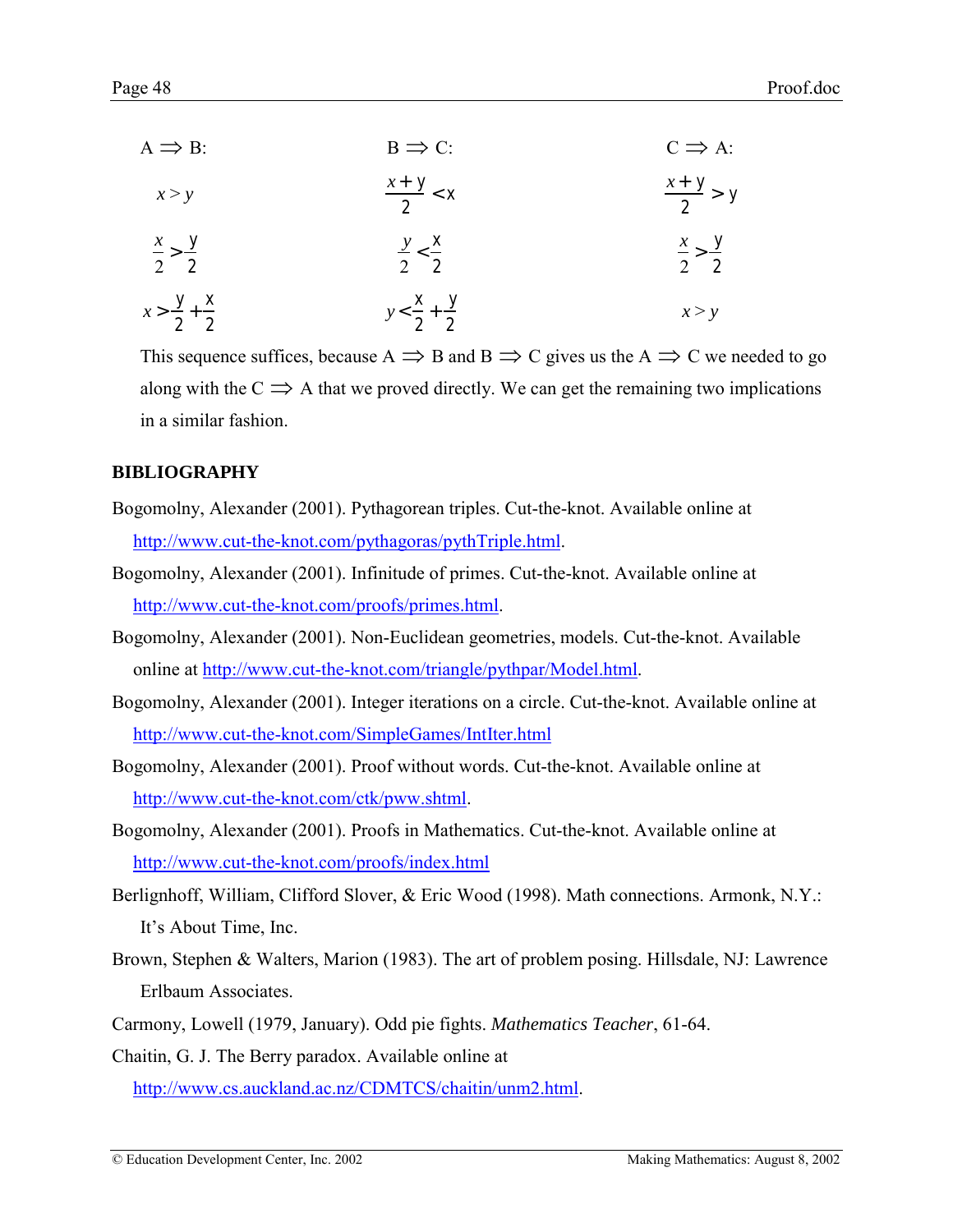Davis, Philip and Reuben Hersh (1981). The mathematical experience. Boston, Massachusetts: Houghton Mifflin Company:

Deligne, Pierre (1977, 305(3)). Lecture notes in mathematics, 584. Springer Verlag.

- Erickson, Martin & Joe Flowers (1999). Principles of mathematical problem solving. New Jersey, USA: Prentice Hall
- Flores, Alfinio (2000, March). Mathematics without words. *The College Mathematics Journal*, 106.
- Focus Issue on The Concept of Proof (1998, November). *Mathematics Teacher*. Available from NCTM at [http://poweredge.nctm.org/nctm/itempg.icl?secid=1&subsecid=12&orderidentifier=](http://poweredge.nctm.org/nctm/itempg.icl?secid=1&subsecid=12&orderidentifier=ID10047145590461745174057E62&dirpage=dir2&itmid=1524) [ID10047145590461745174057E62&dirpage=dir2&itmid=1524.](http://poweredge.nctm.org/nctm/itempg.icl?secid=1&subsecid=12&orderidentifier=ID10047145590461745174057E62&dirpage=dir2&itmid=1524)
- Gardner, Martin (1986). Knotted doughnuts and other mathematical recreations. New York, N.Y.: W. H. Freeman and Company, 109-122.
- Hoffman, Paul (1998). The man who loved only numbers. New York, New York: Hyperion.
- Horgan, John (1996, April). The not so enormous theorem. *Scientific American*.
- Joyce, Helen (2001, March). Chomp. Available on-line at [http://plus.maths.org/issue14/xfile/.](http://plus.maths.org/issue14/xfile/)
- Kahan, Jeremy (1999, September). Ten lessons from the proof of Fermat's Last Theorem. *Mathematics Teacher*, 530-531.
- Keeley, Robert J (1986, October). Chomp—an introduction to definitions, conjectures, and theorems. *Mathematics Teacher*, 516-519.
- Knott, Ron (2000) [Easier Fibonacci puzzles.](http://www.mcs.surrey.ac.uk/Personal/R.Knott/Fibonacci/fibpuzzles.html) Available online at [http://www.mcs.surrey.ac.uk/Personal/R.Knott/Fibonacci/fibpuzzles.html.](http://www.mcs.surrey.ac.uk/Personal/R.Knott/Fibonacci/fibpuzzles.html)
- Lee, Carl (2002). [Axiomatic Systems.](#page-0-0) Available for download at [http://www2.edc.org/makingmath/handbook/teacher/Proof/AxiomaticSystems.pdf.](http://www2.edc.org/makingmath/handbook/teacher/Proof/AxiomaticSystems.pdf)
- MacTutor History of Mathematics Archive (1996). The four colour theorem. Available online at [http://www-history.mcs.st-andrews.ac.uk/history/HistTopics/The\\_four\\_colour\\_theorem.html.](http://www-history.mcs.st-andrews.ac.uk/history/HistTopics/The_four_colour_theorem.html)
- MacTutor History of Mathematics Archive (1996). Fermat's last theorem. Available online at http://www-groups.dcs.st-and.ac.uk/~history/HistTopics/Fermat's last theorem.html.
- MegaMathematics (2002). Algorithms and ice cream for all. Available online at [http://www.cs.uidaho.edu/~casey931/mega-math/workbk/dom/dom.html.](http://www.cs.uidaho.edu/~casey931/mega-math/workbk/dom/dom.html)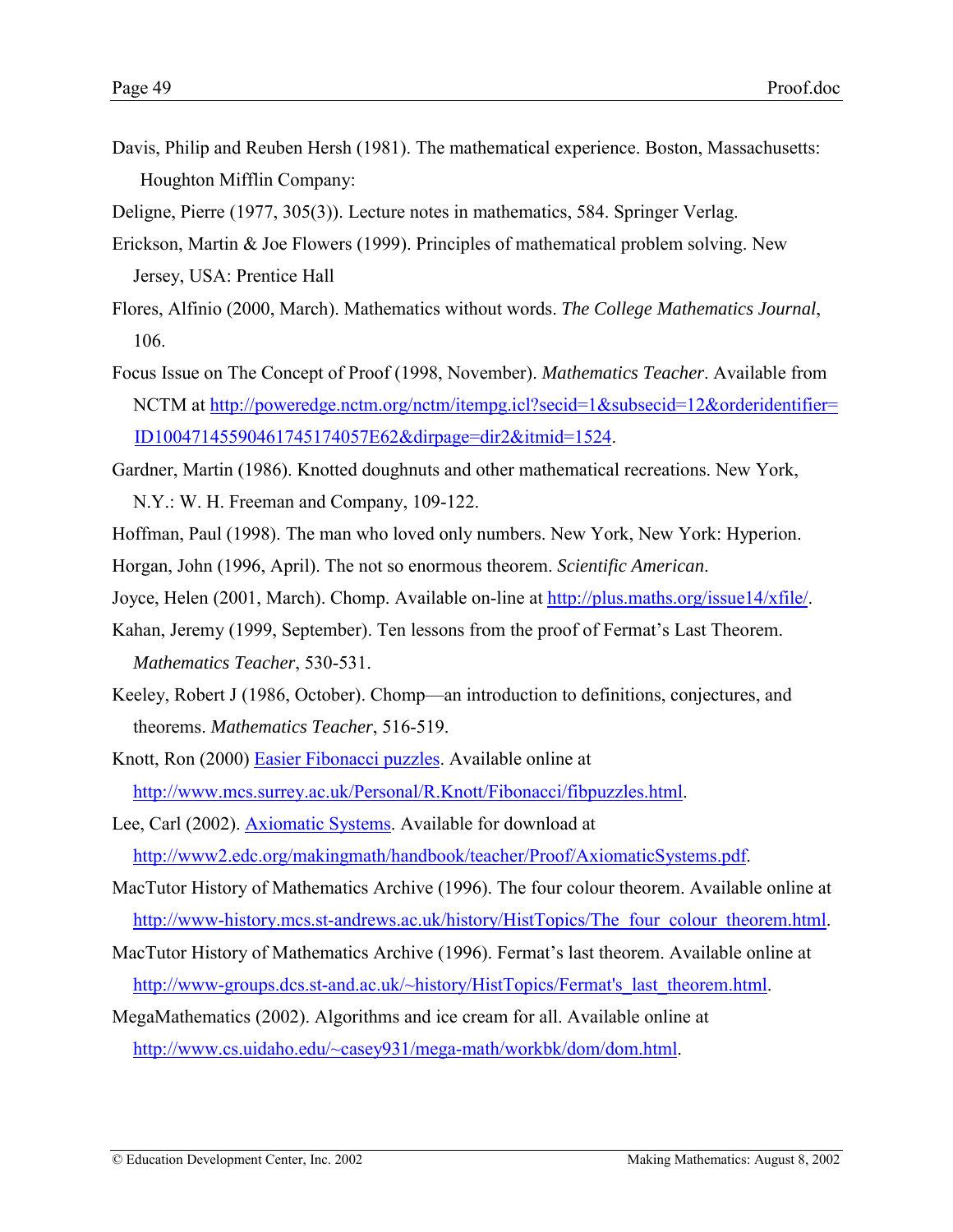- <span id="page-49-0"></span>Nelson, Roger (1993). Proof without words. Washington, D.C.: The Mathematical Association of America.
- NOVA (1997). The proof. WGBH/PBS. See <http://www.pbs.org/wgbh/nova/proof/>for more information and [http://www.pbs.org/wgbh/shop/novavidedu06detect.html#proof](http://www.pbs.org/wgbh/shop/novavidedu06detect.html##proof) to order.
- Peterson, Ivars (1996, December 23). Prime theorem of the century. MAA online: MathTrek. Available online at [http://www.maa.org/mathland/mathland\\_12\\_23.html.](http://www.maa.org/mathland/mathland_12_23.html)
- Peterson, Ivars (1998, February 23). The limits of mathematics. MAA online: MathTrek. Available online at [http://www.maa.org/mathland/mathtrek\\_2\\_23\\_98.html.](http://www.maa.org/mathland/mathtrek_2_23_98.html)
- Platonic Realms Interactive Mathematics Encyclopedia (PRIME). Gödel's theorems. Available online at [http://www.mathacademy.com/pr/prime/articles/godel/index.asp.](http://www.mathacademy.com/pr/prime/articles/godel/index.asp)
- Schoenfeld, Alan (1992). Learning to think mathematically: problem solving, metacognition, and sense-making in mathematics. Available online at [http://www](http://www-gse.berkeley.edu/faculty/aschoenfeld/LearningToThink/Learning_to_think_Math06.html#Heading18)[gse.berkeley.edu/faculty/aschoenfeld/LearningToThink/Learning\\_to\\_think\\_Math06.html#Hea](http://www-gse.berkeley.edu/faculty/aschoenfeld/LearningToThink/Learning_to_think_Math06.html#Heading18) [ding18.](http://www-gse.berkeley.edu/faculty/aschoenfeld/LearningToThink/Learning_to_think_Math06.html#Heading18) *Read from this point in the essay to the end.*
- Schoenfeld, Alan (1994, 13(1)). Do we need proof in school mathematics? in What do we know about mathematics curricula? *Journal of Mathematical Behavior*, 55-80. Available online at [http://www-gse.berkeley.edu/Faculty/aschoenfeld/WhatDoWeKnow/What\\_Do\\_we\\_know](http://www-gse.berkeley.edu/Faculty/aschoenfeld/WhatDoWeKnow/What_Do_we_know02.html#Heading4) [02.html#Heading4.](http://www-gse.berkeley.edu/Faculty/aschoenfeld/WhatDoWeKnow/What_Do_we_know02.html#Heading4)
- Stewart, Ian (1998, October). Mathematical recreations: playing with chocolate. *Scientific American*, 122-124.
- Weisstein, Eric (2002). Perfect Number. Eric Weisstein's World of Mathematics. Available online at [http://mathworld.wolfram.com/PerfectNumber.html.](http://mathworld.wolfram.com/PerfectNumber.html)
- Weisstein, Eric (2002). Pythagorean Theorem. Eric Weisstein's World of Mathematics. Available online at [http://mathworld.wolfram.com/PythagoreanTheorem.html.](http://mathworld.wolfram.com/PythagoreanTheorem.html)
- Weyl, Hermann(1932). *Unterrichtsblätter für Mathematik und Naturwissenschaften*, 38, 177- 188. Translation by Abe Shenitzer (1995, August-September) appeared in *The American Mathematical Monthly*, 102:7, 646. Quote available online at [http://www-groups.dcs.st](http://www-groups.dcs.st-and.ac.uk/~history/Quotations/Weyl.html)[and.ac.uk/~history/Quotations/Weyl.html.](http://www-groups.dcs.st-and.ac.uk/~history/Quotations/Weyl.html)
- Winicki-Landman, Greisy (1998, November). On proofs and their performance as works of art. *Mathematics Teacher*, 722-725